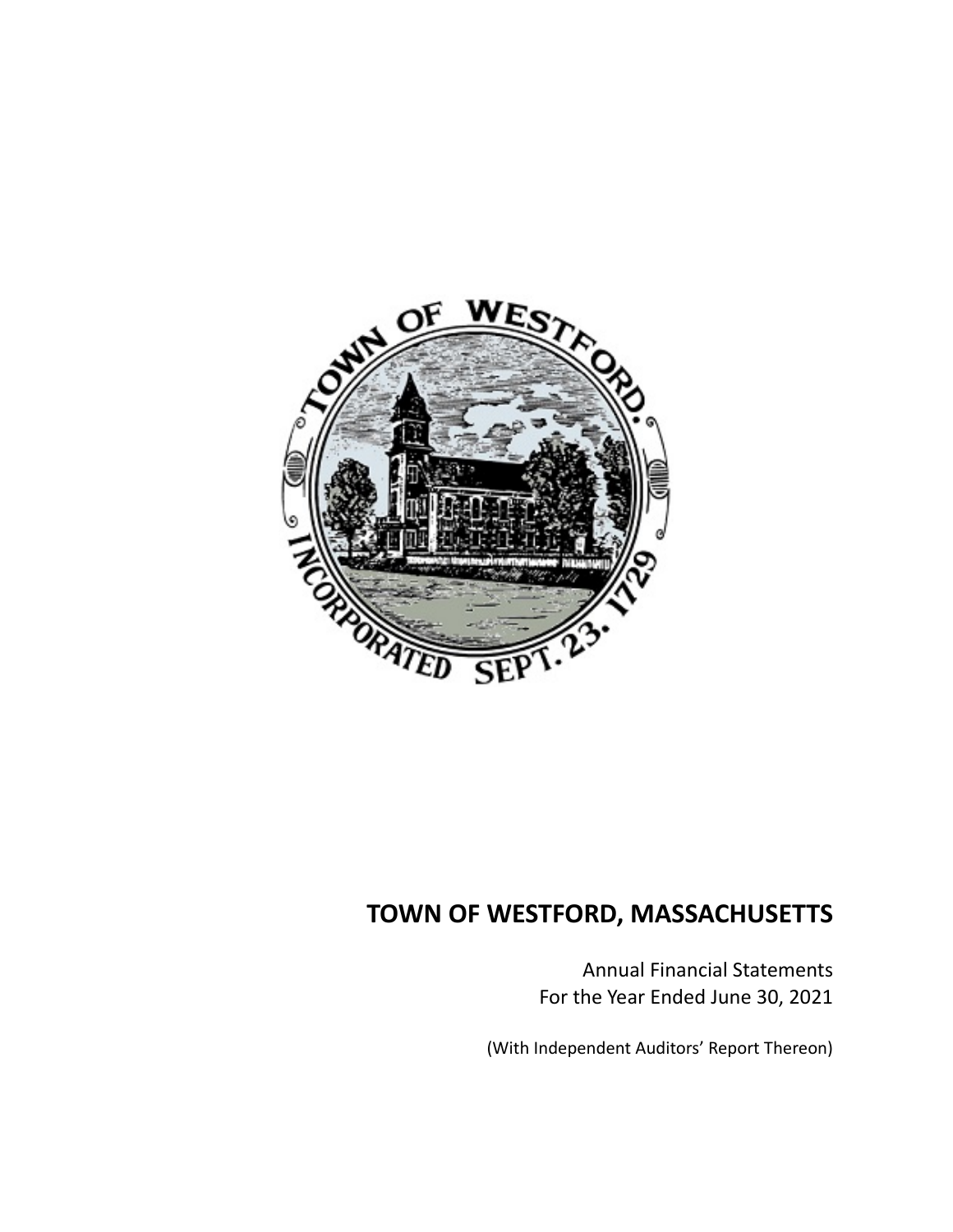## **TABLE OF CONTENTS**

| <b>INDEPENDENT AUDITORS' REPORT</b>                                                                                                                | $\mathbf{1}$ |
|----------------------------------------------------------------------------------------------------------------------------------------------------|--------------|
| <b>MANAGEMENT'S DISCUSSION AND ANALYSIS</b>                                                                                                        | 4            |
| <b>BASIC FINANCIAL STATEMENTS:</b>                                                                                                                 |              |
| <b>Government-Wide Financial Statements:</b>                                                                                                       |              |
| <b>Statement of Net Position</b>                                                                                                                   | 12           |
| <b>Statement of Activities</b>                                                                                                                     | 13           |
| <b>Fund Financial Statements:</b>                                                                                                                  |              |
| <b>Governmental Funds:</b>                                                                                                                         |              |
| <b>Balance Sheet</b>                                                                                                                               | 14           |
| Reconciliation of Total Governmental Fund Balances to Net Position<br>of Governmental Activities in the Statement of Net Position                  | 15           |
| Statement of Revenues, Expenditures, and Changes in Fund Balances                                                                                  | 16           |
| Reconciliation of the Statement of Revenues, Expenditures,<br>and Changes in Fund Balances of Governmental Funds to<br>the Statement of Activities | 17           |
| <b>Proprietary Funds:</b>                                                                                                                          |              |
| <b>Statement of Net Position</b>                                                                                                                   | 18           |
| Statement of Revenues, Expenses, and Changes in Fund Net Position                                                                                  | 19           |
| <b>Statement of Cash Flows</b>                                                                                                                     | 20           |
| <b>Fiduciary Funds:</b>                                                                                                                            |              |
| <b>Statement of Fiduciary Net Position</b>                                                                                                         | 21           |
| Statement of Changes in Fiduciary Net Position                                                                                                     | 22           |
| <b>Notes to Financial Statements</b>                                                                                                               | 23           |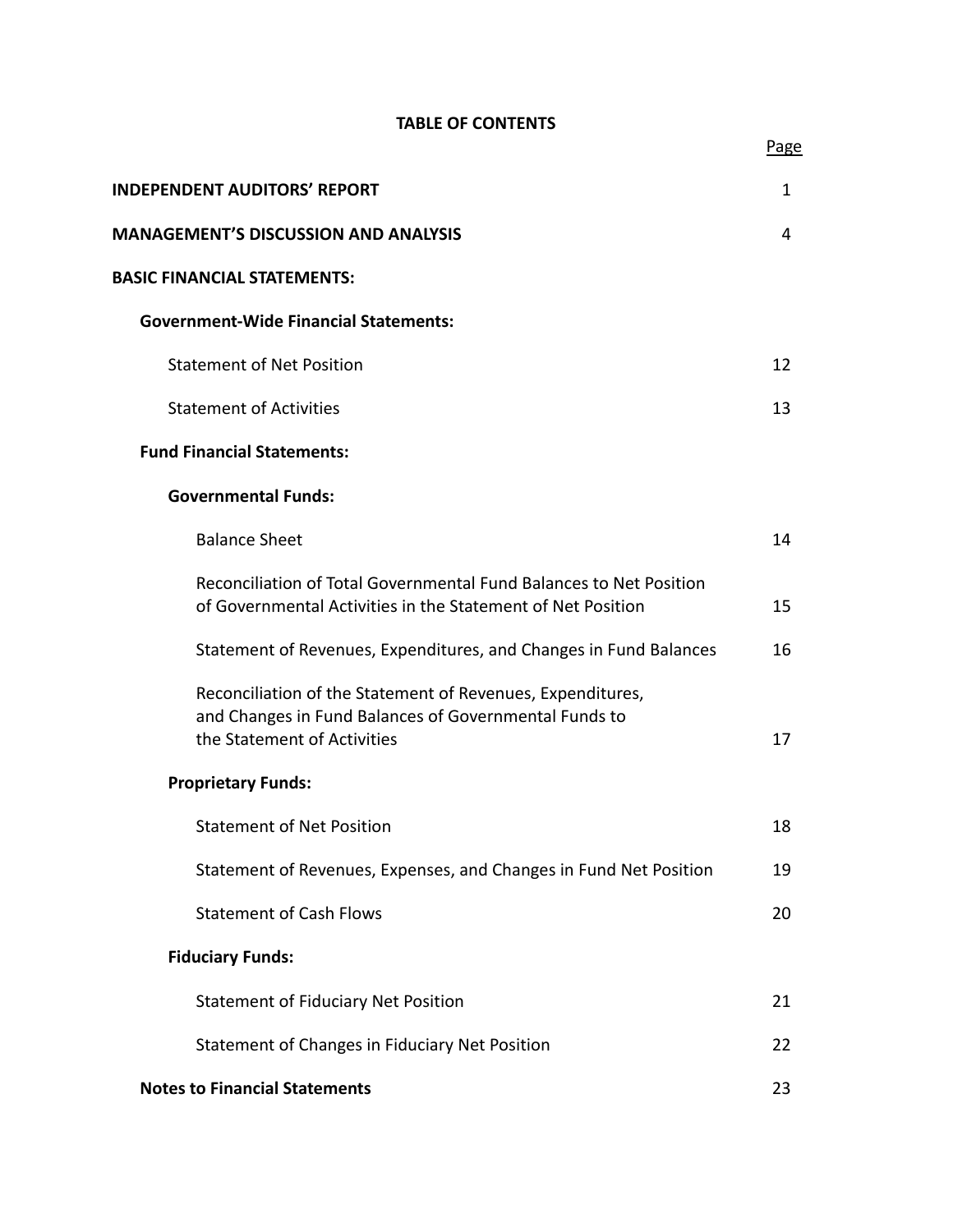## **REQUIRED SUPPLEMENTARY INFORMATION:**

## **Budget and Actual:**

| Schedule of Revenues, Expenditures, and Other Financing Sources/(Uses) –<br>Budget and Actual – General Fund               | 62 |
|----------------------------------------------------------------------------------------------------------------------------|----|
| Schedule of Revenues, Expenditures, and Other Financing Sources/(Uses) –<br>Budget and Actual - Major Special Revenue Fund | 63 |
| Notes to Required Supplementary Information for Budgets                                                                    | 64 |
| Pension:                                                                                                                   |    |
| Schedule of Proportionate Share of the Net Pension Liability                                                               | 66 |
| Schedule of Pension Contributions                                                                                          | 67 |
| OPEB:                                                                                                                      |    |
| Schedule of Changes in the Net OPEB Liability                                                                              | 68 |
| Schedules of the Net OPEB Liability, Contributions, and Investment Returns                                                 | 69 |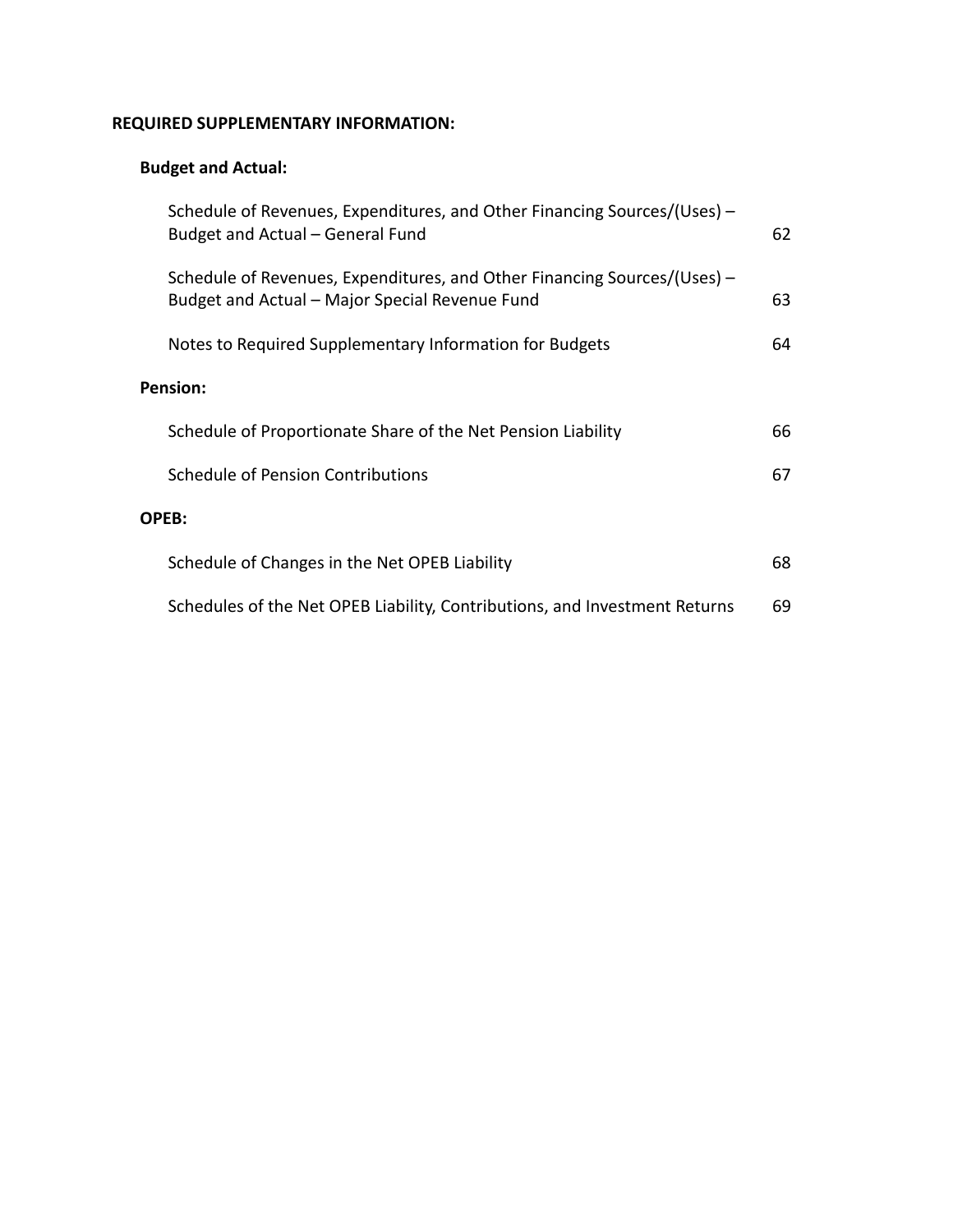

## **INDEPENDENT AUDITORS' REPORT**

To the Select Board Town of Westford, Massachusetts

### **Report on the Financial Statements**

We have audited the accompanying financial statements of the governmental activities, the business‐type activities, each major fund, and the aggregate remaining fund information of the Town of Westford, Massachusetts (the Town), as of and for the year ended June 30, 2021, and the related notes to the financial statements, which collectively comprise the Town's basic financial statements as listed in the Table of Contents.

## *Management's Responsibility for the Financial Statements*

The Town's management is responsible for the preparation and fair presentation of these financial statements in accordance with accounting principles generally accepted in the United States of America; this includes the design, implementation, and maintenance of internal control relevant to the preparation and fair presentation of financial statements that are free from material misstatement, whether due to fraud or error.

## *Auditors' Responsibility*

Our responsibility is to express opinions on these financial statements based on our audit. We conducted our audit in accordance with auditing standards generally accepted in the United States of America and the standards applicable to financial audits contained in *Government Auditing Standards*, issued by the Comptroller General of the United States. Those standards require that we plan and perform the audit to obtain reasonable assurance about whether the financial statements are free from material misstatement.

An audit involves performing procedures to obtain audit evidence about the amounts and disclosures in the financial statements. The procedures selected depend on the auditors' judgment, including the assessment of the risks of material misstatement of the financial statements, whether due to fraud or error. In making those risk assessments, the auditor considers internal control relevant to the Town's preparation and fair presentation of the financial statements in order to design audit procedures that are appropriate in the circumstances, but not for the purpose of expressing an opinion on the effectiveness of the Town's internal control.Accordingly, we express no such opinion. An audit also includes evaluating the appropriateness of accounting policies used and the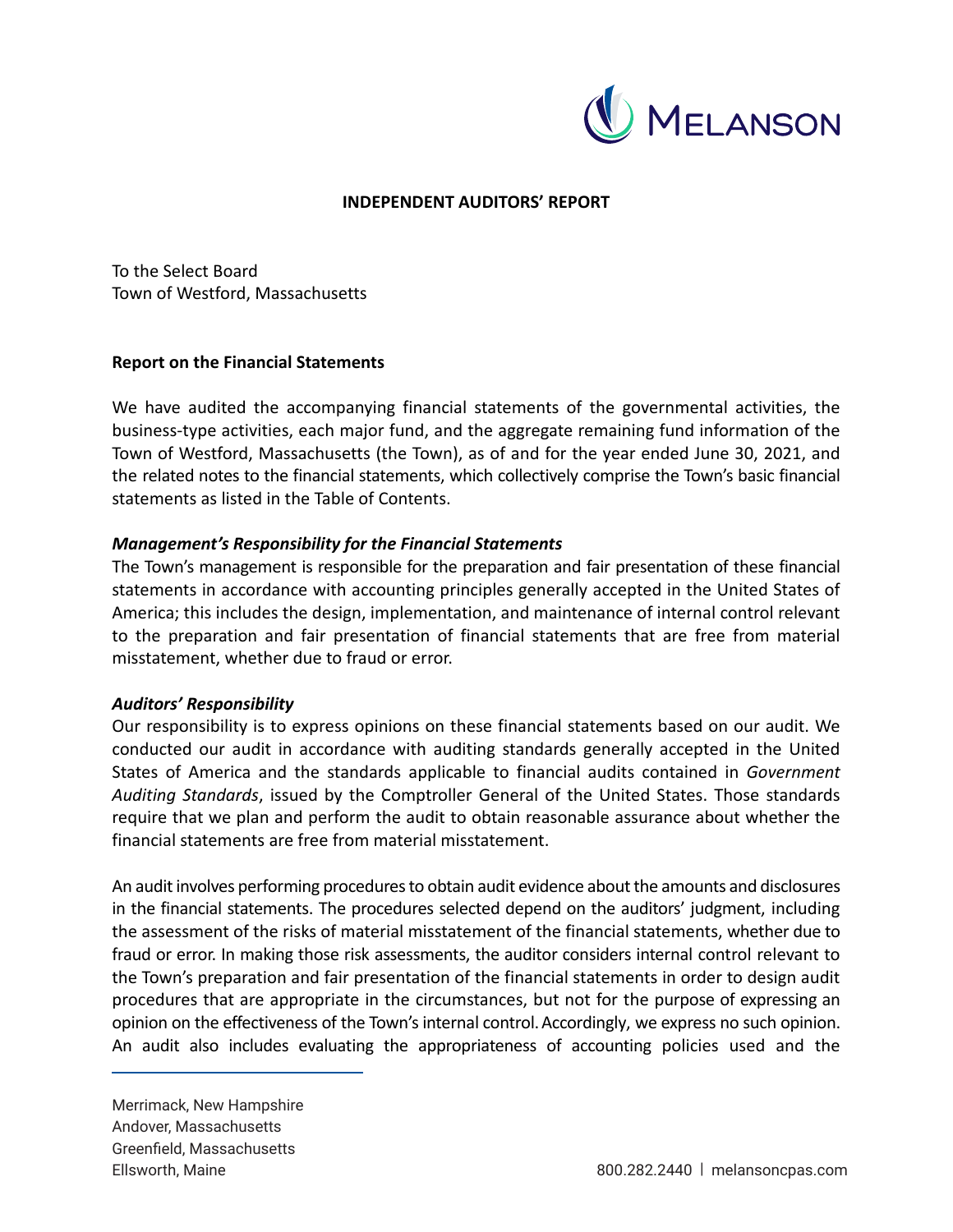

reasonableness of significant accounting estimates made by management, as well as evaluating the overall presentation of the financial statements.

We believe that the audit evidence we have obtained is sufficient and appropriate to provide a basis for our audit opinions.

## *Opinions*

In our opinion, the financial statements referred to above present fairly, in all material respects, the respective financial position of the governmental activities, the business-type activities, each major fund, and the aggregate remaining fund information of the Town of Westford, as of June 30, 2021, and the respective changes in financial position and, where applicable, cash flows thereof for the year then ended in accordance with accounting principles generally accepted in the United States of America.

## *Emphasis of Matter*

As discussed in Note 19 to the financial statements, in 2021 the Town adopted Governmental Accounting Standards Board (GASB) Statement No. 84, *Fiduciary Activities*. Our opinion is not modified with respect to this matter.

## *Other Matters*

## *Required Supplementary Information*

Accounting principles generally accepted in the United States of America require that Management's Discussion and Analysis, the Budgetary Comparison Schedule for the General Fund and major special revenue fund, and certain Pension and OPEB schedules be presented to supplement the basic financial statements. Such information, although not a part of the basic financial statements, is required by the *Governmental Accounting Standards Board*, who considers it to be an essential part of financial reporting for placing the basic financial statements in an appropriate operational, economic, or historical context. We have applied certain limited procedures to the required supplementary information in accordance with auditing standards generally accepted in the United States of America, which consisted of inquiries of management about the methods of preparing the information and comparing the information for consistency with management's responses to our inquiries, the basic financial statements, and other knowledge we obtained during our audit of the basic financial statements. We do not express an opinion or provide any assurance on the information because the limited procedures do not provide us with evidence sufficient to express an opinion or provide any assurance.

## **Other Reporting Required by** *Government Auditing Standards*

In accordance with *Government Auditing Standards*, we have also issued our report dated December 28, 2021 on our consideration of the Town's internal control over financial reporting and on our tests of its compliance with certain provisions of laws, regulations, contracts, and grant agreements and other matters. The purpose of that report is solely to describe the scope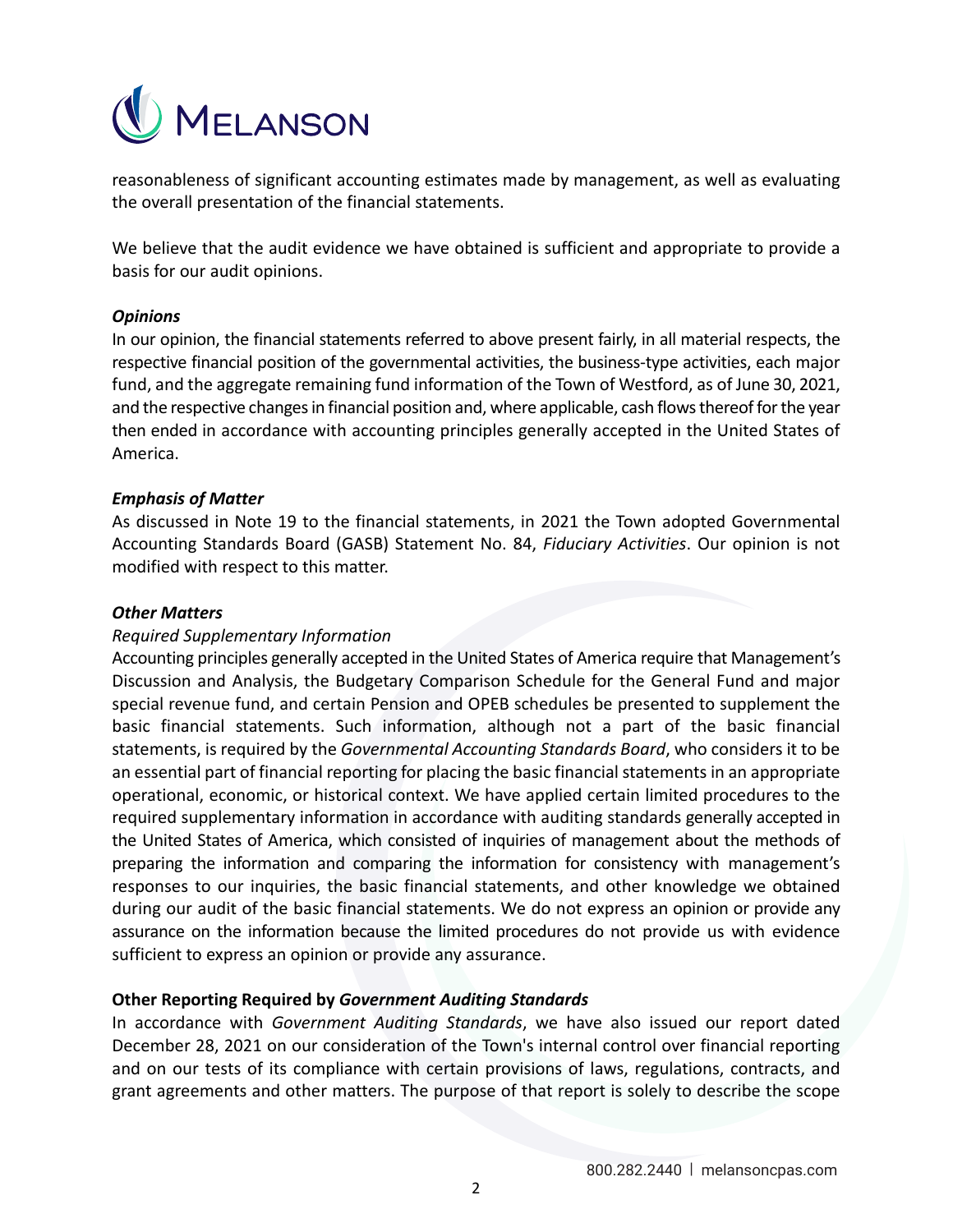

of our testing of internal control over financial reporting and compliance and the results of that testing, and not to provide an opinion on the effectiveness of the Town's internal control over financial reporting or on compliance. That report is an integral part of an audit performed in accordance with *Government Auditing Standards* in considering the Town's internal control over financial reporting and compliance.

Melanoon

Andover, Massachusetts December 28, 2021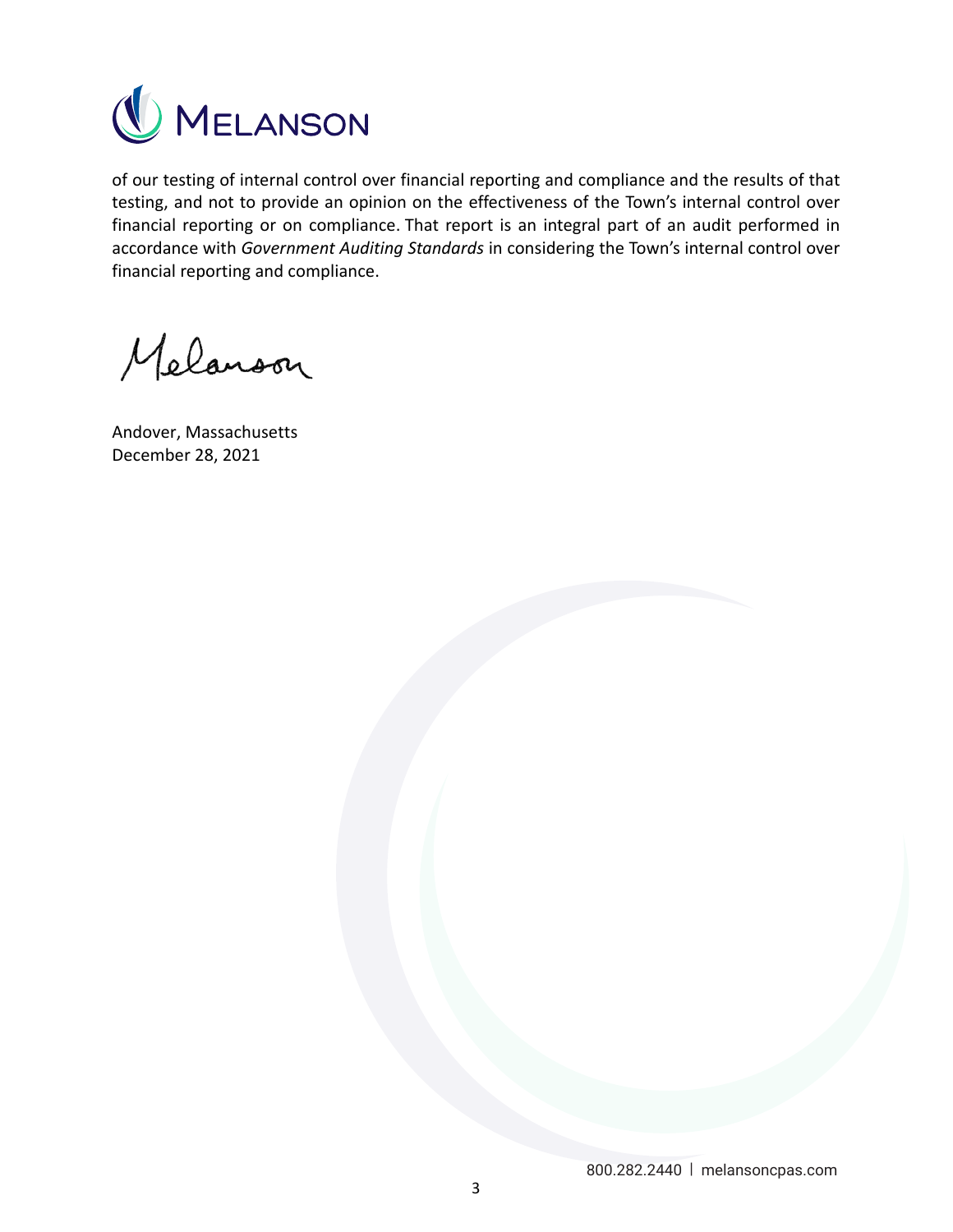## **MANAGEMENT'S DISCUSSION AND ANALYSIS**

As management of the Town of Westford, Massachusetts (the Town), we offer readers this narrative overview and analysis of the financial activities of the Town for the fiscal year ended June 30, 2021.

## **Overview of the Financial Statements**

This discussion and analysis is intended to serve as an introduction to the basic financial statements. The basic financial statements comprise three components: (1) government-wide financial statements, (2) fund financial statements, and (3) notes to financial statements. This report also contains other required supplementary information in addition to the basic financial statements themselves.

## *Government‐Wide Financial Statements*

The government‐wide financial statements are designed to provide readers with a broad overview of our finances in a manner similar to a private‐sector business.

The Statement of Net Position presents information on all assets, liabilities, and deferred outflows/inflows of resources with the difference reported as net position. Over time, increases or decreases in net position may serve as a useful indicator of whether the financial position is improving or deteriorating.

The Statement of Activities presents information showing how the Town's net position changed during the most recent fiscal year. All changes in net position are reported as soon as the underlying event giving rise to the change occurs, regardless of the timing of related cash flows. Thus, revenues and expenses are reported in this statement for some items that will only result in cash flows in future fiscal periods (e.g., uncollected taxes and earned but unused vacation leave).

Both of the government-wide financial statements distinguish functions that are principally supported by taxes and intergovernmental revenues (governmental activities) from other functions that are intended to recover all or a significant portion of their costs through user fees and charges (business‐type activities). The governmental activities include general government, public safety, education, public works, health and human services, culture and recreation, employee benefits, interest, and intergovernmental. The business-type activities water, stormwater, ambulance, and recreation activities.

## *Fund Financial Statements*

A fund is a grouping of related accounts that is used to maintain control over resources that have been segregated for specific activities or objectives. Fund accounting is used to ensure and demonstrate compliance with finance‐related legal requirements. All of the funds can be divided into three categories: governmental funds, proprietary funds, and fiduciary funds.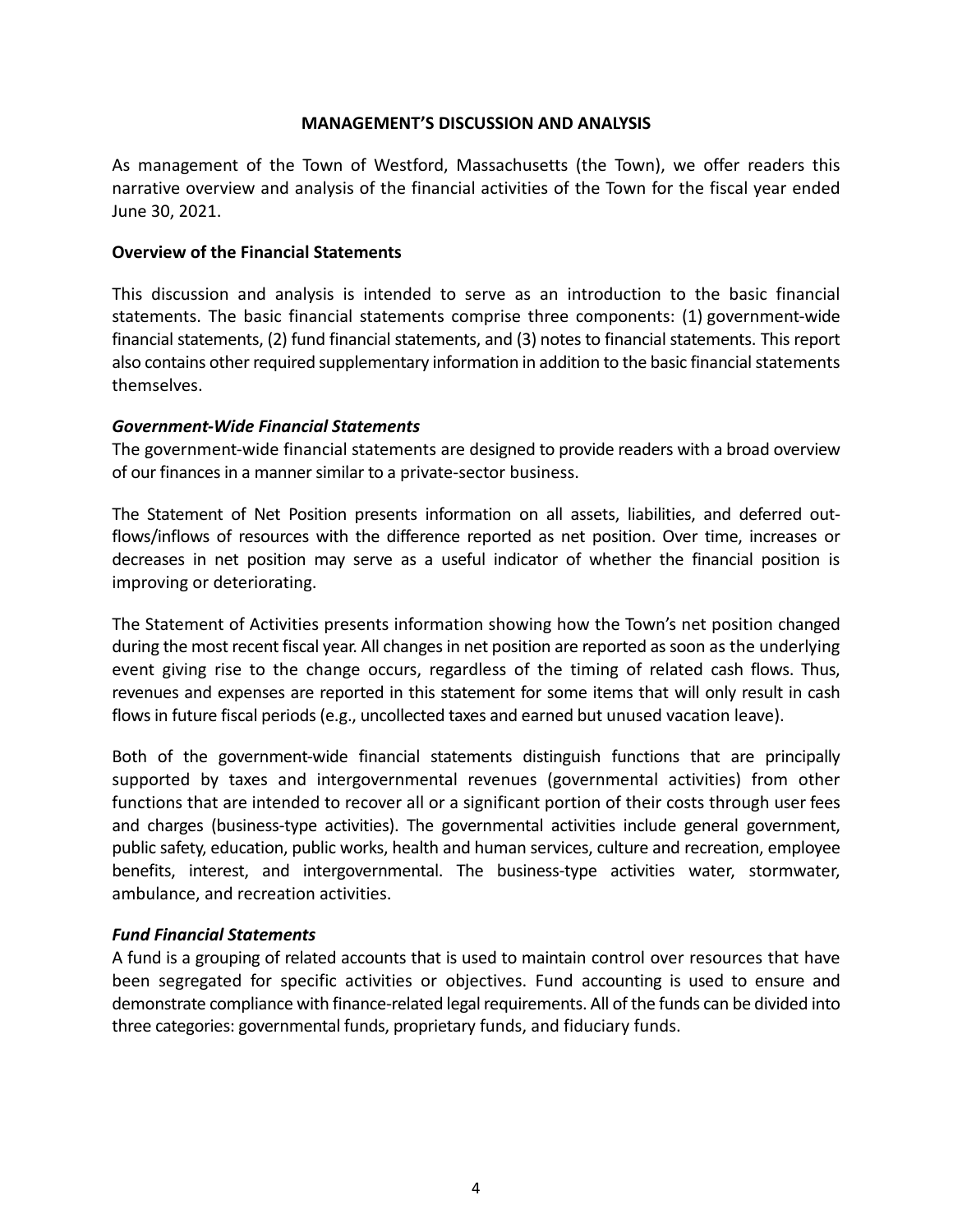## *Governmental Funds*

Governmental funds are used to account for essentially the same functions reported as governmental activities in the government-wide financial statements. However, unlike the government‐wide financial statements, governmental fund financial statements focus on near‐ term inflows and outflows of spendable resources, as well as on balances of spendable resources available at the end of the fiscal year. Such information may be useful in evaluating a government's near‐term financing requirements.

Because the focus of governmental funds is narrower than that of the government‐wide financial statements, it is useful to compare the information presented for governmental funds with similar information presented for governmental activities in the government‐wide financial statements. By doing so, readers may better understand the long-term impact of the government's near-term financing decisions. Both the governmental fund balance sheet and the governmental fund statement of revenues, expenditures, and changes in fund balances provide a reconciliation to facilitate this comparison between governmental funds and governmental activities.

## *Proprietary Funds*

Proprietary fund reporting focuses on the determination of operating income, changes in net position (or cost recovery), financial position, and cash flows. The proprietary fund category includes enterprise funds.

Enterprise funds are used to report activity for which a fee is charged to external users, and must be used when one of the following criteria are met: (1) activity is financed with debt that is secured solely by a pledge of the net revenues from fees and charges, (2) laws or regulations require the activity's costs of providing services be recovered with fees and charges, and (3) the pricing policies of the activity establish fees and charges designed to recover its costs, including capital costs such as depreciation or debt service. The primary focus on these criteria is on fees charged to external users. Enterprise funds are used to report the same functions presented as business-type activities in the government-wide financial statements, only in more detail. Specifically, enterprise funds are used to account for water, which is considered to be a major fund, and stormwater, recreation, and ambulance, which are considered to be a nonmajor funds.

## *Fiduciary Funds*

Fiduciary funds are used to account for resources held for the benefit of parties outside the government. Fiduciary funds are not reflected in the government-wide financial statements because the resources of those funds are not available to support the Town's own programs. The accounting used for fiduciary funds is much like that used for proprietary funds.

## *Notes to Financial Statements*

The notes to the financial statements provide additional information that is essential to a full understanding of the data provided in the government‐wide and fund financial statements.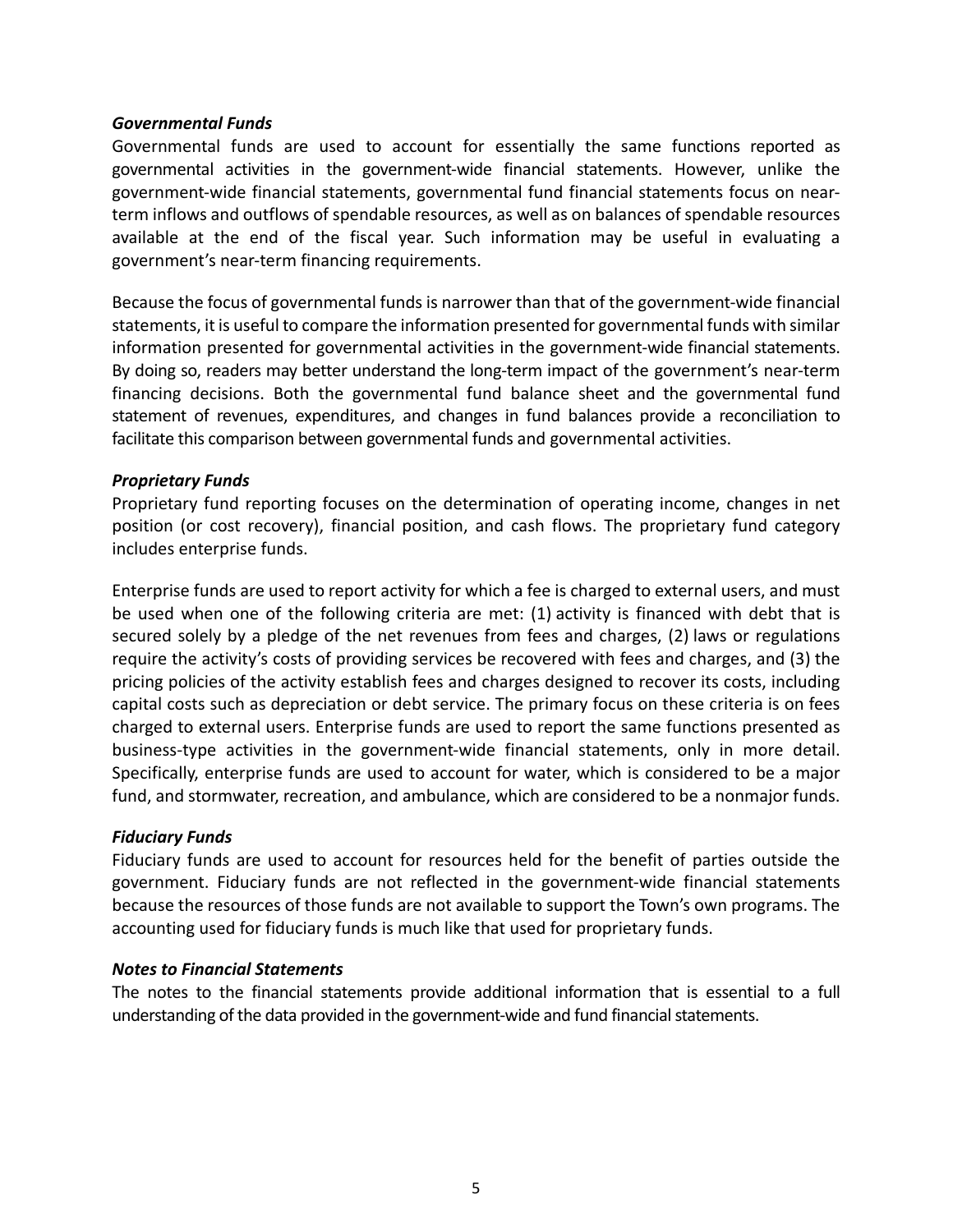## *Required Supplementary Information*

In addition to the basic financial statements and accompanying notes, this report also presents certain required supplementary information which is required to be disclosed by accounting principles generally accepted in the United States of America.

## **Financial Highlights**

- As of the close of the current fiscal year, net position in governmental activities was  $$94,607,518$ , a change of  $$(7,105,074)$ , and net position in business-type activities was \$43,219,470, a change of \$1,736,564.
- As of the close of the current fiscal year, governmental funds reported combined ending fund balances of \$34,428,286, a change of \$(538,150) in comparison to the prior year.
- At the end of the current fiscal year, unassigned fund balance for the general fund was \$12,063,844, a change of \$600,966 in comparison to the prior year.

## **Government‐Wide Financial Analysis**

The following is a summary of condensed government‐wide financial data for the current and prior fiscal years:

|                                            | Governmental<br><b>Activities</b> |    |                   | Business-Type<br><b>Activities</b> |                  |    |                 |    | <b>Total</b>      |   |                   |
|--------------------------------------------|-----------------------------------|----|-------------------|------------------------------------|------------------|----|-----------------|----|-------------------|---|-------------------|
|                                            | 2021                              |    | 2020              |                                    | 2021             |    | 2020            |    | 2021              |   | 2020              |
| <b>Assets</b>                              |                                   |    |                   |                                    |                  |    |                 |    |                   |   |                   |
| Current and other assets<br>Capital assets | \$<br>47,025<br>224,246           | Ś. | 44,038<br>231,221 | Ś.                                 | 14,082<br>44,527 | Ŝ. | 9,826<br>43,671 | Ś. | 61,107<br>268,773 | S | 53,864<br>274,892 |
| Total assets                               | 271,271                           |    | 275,259           |                                    | 58,609           |    | 53,497          |    | 329,880           |   | 328,756           |
| Deferred outflow of resources              | 12,990                            |    | 16,545            |                                    | 174              |    | 293             |    | 13,164            |   | 16,838            |
| <b>Liabilities</b>                         |                                   |    |                   |                                    |                  |    |                 |    |                   |   |                   |
| Other liabilities                          | 10,054                            |    | 7,051             |                                    | 8,241            |    | 3,447           |    | 18,295            |   | 10,498            |
| Long-term liabilities                      | 169,880                           |    | 173,219           |                                    | 7,088            |    | 9,903           |    | 176,968           |   | 183,122           |
| <b>Total liabilities</b>                   | 179,934                           |    | 180,270           |                                    | 15,329           |    | 13,350          |    | 195,263           |   | 193,620           |
| Deferred inflows of resources              | 9,719                             |    | 8,645             |                                    | 234              |    | 134             |    | 9,953             |   | 8,779             |
| <b>Net Position</b>                        |                                   |    |                   |                                    |                  |    |                 |    |                   |   |                   |
| Net investment in capital assets           | 188,309                           |    | 192,680           |                                    | 31,033           |    | 33,107          |    | 219,342           |   | 225,787           |
| Restricted                                 | 18,367                            |    | 15,775            |                                    |                  |    |                 |    | 18,367            |   | 15,775            |
| Unrestricted                               | (112,068)                         |    | (105, 566)        |                                    | 12,187           |    | 7,199           |    | (99, 881)         |   | (98, 367)         |
| Total net position                         | \$<br>94,608                      |    | 102,889           | S.                                 | 43,220           | Ś. | 40,306          |    | 137,828           |   | 143,195           |

### **NET POSITION (in thousands)**

As noted earlier, net position may serve over time as a useful indicator of a government's financial position. At the close of the most recent fiscal year, total net position was \$137,826,988, a change of \$(5,368,510) in comparison to the prior year.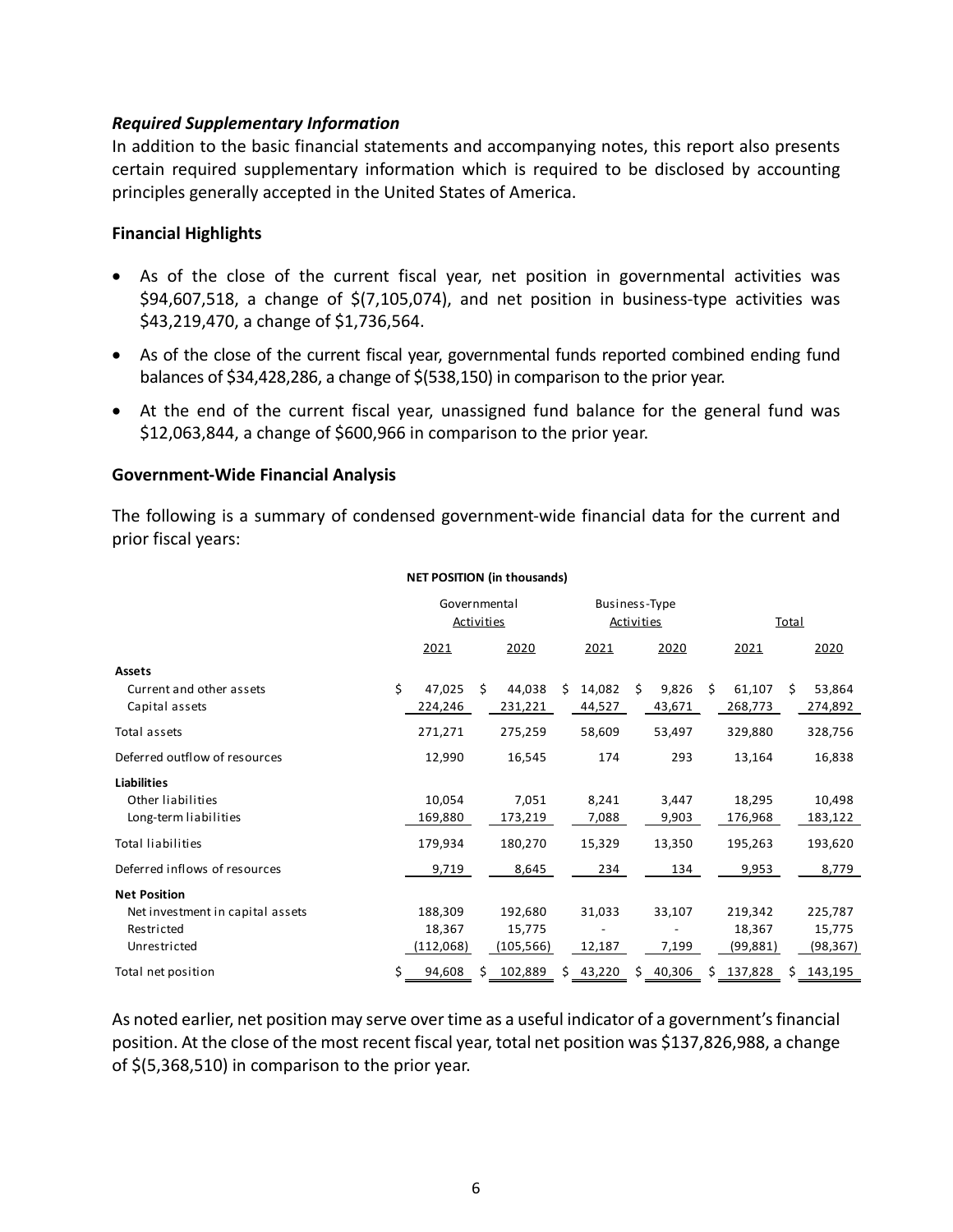The largest portion of net position \$219,341,238 reflects our investment in capital assets (e.g., land, buildings, machinery, equipment, and infrastructure), less any related debt used to acquire those assets that is still outstanding. These capital assets are used to provide services to citizens; consequently, these assets are not available for future spending. Although the investment in capital assets is reported net of related debt, it should be noted that the resources needed to repay this debt must be provided from other sources, since the capital assets themselves cannot be used to liquidate these liabilities.

An additional portion of net position, \$18,366,550, represents resources that are subject to external restrictions on how they may be used. The remaining balance of unrestricted net position reflects a deficit of \$(99,880,800) primarily resulting from unfunded pension and OPEB liabilities.

|                                  | Governmental      |                          |    |                          |    | Business-Type     |    |       |    |         |    |         |
|----------------------------------|-------------------|--------------------------|----|--------------------------|----|-------------------|----|-------|----|---------|----|---------|
|                                  | <b>Activities</b> |                          |    |                          |    | <b>Activities</b> |    |       |    | Total   |    |         |
|                                  |                   | 2021                     |    | 2020                     |    | 2021              |    | 2020  |    | 2021    |    | 2020    |
| Revenues:                        |                   |                          |    |                          |    |                   |    |       |    |         |    |         |
| Program revenues:                |                   |                          |    |                          |    |                   |    |       |    |         |    |         |
| Charges for services             | \$                | 2,746                    | \$ | 5,418                    | \$ | 6,752             | \$ | 6,049 | \$ | 9,498   | \$ | 11,467  |
| Operating grants and             |                   |                          |    |                          |    |                   |    |       |    |         |    |         |
| contributions                    |                   | 45,430                   |    | 42,014                   |    |                   |    | 18    |    | 45,430  |    | 42,032  |
| Capital grants and contributions |                   | 1                        |    | 941                      |    | 362               |    | 1,812 |    | 363     |    | 2,753   |
| General revenues:                |                   |                          |    |                          |    |                   |    |       |    |         |    |         |
| Property taxes                   |                   | 86,966                   |    | 83,551                   |    |                   |    |       |    | 86,966  |    | 83,551  |
| Excises                          |                   | 4,321                    |    | 4,832                    |    |                   |    |       |    | 4,321   |    | 4,832   |
| Penalties and interest on taxes  |                   | 440                      |    | 391                      |    |                   |    |       |    | 440     |    | 391     |
| Grants and contributions not     |                   |                          |    |                          |    |                   |    |       |    |         |    |         |
| restricted to specific programs  |                   | 2,334                    |    | 2,323                    |    |                   |    |       |    | 2,334   |    | 2,323   |
| Investment income                |                   | 766                      |    | 588                      |    | 8                 |    | 42    |    | 774     |    | 630     |
| Other                            |                   | 713                      |    | 1,035                    |    | 164               |    | 115   |    | 877     |    | 1,150   |
| Total revenues                   |                   | 143,717                  |    | 141,093                  |    | 7,286             |    | 8,036 |    | 151,003 |    | 149,129 |
| Expenses:                        |                   |                          |    |                          |    |                   |    |       |    |         |    |         |
| General government               |                   | 11,061                   |    | 11,835                   |    |                   |    |       |    | 11,061  |    | 11,835  |
| Public safety                    |                   | 25,371                   |    | 23,192                   |    |                   |    |       |    | 25,371  |    | 23,192  |
| Education                        |                   | 90,221                   |    | 88,926                   |    |                   |    |       |    | 90,221  |    | 88,926  |
| Public works                     |                   | 13,328                   |    | 15,367                   |    |                   |    |       |    | 13,328  |    | 15,367  |
| Health and human services        |                   | 2,736                    |    | 2,739                    |    |                   |    |       |    | 2,736   |    | 2,739   |
| Culture and recreation           |                   | 4,214                    |    | 4,138                    |    |                   |    |       |    | 4,214   |    | 4,138   |
| Interest on long-term debt       |                   | 1,536                    |    | 1,392                    |    |                   |    |       |    | 1,536   |    | 1,392   |
| Intergovernmental                |                   | 842                      |    | 567                      |    |                   |    |       |    | 842     |    | 567     |
| Water services                   |                   |                          |    |                          |    | 4,254             |    | 4,407 |    | 4,254   |    | 4,407   |
| Nonmajor enterprise funds        |                   | $\overline{\phantom{a}}$ |    | $\overline{\phantom{a}}$ |    | 2,808             |    | 2,389 |    | 2,808   |    | 2,389   |
| Total expenses                   |                   | 149,309                  |    | 148,156                  |    | 7,062             |    | 6,796 |    | 156,371 |    | 154,952 |

#### **CHANGES IN NET POSITION (in thousands)**

(continued)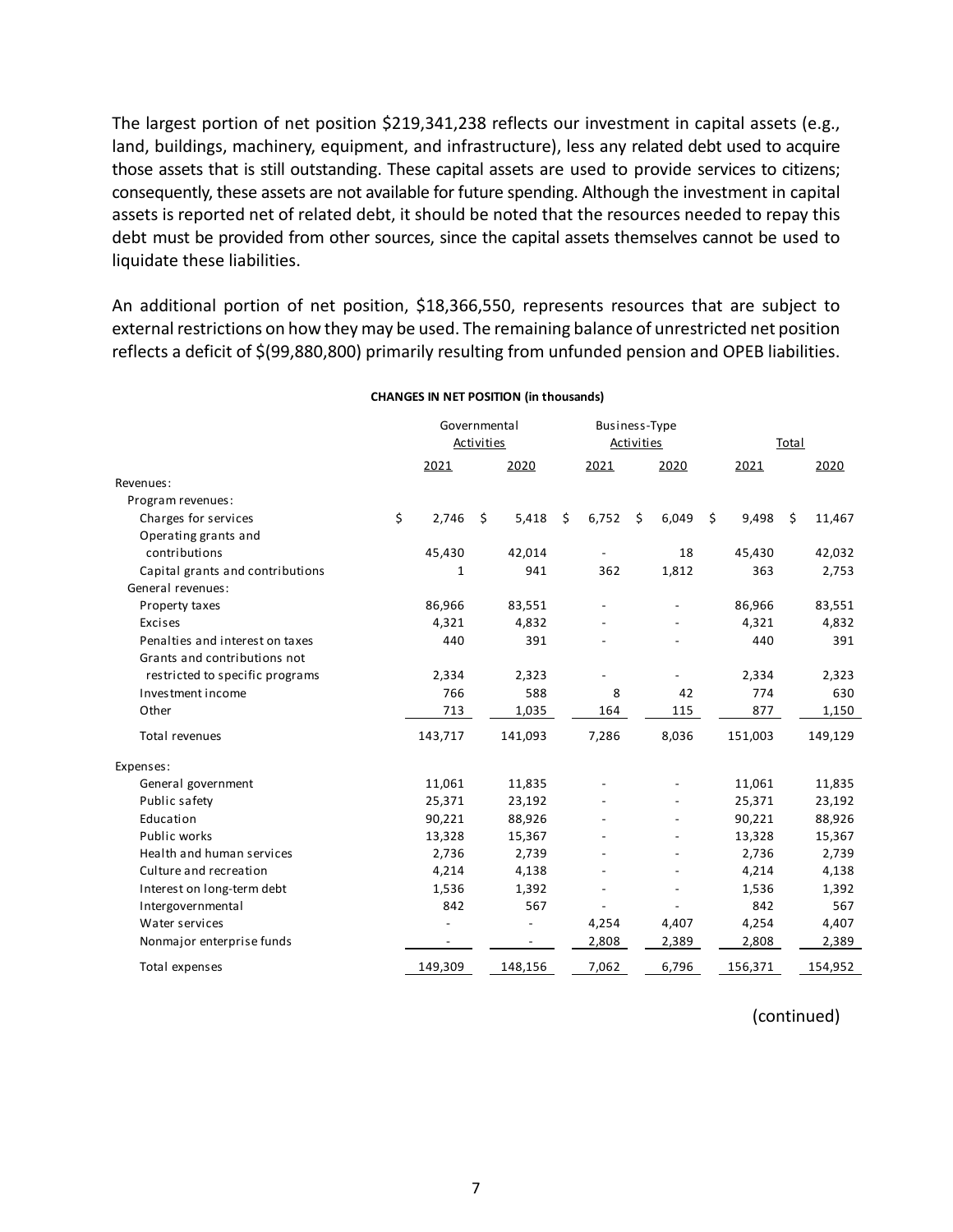## (continued)

| Change in net position<br>before transfers    | (5, 592) | (7,063) | 224    | 1.240  | (5,368) | (5,823) |
|-----------------------------------------------|----------|---------|--------|--------|---------|---------|
| Transfers in (out)                            | (1,513)  | (607)   | 1,513  | 607    |         |         |
| Change in net position                        | (7, 105) | (7,670) | 1.737  | 1.847  | (5,368) | (5,823) |
| Net position - beginning of year, as restated | 101.713  | 110.559 | 41.483 | 38.459 | 143.196 | 149,018 |
| Net position - end of year                    | 94,608   | 102,889 | 43,220 | 40,306 | 137,828 | 143,195 |

## *Governmental Activities*

Governmental activities for the year resulted in a change in net position of \$(7,105,074). Key elements of this change are as follows:

| Depreciation expense in excess of principal debt      |                           |
|-------------------------------------------------------|---------------------------|
| service                                               | $\frac{1}{2}$ (4,195,095) |
| Change in OPEB expense from GASB 75                   | (3,826,072)               |
| Change in pension expense from GASB 68                | (1,312,217)               |
| Community preservation act fund revenues in excess of |                           |
| expenditures to be utilized in future years.          | 1,769,518                 |
| Other                                                 | 458,792                   |
| Total                                                 | \$ (7,105,074)            |

## *Business‐Type Activities*

Business-type activities for the year resulted in a change in net position of \$1,736,564. Key elements of this change are as follows:

| Water enterprise                                     | 739,767     |
|------------------------------------------------------|-------------|
| Nonmajor enterprise - primarily Stormwater operating |             |
| activities                                           | 996,797     |
| Total                                                | \$1,736,564 |

## **Financial Analysis of Funds**

As noted earlier, fund accounting is used to ensure and demonstrate compliance with finance‐related legal requirements.

## *Governmental Funds*

The focus of governmental funds is to provide information on near-term inflows, outflows, and balances of spendable resources. Such information is useful in assessing financing requirements. In particular, unassigned fund balance may serve as a useful measure of a government's net resources available for spending at the end of the fiscal year.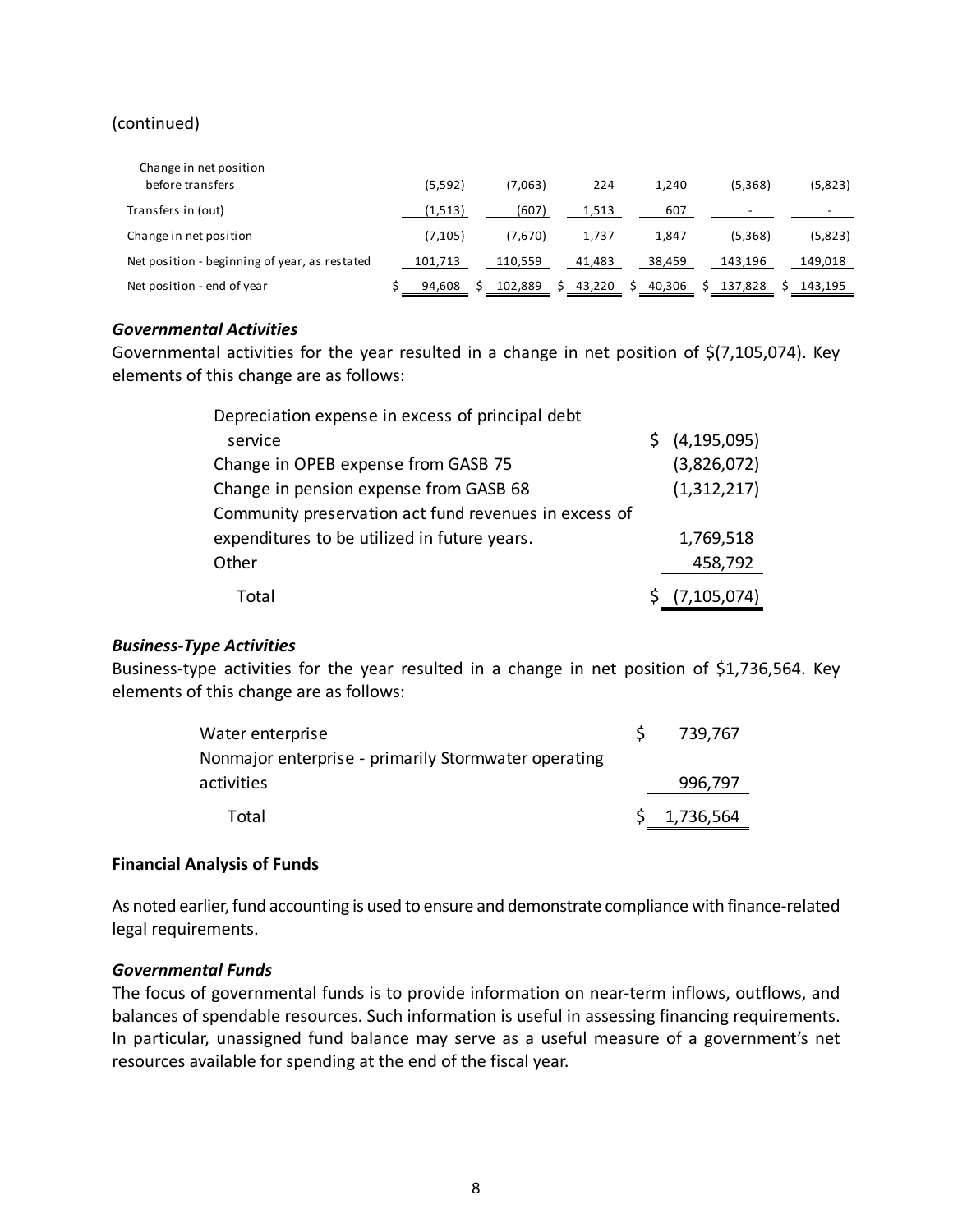As of the end of the current fiscal year, governmental funds reported combined ending fund balances of \$34,428,286, a change of \$(538,150) in comparison to the prior year. Key elements of this change are as follows:

| General fund results            | (846, 957) |
|---------------------------------|------------|
| Community preservation act fund | 1,769,518  |
| Town capital fund               | (488, 404) |
| School capital fund             | (666, 042) |
| Nonmajor funds                  | (306, 265) |
| Total                           | (538, 150) |

The general fund is the chief operating fund. At the end of the current fiscal year, unassigned fund balance of the general fund was \$12,063,844, while total fund balance was \$20,336,184. As a measure of the general fund's liquidity, it may be useful to compare both unassigned fund balance and total fund balance to total general fund expenditures. Refer to the table below.

|                          |              |              |            | $%$ of              |
|--------------------------|--------------|--------------|------------|---------------------|
|                          |              |              |            | General             |
| General Fund             | 6/30/21      | 6/30/20      | Change     | Fund Expenditures** |
| Unassigned fund balance* | \$12,063,844 | \$11,462,878 | 600.966    | 10.9%               |
| Total fund balance       | \$20,336,184 | \$21,183,141 | (846, 957) | 18.4%               |

\*These figures include the general stabilization fund.

\*\*Expenditure Amounts used to calculate the above percentages have been adjusted to exclude the on‐behalf payment from the Commonwealth to the Massachusetts Teachers Retirement System of \$8,489,902.

The unassigned fund balance was essentially unchanged during fiscal year 2021 as the "free cash" we used was replenished by revenue and expenditure budget results. The total fund balance of the general fund changed by \$(846,957) during the current fiscal year. Key factors in this change are as follows:

| Revenues in excess of budget   | S | 923,025     |
|--------------------------------|---|-------------|
| Expenditures less than budget  |   | 3,055,999   |
| Use of free cash               |   | (2,072,771) |
| Use of overlay surplus         |   | (50,000)    |
| Use of restricted fund balance |   | (1,513,806) |
| Change in stabilization fund   |   | (181, 445)  |
| Other                          |   | (1,007,959) |
| Total                          |   | (846, 957)  |
|                                |   |             |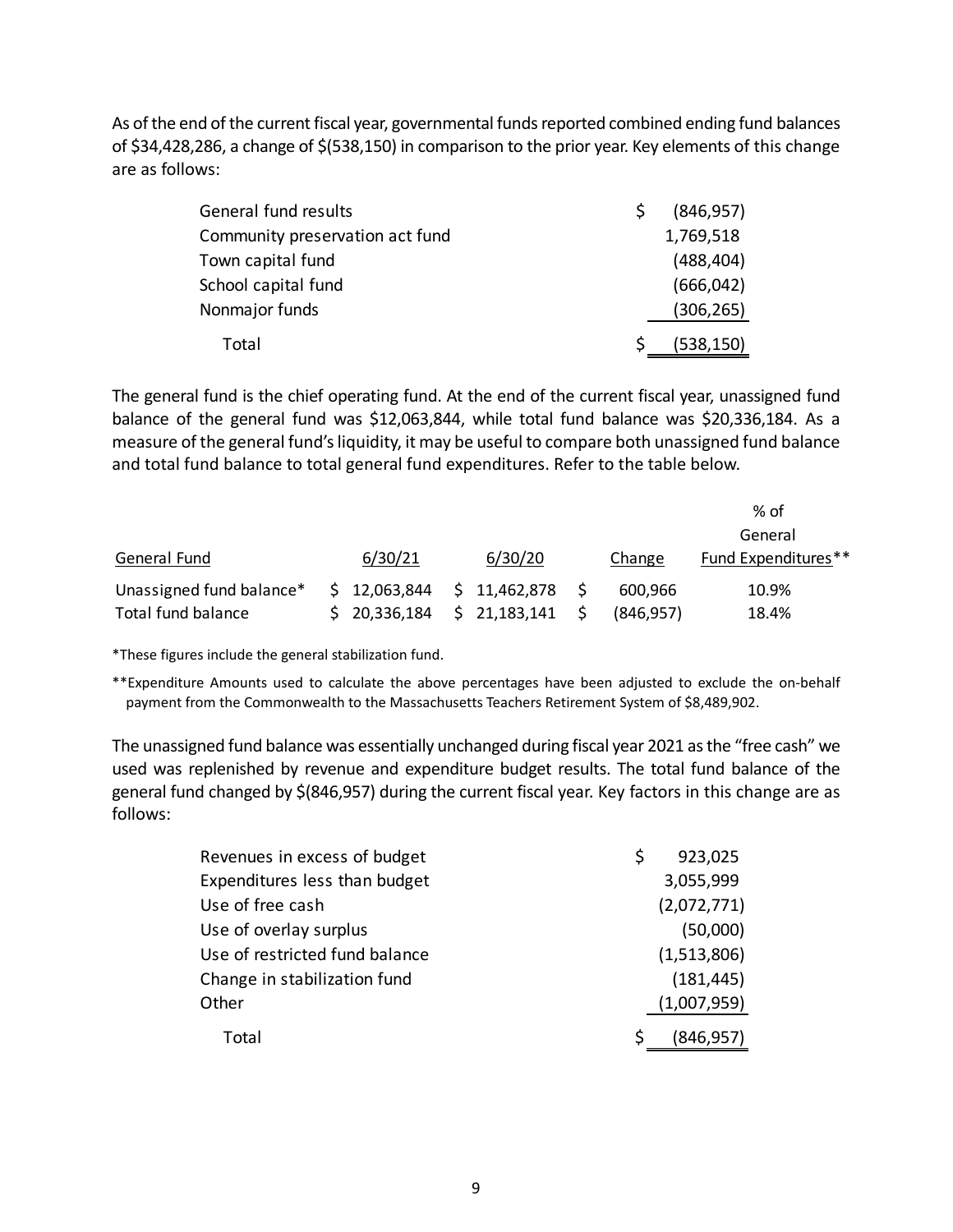Included in the total general fund balance are the Town's stabilization accounts with the following balances:

|                             | 6/30/21     | 6/30/20     | Change        |
|-----------------------------|-------------|-------------|---------------|
| General stabilization       | \$5,453,355 | \$5,724,260 | \$ (270,905)  |
| <b>Health stabilization</b> | 760,637     | 692,217     | 68,420        |
| Capital stabilization       | 491,607     | 470,567     | 21,040        |
| Total                       | \$6,705,599 | \$6,887,044 | \$ (181, 445) |

## *Proprietary Funds*

Proprietary funds provide the same type of information found in the business-type activities reported in the government‐wide financial statements, but in more detail.

Unrestricted net position of the enterprise funds at the end of the year amounted to \$12,186,793, a change of \$4,987,923 in comparison to the prior year.

Other factors concerning the finances of proprietary funds have already been addressed in the entity‐wide discussion of business‐type activities.

## **General Fund Budgetary Highlights**

Differences between the original budget and the final amended budget resulted in an overall change in appropriations of \$1,595,883, primarily funded with use of free cash. The change between the original budget and final budget is primarily due to \$1,002,594 for capital appropriations. The actual results of both revenues and expenditures were comparable to the budget.

## **Capital Asset and Debt Administration**

## *Capital Assets*

Total investment in capital assets for governmental and business-type activities at year-end amounted to \$268,772,482 (net of accumulated depreciation). This investment in capital assets includes land, buildings and system improvements, and machinery and equipment.

Major capital asset events during the current fiscal year included the following:

- \$2,292,840 for various buildings and building improvements.
- \$966,694 for various machinery and equipment.
- \$2,735,019 for various infrastructure.
- \$3,019,915 of construction in progress for various projects.
- $\bullet$  \$(10,835,088) of depreciation expense.

Additional information on capital assets can be found in the Notes to the Financial Statements.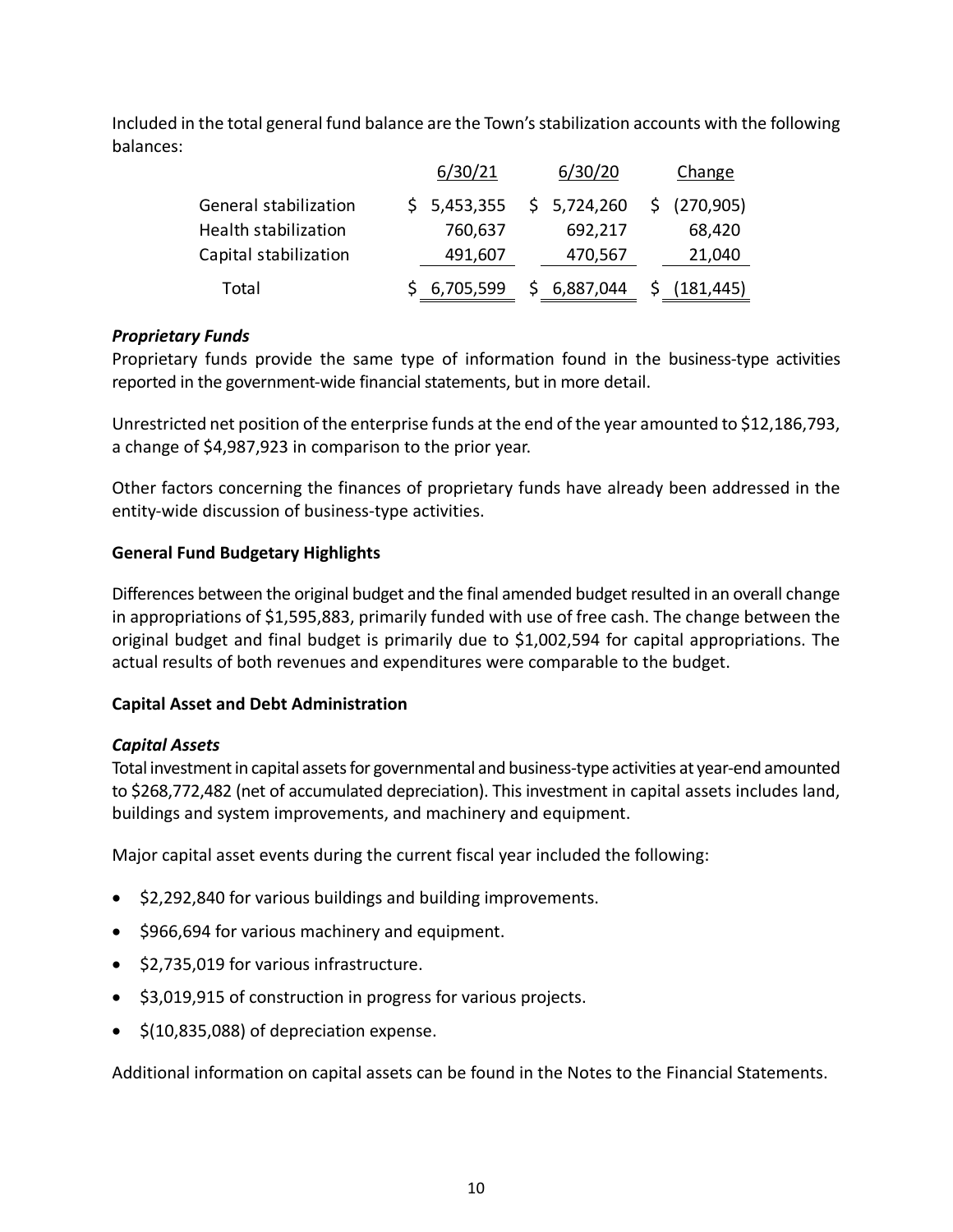## *Long‐Term Debt*

At the end of the current fiscal year, total bonds and loans payable outstanding including unamortized premiums was \$42,971,048, all of which was backed by the full faith and credit of the Town.

The Town maintained their AAA rating from S&P for general obligation debt.

Additional information on long‐term debt can be found in the Notes to the Financial Statements.

## **Requests for Information**

This financial report is designed to provide a general overview of the Town of Westford's finances for all those with an interest in the government's finances. Questions concerning any of the information provided in this report or requests for additional financial information should be addressed to:

> Town of Westford, Massachusetts 55 Main Street Westford, Massachusetts 01886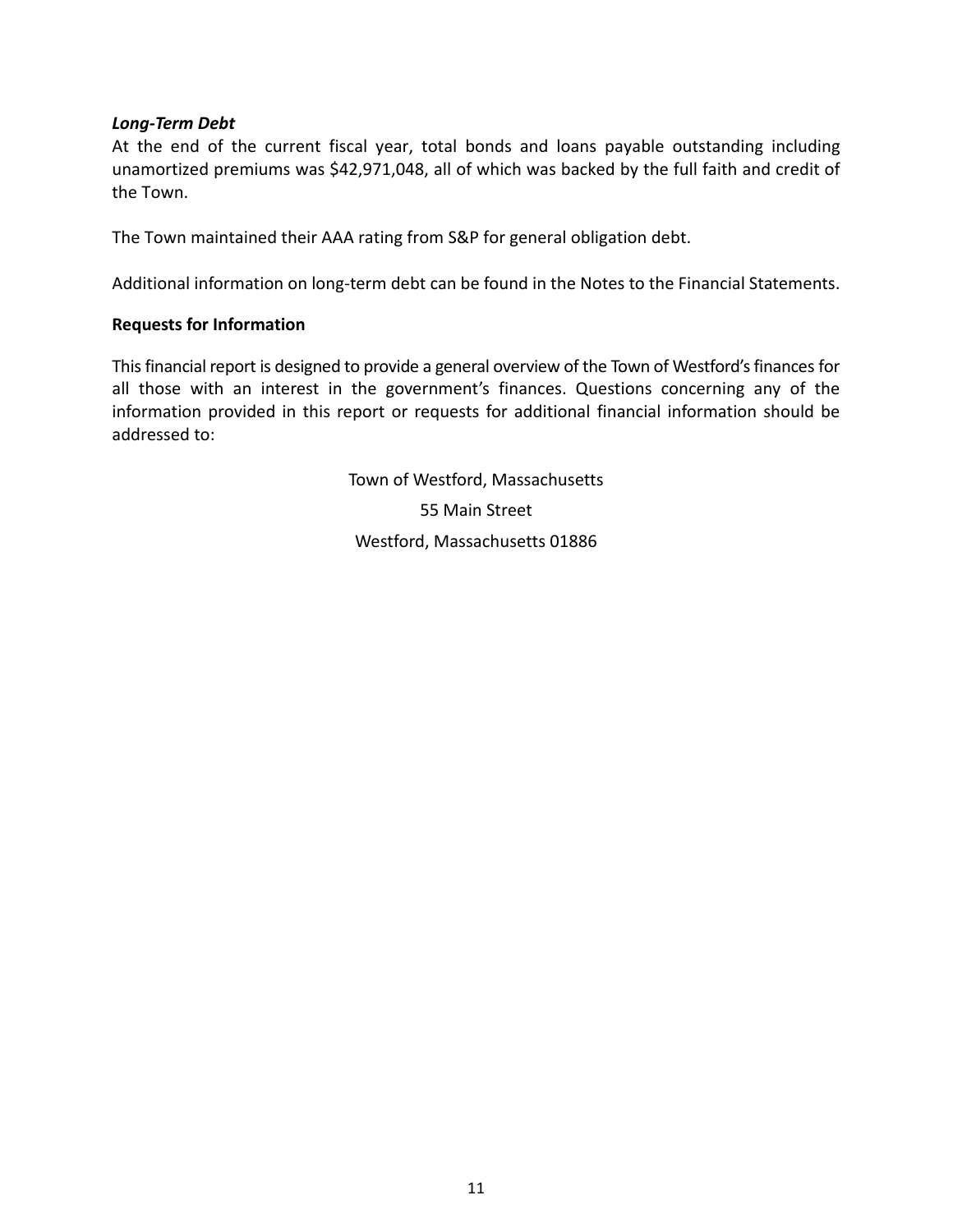#### Statement of Net Position June 30, 2021

|                                                             | Governmental           | Business-Type            |                               |
|-------------------------------------------------------------|------------------------|--------------------------|-------------------------------|
| Assets                                                      | <b>Activities</b>      | <b>Activities</b>        | <b>Total</b>                  |
| Current:                                                    |                        |                          |                               |
| Cash and short-term investments                             | \$<br>23,001,502       | \$<br>11,878,975         | \$<br>34,880,477              |
| Investments                                                 | 21,470,597             |                          | 21,470,597                    |
| Receivables, net of allowance for uncollectibles:           |                        |                          |                               |
| Property taxes<br>Excises                                   | 1,356,836<br>469,261   |                          | 1,356,836<br>469,261          |
| User fees                                                   |                        | 1,483,860                | 1,483,860                     |
| Departmental and other                                      | 47,651                 | 48,828                   | 96,479                        |
| Other assets                                                | 15,170                 |                          | 15,170                        |
| <b>Total Current Assets</b>                                 | 46,361,017             | 13,411,663               | 59,772,680                    |
| Noncurrent:                                                 |                        |                          |                               |
| Receivables, net of allowance for uncollectibles:           |                        |                          |                               |
| Property taxes                                              | 663,714                |                          | 663,714                       |
| Departmental and other                                      |                        | 645,091                  | 645,091                       |
| Net OPEB asset                                              |                        | 25,367                   | 25,367                        |
| Capital assets:<br>Nondepreciable capital assets            | 39,219,610             | 5,152,227                | 44,371,837                    |
| Other capital assets,                                       |                        |                          |                               |
| net of accumulated depreciation                             | 185,026,046            | 39,374,599               | 224,400,645                   |
| <b>Total Noncurrent Assets</b>                              | 224,909,370            | 45,197,284               | 270,106,654                   |
| <b>Total Assets</b>                                         | 271,270,387            | 58,608,947               | 329,879,334                   |
| <b>Deferred Outflows of Resources</b>                       |                        |                          |                               |
| Related to pensions                                         | 4,114,270              | 55,174                   | 4,169,444                     |
| Related to OPEB                                             | 8,876,061              | 119,032                  | 8,995,093                     |
| <b>Total Deferred Outflows of Resources</b>                 | 12,990,331             | 174,206                  | 13,164,537                    |
| Liabilities                                                 |                        |                          |                               |
| Current:                                                    |                        |                          |                               |
| Warrants and accounts payable                               | 1,879,519              | 541,718                  | 2,421,237                     |
| Accrued liabilities                                         | 667,109                | 84,291                   | 751,400                       |
| Unearned revenues<br>Notes payable                          | 1,298,780<br>5,249,200 | 7,614,800                | 1,298,780                     |
| Other current liabilities                                   | 959,649                |                          | 12,864,000<br>959,649         |
| Current portion of long-term liabilities:                   |                        |                          |                               |
| Bonds and loans payable                                     | 5,305,380              | 1,140,279                | 6,445,659                     |
| Compensated absences                                        | 101,429                | 9,831                    | 111,260                       |
| <b>Total Current Liabilities</b>                            | 15,461,066             | 9,390,919                | 24,851,985                    |
| Noncurrent:                                                 |                        |                          |                               |
| Bonds and loans payable, net of current portion             | 31,516,326             | 5,009,063                | 36,525,389                    |
| Net pension liability                                       | 55,355,962             | 742,347                  | 56,098,309                    |
| Net OPEB liability                                          | 75,673,483             |                          | 75,673,483                    |
| Compensated absences, net of current portion                | 1,927,153              | 186,791                  | 2,113,944                     |
| <b>Total Noncurrent Liabilities</b>                         | 164,472,924            | 5,938,201                | 170,411,125                   |
| <b>Total Liabilities</b>                                    | 179,933,990            | 15,329,120               | 195,263,110                   |
| <b>Deferred Inflows of Resources</b><br>Related to pensions |                        |                          |                               |
| Related to OPEB                                             | 4,189,477<br>5,529,733 | 56,183<br><u>178,380</u> | 4,245,660<br><u>5,708,113</u> |
| Total Deferred Inflows of Resources                         | 9,719,210              | 234,563                  | 9,953,773                     |
|                                                             |                        |                          |                               |
| <b>Net Position</b><br>Net investment in capital assets     | 188,308,561            | 31,032,677               | 219,341,238                   |
| Restricted for:                                             |                        |                          |                               |
| Grants and other statutory restrictions                     | 15,872,492             |                          | 15,872,492                    |
| Endowment funds:<br>Nonexpendable                           | 794,972                |                          | 794,972                       |
| Expendable                                                  | 1,699,086              |                          | 1,699,086                     |
| Unrestricted                                                | (112,067,593)          | <u>12,186,793 </u>       | (99,880,800)                  |
| <b>Total Net Position</b>                                   | \$<br>94,607,518       | 43,219,470<br>\$         | \$<br>137,826,988             |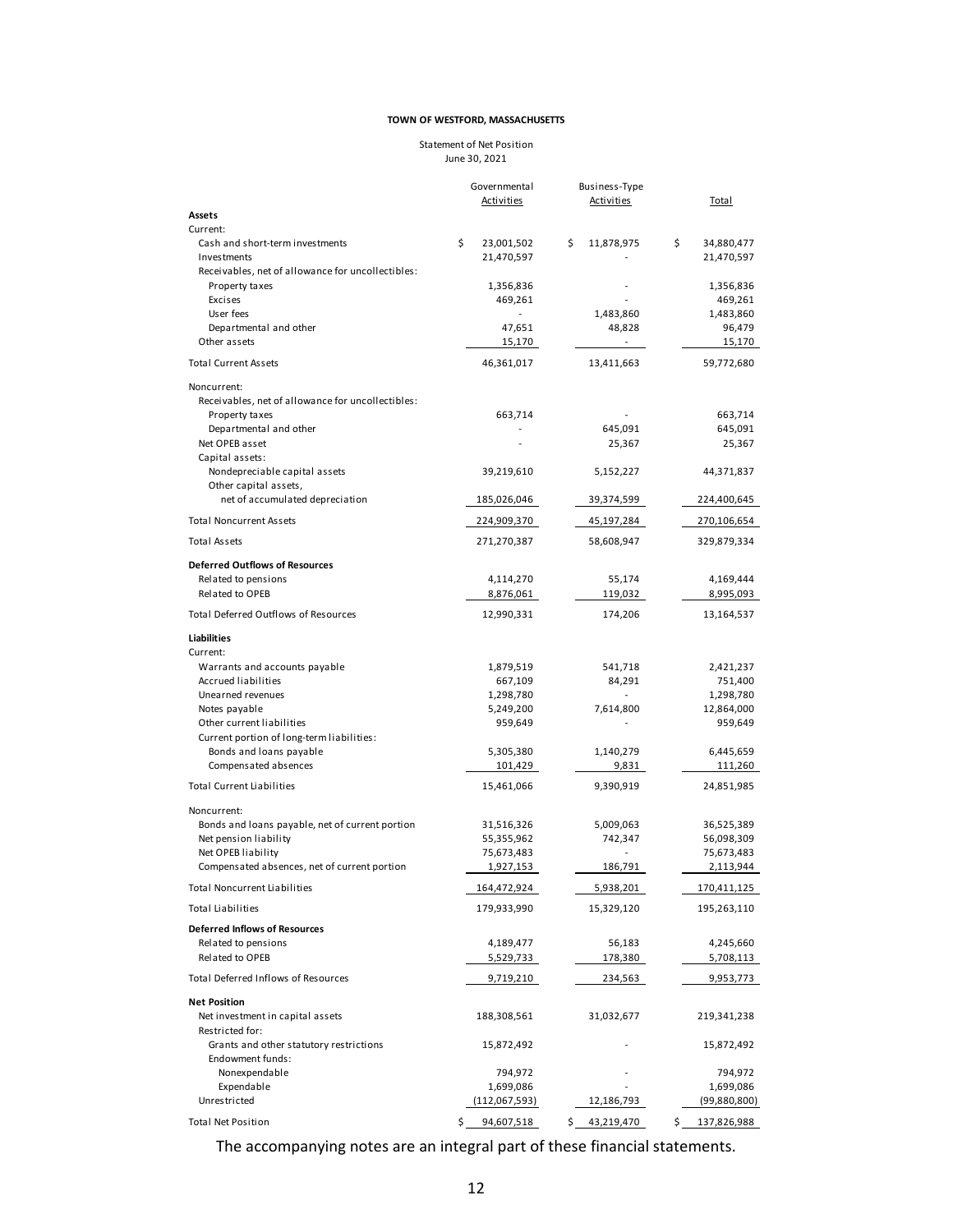#### Statement of Activities For the Year Ended June 30, 2021

|                                      |                  | Program Revenues                      |                                                                                |               | Net (Expenses) Revenues and Changes in Net Position |              |                   |  |
|--------------------------------------|------------------|---------------------------------------|--------------------------------------------------------------------------------|---------------|-----------------------------------------------------|--------------|-------------------|--|
|                                      |                  |                                       | Operating                                                                      | Capital       |                                                     | Business-    |                   |  |
|                                      |                  | Charges for                           | Grants and                                                                     | Grants and    | Governmental                                        | Type         |                   |  |
|                                      | Expenses         | Services                              | Contributions                                                                  | Contributions | Activities                                          | Activities   | <b>Total</b>      |  |
| <b>Governmental Activities</b>       |                  |                                       |                                                                                |               |                                                     |              |                   |  |
| General government                   | 11,061,238<br>\$ | \$<br>409,968                         | Ŝ.<br>1,603,008                                                                | \$            | \$<br>(9,048,262)                                   | \$           | \$<br>(9,048,262) |  |
| Public safety                        | 25,370,959       | 861,559                               | 147,834                                                                        |               | (24, 361, 566)                                      |              | (24, 361, 566)    |  |
| Education                            | 90,220,462       | 1,094,729                             | 42,381,096                                                                     |               | (46, 744, 637)                                      |              | (46, 744, 637)    |  |
| Public works                         | 13,328,177       | 131,701                               | 1,028,646                                                                      | 1,250         | (12, 166, 580)                                      |              | (12, 166, 580)    |  |
| Health and human services            | 2,735,924        | 183,651                               | 212,932                                                                        |               | (2,339,341)                                         |              | (2,339,341)       |  |
| Culture and recreation               | 4,214,172        | 64,824                                | 56,973                                                                         |               | (4,092,375)                                         |              | (4,092,375)       |  |
| Interest on long-term debt           | 1,535,673        |                                       |                                                                                |               | (1,535,673)                                         |              | (1,535,673)       |  |
| Intergovernmental                    | 841,972          |                                       |                                                                                |               | (841, 972)                                          |              | (841, 972)        |  |
| <b>Total Governmental Activities</b> | 149,308,577      | 2,746,432                             | 45,430,489                                                                     | 1,250         | (101, 130, 406)                                     |              | (101, 130, 406)   |  |
| <b>Business-Type Activities:</b>     |                  |                                       |                                                                                |               |                                                     |              |                   |  |
| Water services                       | 4,254,088        | 4,403,522                             |                                                                                | 361,827       |                                                     | 511,261      | 511,261           |  |
| Nonmajor enterprise funds            | 2,808,360        | 2,348,156                             |                                                                                |               |                                                     | (460, 204)   | (460, 204)        |  |
| Total Business-Type Activities       | 7,062,448        | 6,751,678                             |                                                                                | 361,827       |                                                     | 51,057       | 51,057            |  |
| Total                                | \$156,371,025    | 9,498,110                             | \$ 45,430,489                                                                  | 363,077       | (101, 130, 406)                                     | 51,057       | (101, 079, 349)   |  |
|                                      |                  | <b>General Revenues and Transfers</b> |                                                                                |               |                                                     |              |                   |  |
|                                      |                  | Property taxes                        |                                                                                |               | 86,966,492                                          |              | 86,966,492        |  |
|                                      |                  | Excises                               |                                                                                |               | 4,320,959                                           |              | 4,320,959         |  |
|                                      |                  |                                       | Penalties, interest and other taxes<br>Grants and contributions not restricted |               | 440,398                                             |              | 440,398           |  |
|                                      |                  | to specific programs                  |                                                                                |               | 2,333,855                                           |              | 2,333,855         |  |
|                                      |                  | Investment income                     |                                                                                |               | 765,583                                             | 8,535        | 774,118           |  |
|                                      |                  | Other                                 |                                                                                |               | 711,438                                             | 163,579      | 875,017           |  |
|                                      |                  | Transfers (net)                       |                                                                                |               | (1,513,393)                                         | 1,513,393    |                   |  |
|                                      |                  |                                       | Total general revenues and transfers                                           |               | 94,025,332                                          | 1,685,507    | 95,710,839        |  |
|                                      |                  | Change in Net Position                |                                                                                |               | (7, 105, 074)                                       | 1,736,564    | (5,368,510)       |  |
|                                      |                  | <b>Net Position</b>                   |                                                                                |               |                                                     |              |                   |  |
|                                      |                  | Beginning of year, as restated        |                                                                                |               | 101,712,592                                         | 41,482,906   | 143,195,498       |  |
|                                      |                  | End of year                           |                                                                                |               | 94,607,518                                          | \$43,219,470 | 137,826,988       |  |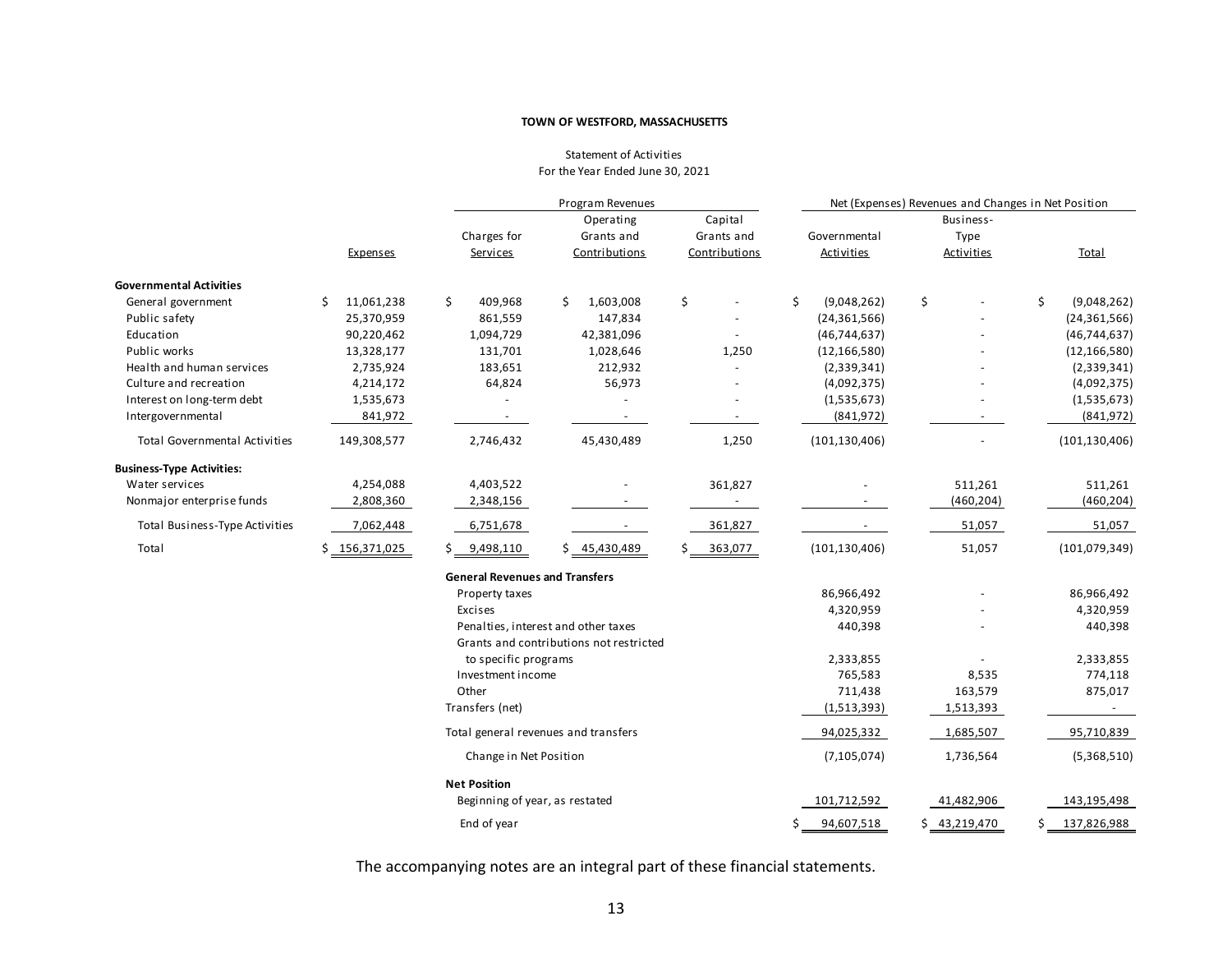Balance Sheet June 30, 2021 Governmental Funds

|                                        |                 | Community       |                 |                 |                 |                  |
|----------------------------------------|-----------------|-----------------|-----------------|-----------------|-----------------|------------------|
|                                        |                 | Preservation    | Town            | School          | Nonmajor        | Total            |
|                                        | General         | Act             | Capital         | Capital         | Governmental    | Governmental     |
|                                        | Fund            | Fund            | Fund            | Fund            | Funds           | <b>Funds</b>     |
| <b>Assets</b>                          |                 |                 |                 |                 |                 |                  |
| Cash and short-term investments \$     | 12,698,376      | Ś.<br>79,949    | 1,738,659<br>Ś. | 1,289,082<br>Ś. | Ś.<br>7,195,436 | 23,001,502<br>Ś. |
| Investments                            | 10,460,374      | 8,571,998       |                 |                 | 2,438,225       | 21,470,597       |
| Receivables:                           |                 |                 |                 |                 |                 |                  |
| Property taxes                         | 2,201,103       | 44,438          |                 |                 |                 | 2,245,541        |
| Excises                                | 524,660         |                 |                 |                 |                 | 524,660          |
| Departmental and other                 | 37,207          |                 |                 |                 | 10,444          | 47,651           |
| <b>Total Assets</b>                    | \$25,921,720    | \$8,696,385     | \$ 1,738,659    | \$ 1,289,082    | \$9,644,105     | 47,289,951<br>\$ |
| <b>Liabilities</b>                     |                 |                 |                 |                 |                 |                  |
| Warrants and accounts payable \$       | 1,225,761       | \$              | \$<br>216,584   | \$<br>262,634   | \$<br>174,540   | 1,879,519<br>\$  |
| <b>Accrued liabilities</b>             | 637,156         | 538             |                 |                 | 29,415          | 667,109          |
| Unearned revenues                      |                 |                 |                 |                 | 1,298,780       | 1,298,780        |
| Notes payable                          |                 |                 | 2,336,400       | 2,912,800       |                 | 5,249,200        |
| Other liabilities                      | 959,649         |                 |                 |                 |                 | 959,649          |
| <b>Total Liabilities</b>               | 2,822,566       | 538             | 2,552,984       | 3,175,434       | 1,502,735       | 10,054,257       |
| <b>Deferred Inflows of Resources</b>   |                 |                 |                 |                 |                 |                  |
| Unavailable revenues                   | 2,762,970       | 44,438          |                 |                 |                 | 2,807,408        |
| <b>Fund Balances</b>                   |                 |                 |                 |                 |                 |                  |
| Nonspendable                           |                 |                 |                 |                 | 794,972         | 794,972          |
| Restricted                             | 3,213,373       |                 | 124,666         | 3,258           | 8,920,169       | 12,261,466       |
| Committed                              | 4,089,559       | 8,651,409       |                 |                 |                 | 12,740,968       |
| Assigned                               | 969,408         |                 |                 |                 |                 | 969,408          |
| Unassigned                             | 12,063,844      |                 | (938, 991)      | (1,889,610)     | (1,573,771)     | 7,661,472        |
| <b>Total Fund Balances</b>             | 20,336,184      | 8,651,409       | (814, 325)      | (1,886,352)     | 8,141,370       | 34,428,286       |
| Total Liabilities, Deferred Inflows of |                 |                 |                 |                 |                 |                  |
| <b>Resources and Fund Balances</b>     | 25,921,720<br>Ś | 8,696,385<br>\$ | 1,738,659<br>\$ | 1,289,082<br>\$ | \$<br>9,644,105 | 47,289,951<br>Ś. |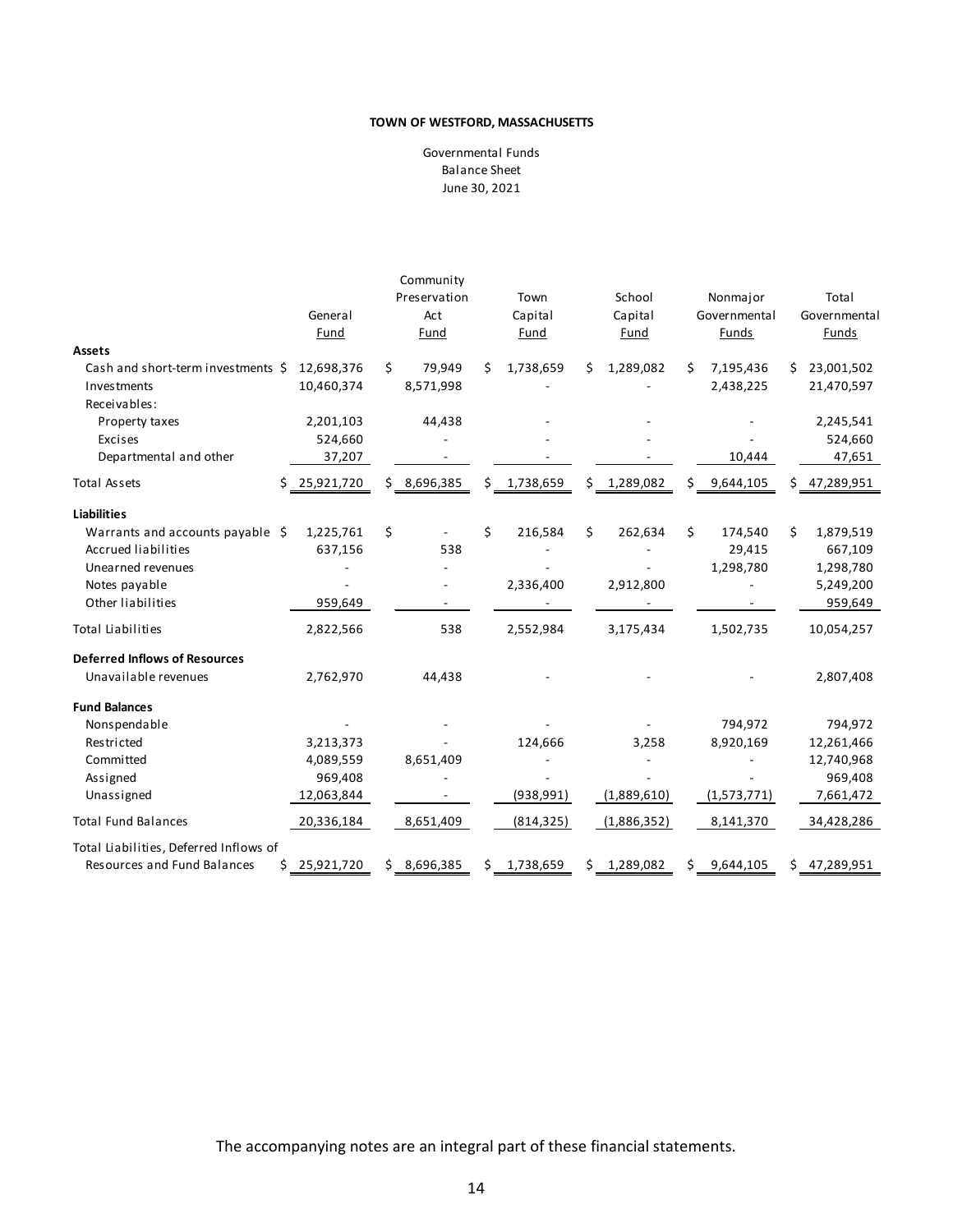## Reconciliation of Total Governmental Fund Balances to Net Position June 30, 2021 of Governmental Activities in the Statement of Net Position

| <b>Total governmental fund balances</b>                                                                                                   | \$ | 34,428,286     |
|-------------------------------------------------------------------------------------------------------------------------------------------|----|----------------|
| Capital assets used in governmental activities are not financial<br>resources and, therefore, are not reported in the governmental funds. |    | 224, 245, 656  |
| Deferred outflows of resources related to pensions to be recognized<br>in pension expense in future periods                               |    | 4,114,270      |
| Deferred outflows of resources related to OPEB to be recognized<br>in pension expense in future periods                                   |    | 8,876,061      |
| Revenues are reported on the accrual basis of accounting<br>and are not deferred until collection.                                        |    | 2,527,017      |
| Long-term liabilities are not due and payable in the current period<br>and, therefore, are not reported in the governmental funds.        |    |                |
| Bonds and loans payable                                                                                                                   |    | (36, 821, 706) |
| Net pension liability                                                                                                                     |    | (55, 355, 962) |
| Net OPEB liability                                                                                                                        |    | (75, 673, 483) |
| Compensated absences                                                                                                                      |    | (2,028,582)    |
| Deferred inflows of resources related to pensions to be recognized<br>in pension expense in future periods                                |    | (4, 189, 477)  |
| Deferred inflows of resources related to OPEB to be recognized<br>in pension expense in future periods                                    |    | (5,529,733)    |
| Other                                                                                                                                     |    | 15,171         |
| Net position of governmental activities                                                                                                   | Ś. | 94,607,518     |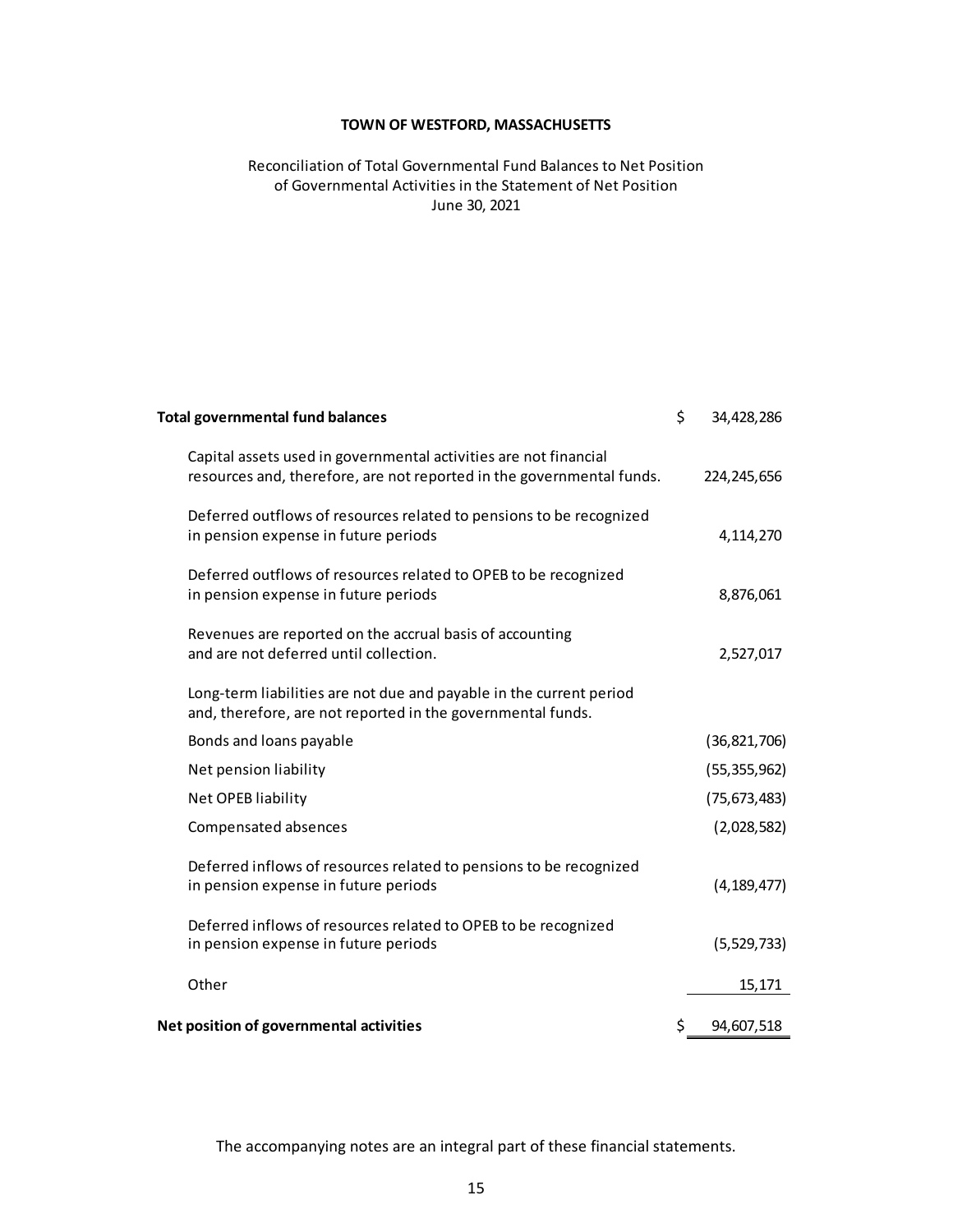#### Governmental Funds Statement of Revenues, Expenditures, and Changes in Fund Balances For the Year Ended June 30, 2021

|                                           | General<br><b>Fund</b> | Community<br>Preservation<br>Act<br>Fund | Town<br>Capital<br>Fund | School<br>Capital<br>Fund | Nonmajor<br>Governmental<br><b>Funds</b> | Total<br>Governmental<br><b>Funds</b> |
|-------------------------------------------|------------------------|------------------------------------------|-------------------------|---------------------------|------------------------------------------|---------------------------------------|
| <b>Revenues</b>                           |                        |                                          |                         |                           |                                          |                                       |
| Property taxes                            | Ś.<br>84,418,750       | \$2,078,041                              | \$                      | Ś                         | \$                                       | Ś<br>86,496,791                       |
| Excises                                   | 4,279,774              |                                          |                         |                           |                                          | 4,279,774                             |
| Penalties, interest and other taxes       | 422,000                | 7,772                                    |                         |                           |                                          | 429,772                               |
| Charges for services                      | 358,426                |                                          |                         |                           | 1,362,240                                | 1,720,666                             |
| Intergovernmental                         | 28,195,436             | 636,005                                  |                         |                           | 8,194,836                                | 37,026,277                            |
| Licenses and permits                      | 965,545                | $\overline{\phantom{a}}$                 |                         |                           | $\blacksquare$                           | 965,545                               |
| Fines and forfeitures                     | 61,221                 | ÷.                                       |                         |                           | ٠                                        | 61,221                                |
| Investment income                         | 325,093                | 329,544                                  |                         |                           | 110,946                                  | 765,583                               |
| Miscellaneous                             | 468,698                | $\blacksquare$                           | 23,600                  | 19,276                    | 137,379                                  | 648,953                               |
| <b>Total Revenues</b>                     | 119,494,943            | 3,051,362                                | 23,600                  | 19,276                    | 9,805,401                                | 132,394,582                           |
| <b>Expenditures</b>                       |                        |                                          |                         |                           |                                          |                                       |
| Current:                                  |                        |                                          |                         |                           |                                          |                                       |
| General government                        | 4,514,418              | 299,517                                  | 35,035                  |                           | 2,378,506                                | 7,227,476                             |
| Public safety                             | 11,195,021             |                                          |                         |                           | 158,614                                  | 11,353,635                            |
| Education                                 | 69,874,337             |                                          |                         | 687,079                   | 6,037,706                                | 76,599,122                            |
| Public works                              | 5,826,987              |                                          | 464,940                 |                           | 1,003,047                                | 7,294,974                             |
| Health and human services                 | 1,014,982              |                                          | ÷                       |                           | 404,062                                  | 1,419,044                             |
| Culture and recreation                    | 1,908,113              |                                          |                         |                           | 150,731                                  | 2,058,844                             |
| Employee benefits                         | 18,033,599             |                                          |                         |                           |                                          | 18,033,599                            |
| Debt service                              |                        |                                          |                         |                           |                                          |                                       |
| Principal                                 | 4,620,550              | 434,450                                  |                         |                           |                                          | 5,055,000                             |
| Interest                                  | 1,177,796              | 357,877                                  |                         |                           |                                          | 1,535,673                             |
| Intergovernmental                         | 841,972                |                                          |                         |                           |                                          | 841,972                               |
| <b>Total Expenditures</b>                 | 119,007,775            | 1,091,844                                | 499,975                 | 687,079                   | 10,132,666                               | 131,419,339                           |
| Excess (deficiency) of revenues           |                        |                                          |                         |                           |                                          |                                       |
| over expenditures                         | 487,168                | 1,959,518                                | (476, 375)              | (667, 803)                | (327, 265)                               | 975,243                               |
| <b>Other Financing Sources (Uses)</b>     |                        |                                          |                         |                           |                                          |                                       |
| Transfers in                              | 397,170                |                                          | 111,708                 | 1,761                     | 190,063                                  | 700,702                               |
| Transfers out                             | (1,731,295)            | (190,000)                                | (123, 737)              |                           | (169,063)                                | (2, 214, 095)                         |
| Total Other Financing Sources (Uses)      | (1, 334, 125)          | (190,000)                                | (12, 029)               | 1,761                     | 21,000                                   | (1,513,393)                           |
| Excess (deficiency) of revenues and other |                        |                                          |                         |                           |                                          |                                       |
| sources over expenditures and other uses  | (846, 957)             | 1,769,518                                | (488, 404)              | (666, 042)                | (306, 265)                               | (538, 150)                            |
| Fund Balance, at Beginning of Year, as    |                        |                                          |                         |                           |                                          |                                       |
| reclassified                              | 21,183,141             | 6,881,891                                | (325, 921)              | (1,220,310)               | 8,447,635                                | 34,966,436                            |
| Fund Balance, at End of Year              | Ś<br>20,336,184        | \$8,651,409                              | Ś<br>(814, 325)         | \$(1,886,352)             | Ś<br>8,141,370                           | Ś<br>34,428,286                       |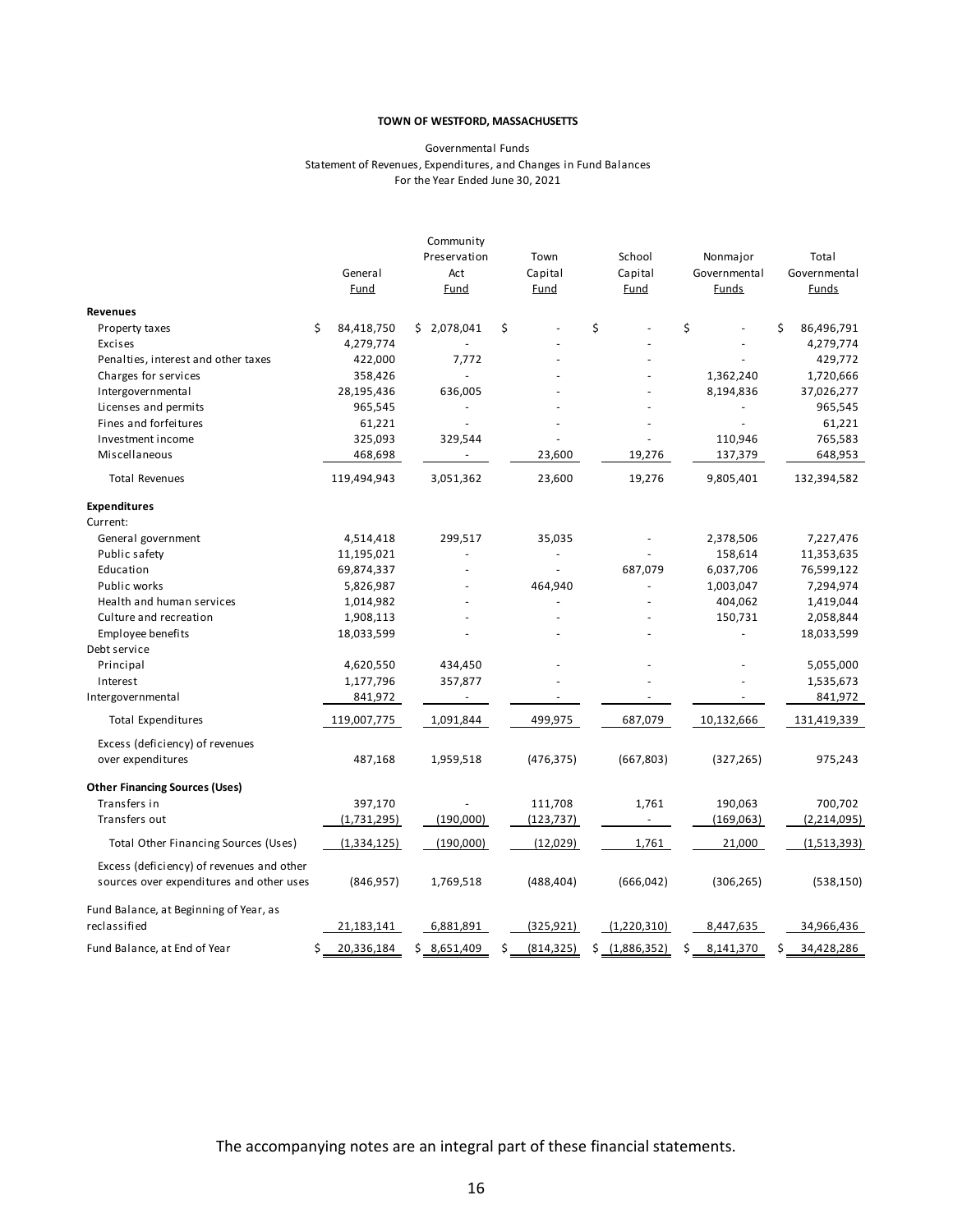## Reconciliation of the Statement of Revenues, Expenditures, and Changes For the Year Ended June 30, 2021 in Fund Balances of Governmental Funds to the Statement of Activities

| (538, 150)    |
|---------------|
|               |
| 2,275,009     |
| (9,250,095)   |
|               |
| 5,055,000     |
| 22,968        |
| 470,469       |
|               |
| (1,312,217)   |
| (3,826,072)   |
| (51, 942)     |
| 49,956        |
| (7, 105, 074) |
| \$            |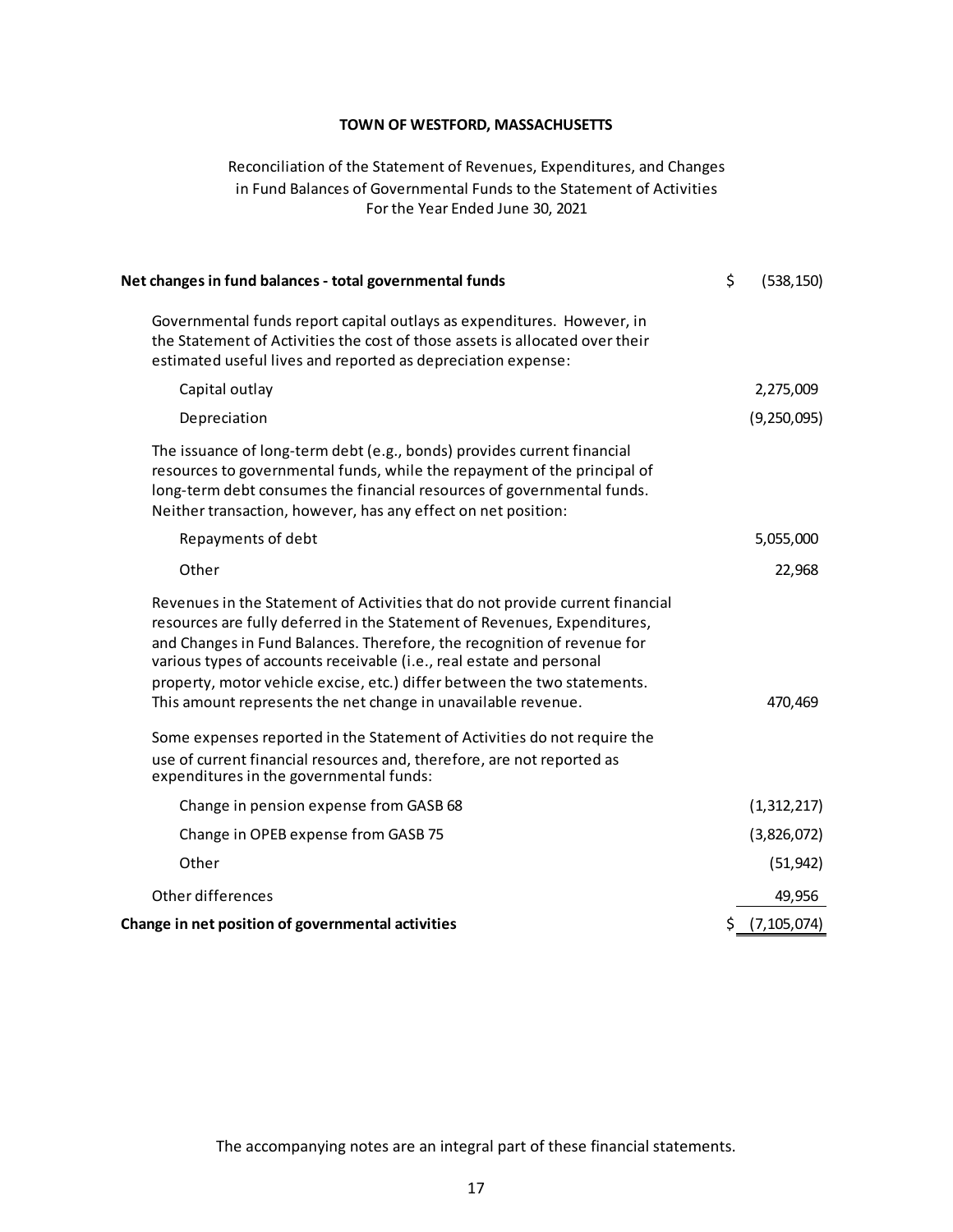#### Proprietary Funds Statement of Net Position June 30, 2021

|                                                                                     |    | Business-Type Activities |  |                        |   |              |
|-------------------------------------------------------------------------------------|----|--------------------------|--|------------------------|---|--------------|
|                                                                                     |    |                          |  | <b>Enterprise Fund</b> |   |              |
|                                                                                     |    |                          |  | Nonmajor               |   |              |
|                                                                                     |    | Water                    |  | Enterprise             |   |              |
|                                                                                     |    | Fund                     |  | <b>Funds</b>           |   | <b>Total</b> |
| Assets                                                                              |    |                          |  |                        |   |              |
| Current:                                                                            |    |                          |  |                        |   |              |
| Cash and short-term investments<br>Receivables, net of allowance for uncollectibles | \$ | 9,149,110                |  | \$2,729,865            | s | 11,878,975   |
| User fees                                                                           |    | 883,567                  |  | 600,293                |   | 1,483,860    |
| <b>Betterments</b>                                                                  |    | 48,828                   |  |                        |   | 48,828       |
| <b>Total Current Assets</b>                                                         |    | 10,081,505               |  | 3,330,158              |   | 13,411,663   |
| Noncurrent:                                                                         |    |                          |  |                        |   |              |
| Receivables, net of allowance for uncollectibles                                    |    |                          |  |                        |   |              |
| <b>Betterments</b>                                                                  |    | 645,091                  |  |                        |   | 645,091      |
| Net OPEB asset                                                                      |    | 25,367                   |  |                        |   | 25,367       |
| Capital Assets:                                                                     |    |                          |  |                        |   |              |
| Nondepreciable capital assets                                                       |    | 4,720,724                |  | 431,503                |   | 5,152,227    |
| Other capital assets, net of                                                        |    |                          |  |                        |   |              |
| accumulated depreciation                                                            |    | 38,668,238               |  | 706,361                |   | 39,374,599   |
| <b>Total Noncurrent Assets</b>                                                      |    | 44,059,420               |  | 1,137,864              |   | 45,197,284   |
| <b>Total Assets</b>                                                                 |    | 54,140,925               |  | 4,468,022              |   | 58,608,947   |
| <b>Deferred Outflows of Resources</b>                                               |    |                          |  |                        |   |              |
| Related to pensions                                                                 |    | 55,174                   |  |                        |   | 55,174       |
| Related to OPEB                                                                     |    | 119,032                  |  |                        |   | 119,032      |
| <b>Total Deferred Outflows of Resources</b>                                         |    | 174,206                  |  |                        |   | 174,206      |
| Liabilities                                                                         |    |                          |  |                        |   |              |
| Current:                                                                            |    |                          |  |                        |   |              |
| Warrants and accounts payable                                                       |    | 345,328                  |  | 196,390                |   | 541,718      |
| Accrued liabilities                                                                 |    | 30,300                   |  | 53,991                 |   | 84,291       |
| Notes payable                                                                       |    | 6,632,720                |  | 982,080                |   | 7,614,800    |
| Current portion of long-term liabilities:                                           |    |                          |  |                        |   |              |
| Bonds payable                                                                       |    | 1,140,279                |  |                        |   | 1,140,279    |
| Compensated absences                                                                |    | 5,936                    |  | 3,895.00               |   | 9,831        |
| <b>Total Current Liabilities</b>                                                    |    | 8,154,563                |  | 1,236,356              |   | 9,390,919    |
| Noncurrent:                                                                         |    |                          |  |                        |   |              |
| Bonds payable, net of current portion                                               |    | 5,009,063                |  |                        |   | 5,009,063    |
| Net pension liability                                                               |    | 742,347                  |  |                        |   | 742,347      |
| Compensated absences, net of current portion                                        |    | 112,791                  |  | 74,000                 |   | 186,791      |
| <b>Total Noncurrent Liabilities</b>                                                 |    | 5,864,201                |  | 74,000                 |   | 5,938,201    |
| Total Liabilities                                                                   |    | 14,018,764               |  | 1,310,356              |   | 15,329,120   |
| <b>Deferred Inflows of Resources</b>                                                |    |                          |  |                        |   |              |
| Related to pensions                                                                 |    | 56,183                   |  |                        |   | 56,183       |
| Related to OPEB                                                                     |    | 178,380                  |  |                        |   | 178,380      |
| <b>Total Deferred Inflows of Resources</b>                                          |    | 234,563                  |  |                        |   | 234,563      |
| <b>Net Position</b>                                                                 |    |                          |  |                        |   |              |
| Net investment in capital assets                                                    |    | 30,678,240               |  | 354,437                |   | 31,032,677   |
| Unrestricted                                                                        |    | 9,383,564                |  | 2,803,229              |   | 12,186,793   |
| <b>Total Net Position</b>                                                           | Ś  | 40,061,804               |  | \$3,157,666            |   | \$43,219,470 |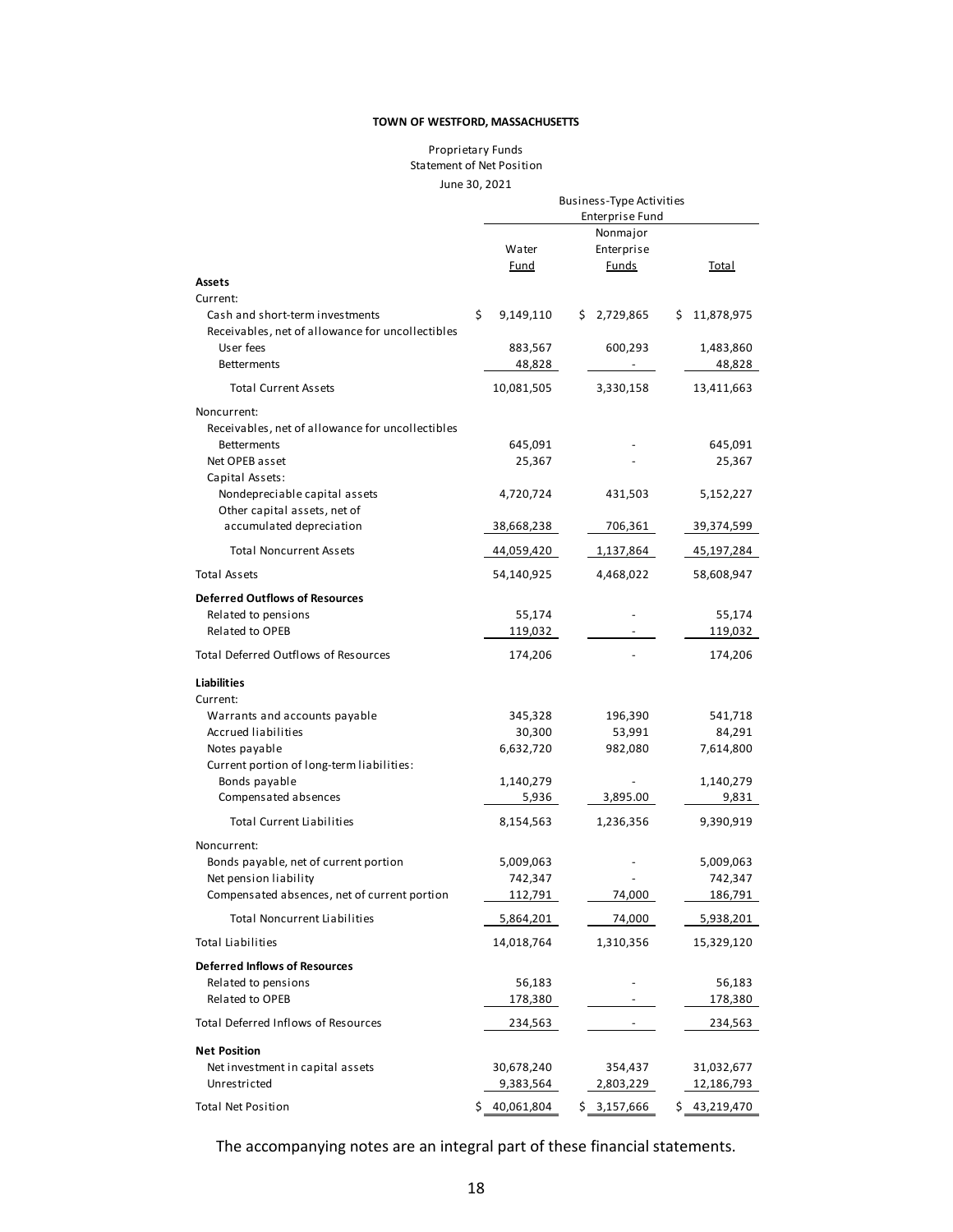#### Proprietary Funds Statement of Revenues, Expenses, and Changes in Fund Net Position For the Year Ended June 30, 2021

|                                                    |                  | Business-Type Activities |                  |
|----------------------------------------------------|------------------|--------------------------|------------------|
|                                                    |                  | Enterprise Fund          |                  |
|                                                    |                  | Nonmajor                 |                  |
|                                                    | Water            | Enterprise               |                  |
|                                                    | <b>Fund</b>      | <b>Funds</b>             | <b>Total</b>     |
| <b>Operating Revenues</b>                          |                  |                          |                  |
| Charges for services                               | \$<br>4,403,522  | \$2,348,156              | \$<br>6,751,678  |
| Other                                              | 153,657          | 9,922                    | 163,579          |
| <b>Total Operating Revenues</b>                    | 4,557,179        | 2,358,078                | 6,915,257        |
| Operating Expenses                                 |                  |                          |                  |
| Salaries and benefits                              | 782,559          | 1,383,429                | 2,165,988        |
| Other operating expenses                           | 1,786,082        | 1,314,158                | 3,100,240        |
| Depreciation                                       | 1,474,220        | 110,773                  | 1,584,993        |
| <b>Total Operating Expenses</b>                    | 4,042,861        | 2,808,360                | 6,851,221        |
| Operating Income (Loss)                            | 514,318          | (450, 282)               | 64,036           |
| Nonoperating Revenues (Expenses)                   |                  |                          |                  |
| Investment income                                  | 7,254            | 1,281                    | 8,535            |
| Interest expense                                   | (211, 227)       |                          | (211, 227)       |
| Total Nonoperating Revenues (Expenses), Net        | (203, 973)       | 1,281                    | (202, 692)       |
| Income (Loss) Before Transfers and Capital         |                  |                          |                  |
| Contributions                                      | 310,345          | (449,001)                | (138, 656)       |
| Capital Contributions                              | 361,827          |                          | 361,827          |
| Transfers in                                       | 67,595           | 1,559,232                | 1,626,827        |
| Transfers out                                      |                  | (113, 434)               | (113, 434)       |
| Change in Net Position                             | 739,767          | 996,797                  | 1,736,564        |
| Net Position at Beginning of Year, as restated and |                  |                          |                  |
| reclassified                                       | 39,322,037       | 2,160,869                | 41,482,906       |
| Net Position at End of Year                        | \$<br>40,061,804 | \$3,157,666              | \$<br>43,219,470 |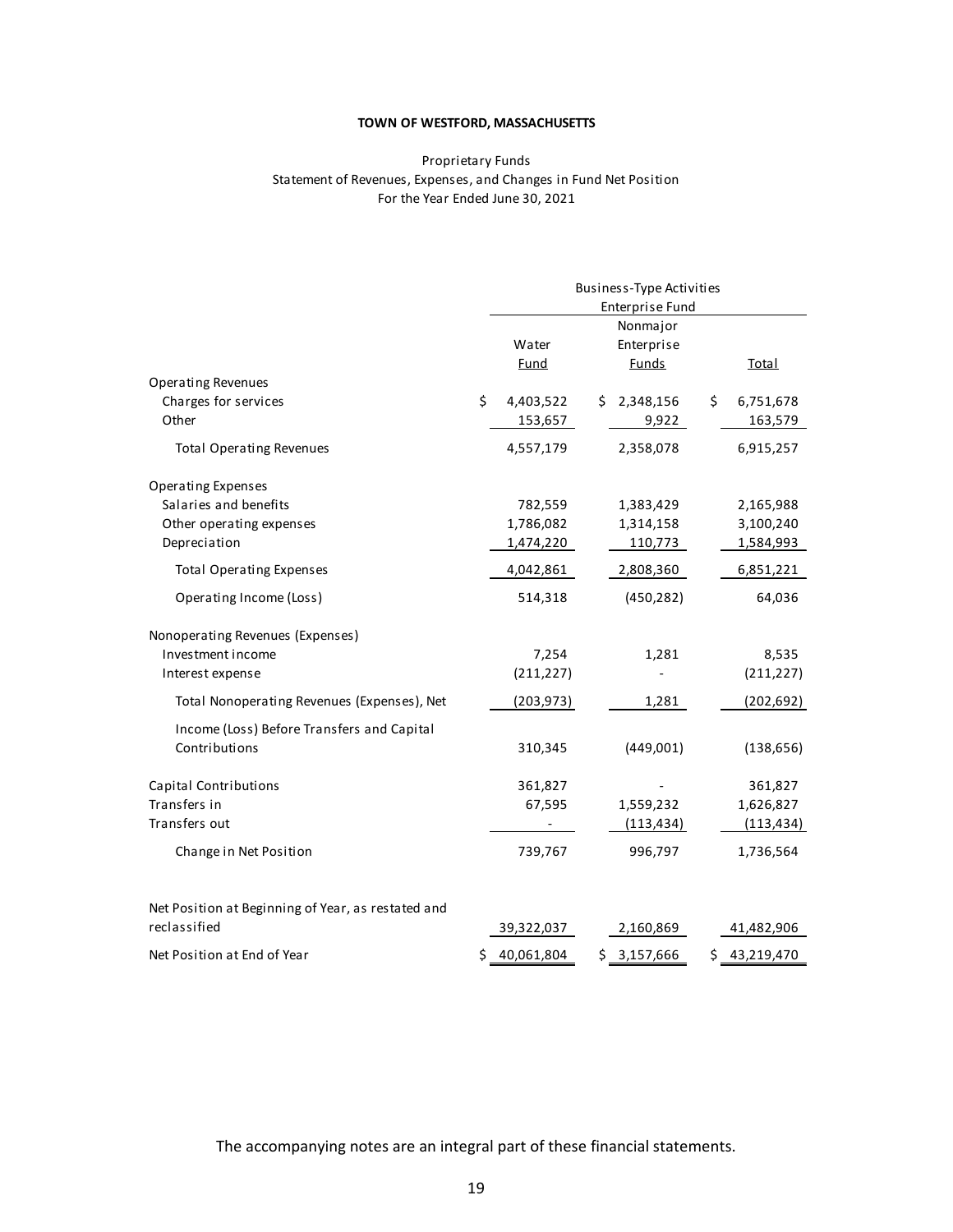#### Proprietary Funds Statement of Cash Flows For the Year Ended June 30, 2021

|                                                                                                                                                                                                                                     | Business-Type Activities<br><b>Enterprise Funds</b> |                                                                                 |     |                                           |    |                                                                               |
|-------------------------------------------------------------------------------------------------------------------------------------------------------------------------------------------------------------------------------------|-----------------------------------------------------|---------------------------------------------------------------------------------|-----|-------------------------------------------|----|-------------------------------------------------------------------------------|
| Cash Flows From Operating Activities                                                                                                                                                                                                |                                                     | Water<br><b>Fund</b>                                                            |     | Nonmajor<br>Enterprise<br><b>Funds</b>    |    | <b>Total</b>                                                                  |
| Receipts from customers and users<br>Payments to employees<br>Payments to vendors                                                                                                                                                   | \$.                                                 | 4,544,886<br>(965, 916)<br>(1,564,934)                                          | \$. | 2,197,954<br>(1,379,999)<br>(1, 129, 622) | \$ | 6,742,840<br>(2,345,915)<br>(2,694,556)                                       |
| Net Cash Provided By (Used For) Operating Activities                                                                                                                                                                                |                                                     | 2,014,036                                                                       |     | (311,667)                                 |    | 1,702,369                                                                     |
| Cash Flows From Capital and Related Financing Activities<br>Capital contributions<br>Acquisition, construction, and disposition of capital assets<br>Issuance of notes<br>Payments on bond<br>Payments on notes<br>Interest expense |                                                     | 448,135<br>(2, 284, 073)<br>3,570,720<br>(1,263,192)<br>(165,000)<br>(211, 227) |     | (156, 756)<br>982,080                     |    | 448,135<br>(2,440,829)<br>4,552,800<br>(1,263,192)<br>(165,000)<br>(211, 227) |
| Net Cash Provided by Capital and Related Financing Activities                                                                                                                                                                       |                                                     | 95,363                                                                          |     | 825,324                                   |    | 920,687                                                                       |
| Cash Flows From Noncapital Financing Activities<br>Transfers in<br>Transfers out                                                                                                                                                    |                                                     | 67,595                                                                          |     | 1,559,232<br>(113, 434)                   |    | 1,626,827<br>(113, 434)                                                       |
| Net Cash Provided By Noncapital Financing Activities                                                                                                                                                                                |                                                     | 67,595                                                                          |     | 1,445,798                                 |    | 1,513,393                                                                     |
| Cash Flows From Investing Activities<br>Investment income                                                                                                                                                                           |                                                     | 7,254                                                                           |     | 1,281                                     |    | 8,535                                                                         |
| Net Cash Provided By Investing Activities                                                                                                                                                                                           |                                                     | 7,254                                                                           |     | 1,281                                     |    | 8,535                                                                         |
| Net Change in Cash and Short-Term Investments                                                                                                                                                                                       |                                                     | 2,184,248                                                                       |     | 1,960,736                                 |    | 4,144,984                                                                     |
| Cash and Short-Term Investments, Beginning of Year                                                                                                                                                                                  |                                                     | 6,964,862                                                                       |     | 769,129                                   |    | 7,733,991                                                                     |
| Cash and Short-Term Investments, End of Year                                                                                                                                                                                        |                                                     | 9,149,110                                                                       |     | \$2,729,865                               |    | \$11,878,975                                                                  |
| Reconciliation of Operating Income (loss) to Net Cash<br>Provided By (Used For) Operating Activities<br>Operating income (loss)<br>Adjustments to reconcile operating income (loss) to net                                          | \$                                                  | 514,318                                                                         | \$  | (450, 282)                                | \$ | 64,036                                                                        |
| cash provided by (used for) operating activities:<br>Depreciation<br>Changes in assets, liabilities, and deferred outflows/inflows:                                                                                                 |                                                     | 1,474,220                                                                       |     | 110,773                                   |    | 1,584,993                                                                     |
| Receivables                                                                                                                                                                                                                         |                                                     | (12, 293)                                                                       |     | (160, 119)                                |    | (172, 412)                                                                    |
| Net OPEB asset                                                                                                                                                                                                                      |                                                     | (163, 261)                                                                      |     |                                           |    | (163, 261)                                                                    |
| Deferred outflows - related to pensions                                                                                                                                                                                             |                                                     | 58,778                                                                          |     |                                           |    | 58,778                                                                        |
| Deferred outflows - related to OPEB                                                                                                                                                                                                 |                                                     | (101, 669)                                                                      |     |                                           |    | (101, 669)                                                                    |
| Warrants payable                                                                                                                                                                                                                    |                                                     | 220,347                                                                         |     | 173,059                                   |    | 393,406                                                                       |
| Accrued liabilities                                                                                                                                                                                                                 |                                                     | 801                                                                             |     | 11,474                                    |    | 12,275                                                                        |
| Compensated absences                                                                                                                                                                                                                |                                                     | (16, 459)                                                                       |     | 3,428                                     |    | (13,031)                                                                      |
| Net pension liability<br>Deferred inflows - related to pensions                                                                                                                                                                     |                                                     | (138, 103)<br>9,688                                                             |     |                                           |    | (138, 103)                                                                    |
| Deferred inflows - related to OPEB                                                                                                                                                                                                  |                                                     | 167,669                                                                         |     |                                           |    | 9,688<br>167,669                                                              |
| Net Cash Provided By (Used For) Operating Activities                                                                                                                                                                                | \$.                                                 | 2,014,036                                                                       | \$  | (311, 667)                                | \$ | 1,702,369                                                                     |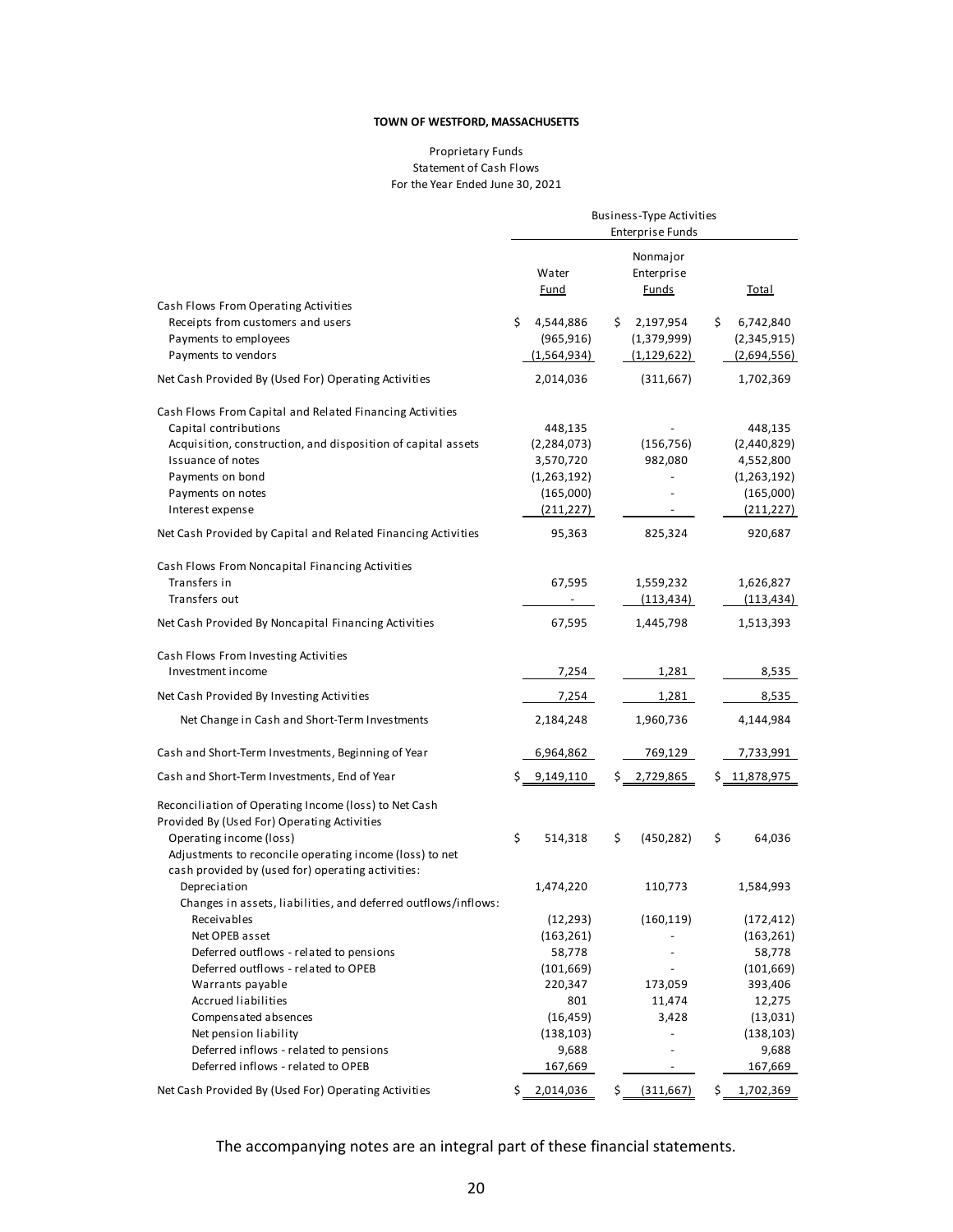## Fiduciary Funds Statement of Fiduciary Net Position June 30, 2021

|                                                                      | OPEB<br><b>Trust Fund</b> |     | Custodial<br><b>Funds</b> |
|----------------------------------------------------------------------|---------------------------|-----|---------------------------|
| Assets                                                               |                           |     |                           |
| Cash and short-term investments<br>Investments:                      | \$<br>163,774             | \$. | 854,455                   |
| Corporate equities                                                   | 7,052,587                 |     |                           |
| Fixed income mutual funds                                            | 3,168,051                 |     |                           |
| <b>Total Investments</b>                                             | 10,220,638                |     |                           |
| <b>Total Assets</b>                                                  | 10,384,412                |     | 854,455                   |
| <b>Liabilities</b>                                                   |                           |     |                           |
| Warrants payable                                                     |                           |     | 226                       |
| <b>Accrued liabilities</b><br>Other liabilities                      |                           |     | 30,453                    |
|                                                                      |                           |     | 479,990                   |
| <b>Total Liabilities</b>                                             |                           |     | 510,669                   |
| <b>Net Position</b>                                                  |                           |     |                           |
| Restricted for OPEB purposes                                         | 10,384,412                |     |                           |
| Restricted for individuals, organizations, and<br>other governments. |                           |     | 343,786                   |
| <b>Total Net Position</b>                                            | \$<br>10,384,412          |     | 343,786                   |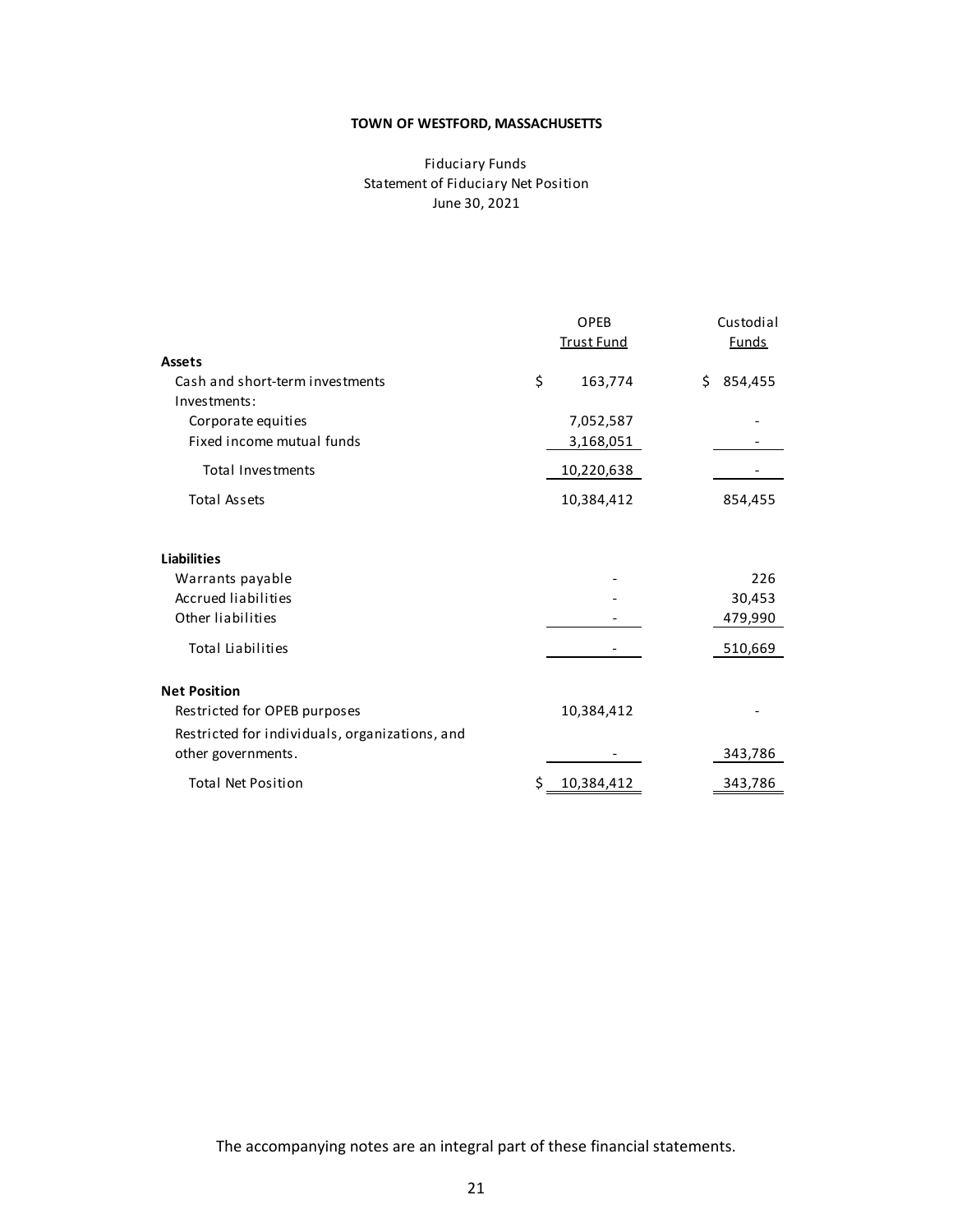## Fiduciary Funds Statement of Changes in Fiduciary Net Position For the Year Ended June 30, 2021

|                                                     |    | <b>OPEB</b><br><b>Trust Fund</b> | Custodial<br><u>Funds</u> |
|-----------------------------------------------------|----|----------------------------------|---------------------------|
| <b>Additions</b>                                    |    |                                  |                           |
| Employer contributions                              | \$ | 4,418,553                        | \$                        |
| Fees collected for students                         |    |                                  | 401,010                   |
| Interest income                                     |    | 2,030,100                        |                           |
| Other                                               |    |                                  | 764,987                   |
| <b>Total additions</b>                              |    | 6,448,653                        | 1,165,997                 |
| <b>Deductions</b>                                   |    |                                  |                           |
| Benefit payments to plan members and beneficiaries  |    | 3,191,278                        |                           |
| Payments on behalf of students                      |    |                                  | 538,611                   |
| Other                                               |    |                                  | 649,062                   |
| <b>Total deductions</b>                             |    | 3,191,278                        | 1,187,673                 |
| Net increase                                        |    | 3,257,375                        | (21, 676)                 |
| Net position restricted for OPEB and other purposes |    |                                  |                           |
| Beginning of year                                   |    | 7,127,037                        | 365,462                   |
| End of year                                         | S  | 10,384,412                       | 343,786                   |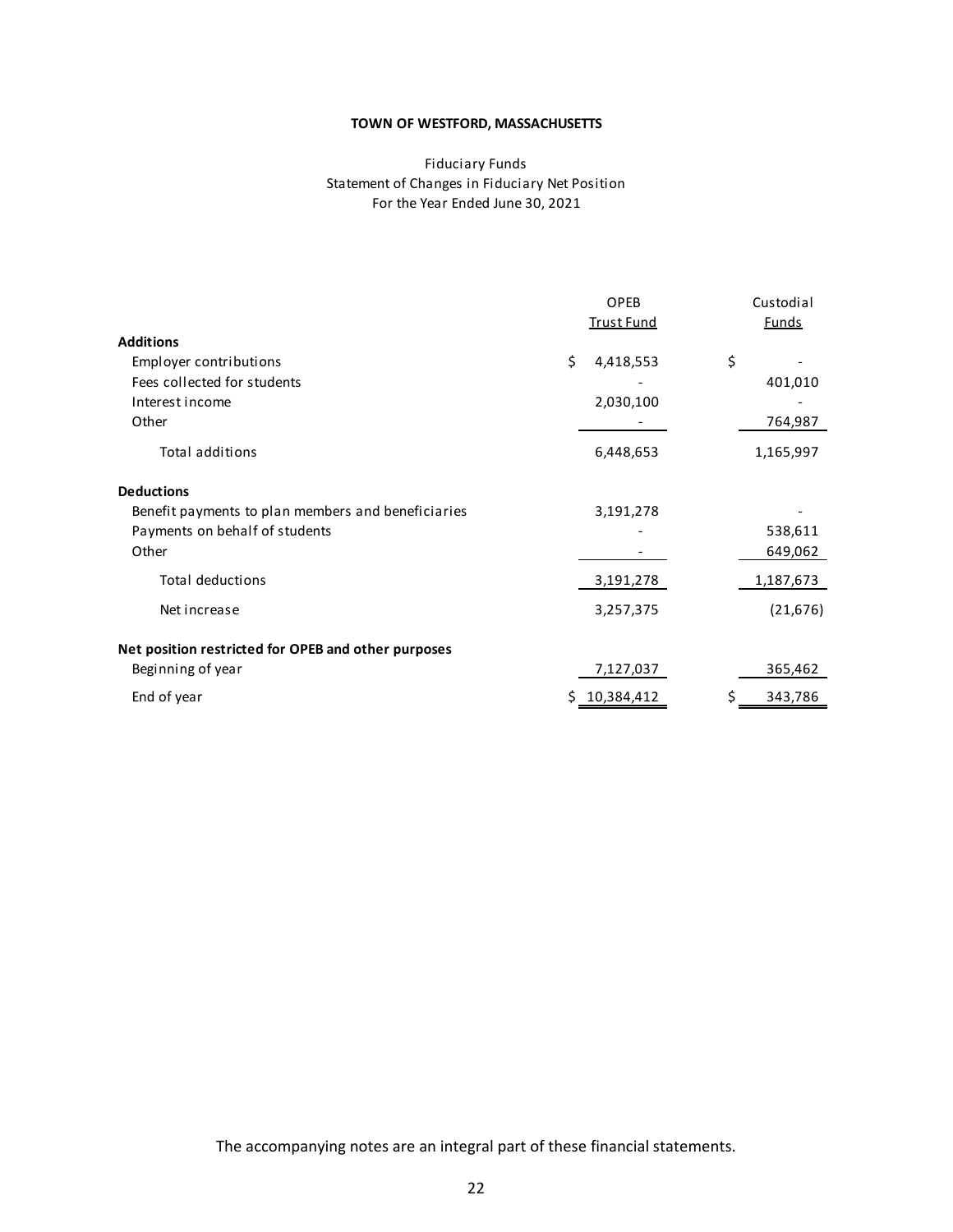Notes to Financial Statements

## **1. Summary of Significant Accounting Policies**

The accounting policies of the Town of Westford (the Town) conform to generally accepted accounting principles (GAAP) as applicable to governmental units. The following is a summary of the significant policies:

## *Reporting Entity*

The Town is a municipal corporation governed by an elected Select Board. As required by GAAP, these financial statements present the government and applicable component units for which the government is considered to be financially accountable. In fiscal year 2021, it was determined that no entities met the required GASB 14 (as amended) criteria of component units.

## *Government‐Wide and Fund Financial Statements*

## *Government‐Wide Financial Statements*

The government-wide financial statements (i.e., the Statement of Net Position and the Statement of Activities) report information on all of the nonfiduciary activities of the primary government. For the most part, the effect of interfund activity has been removed from these statements. *Governmental activities*, which normally are supported by taxes and intergovernmental revenues, are reported separately from *business‐type activities*, which rely to a significant extent on fees and charges for support.

The Statement of Activities demonstrates the degree to which the direct expenses of a given function or segment are offset by program revenues. *Direct expenses* are those that are clearly identifiable with a specific function or segment. Program revenues include (1) charges to customers or applicants who purchase, use, or directly benefit from goods, services, or privileges provided by a given function or segment and (2) grants and contributions that are restricted to meeting the operational or capital requirements of a particular function or segment. Taxes and other items not properly included among program revenues are reported instead as *general revenues*.

## *Fund Financial Statements*

Separate financial statements are provided for governmental funds, proprietary funds, and fiduciary funds, even though the latter are excluded from the government-wide financial statements. Major individual governmental funds and major individual enterprise funds are reported as separate columns in the fund financial statements.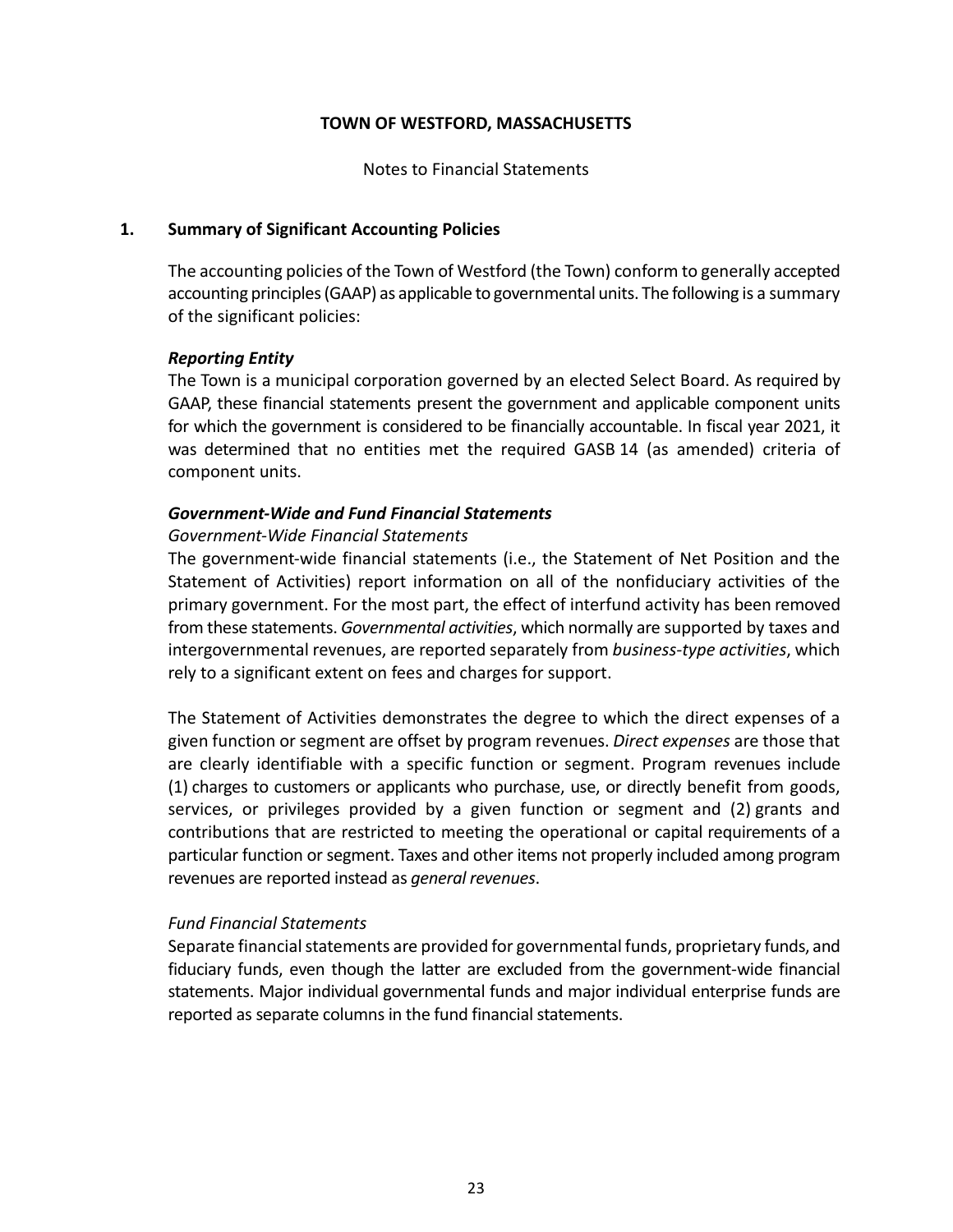## *Measurement Focus, Basis of Accounting, and Financial Statement Presentation Government‐Wide Financial Statements*

The government‐wide financial statements are reported using the *economic resources measurement focus* and the *accrual basis of accounting*. Revenues are recorded when earned and expenses are recorded when a liability is incurred, regardless of the timing of related cash flows. Property taxes are recognized as revenues in the year for which they are levied. Grants and similar items are recognized as revenue as soon as all eligibility requirements imposed by the provider have been met. As a general rule, the effect of interfund activity has been eliminated from the government‐wide financial statements.

Amounts reported as *program revenues* include (1) charges to customers or applicants for goods, services, or privileges provided, (2) operating grants and contributions, and (3) capital grants and contributions, including special assessments. Internally dedicated resources are reported as *general revenues* rather than as program revenues. Likewise, general revenues include all taxes and excises.

## *Fund Financial Statements*

Governmental fund financial statements are reported using the *current financial resources measurement focus* and the *modified accrual basis of accounting*. Revenues are recognized as soon as they are both measurable and available. Revenues are considered to be available when they are collectible within the current period or soon enough thereafter to pay liabilities of the current period. For this purpose, the Town considers property tax revenues to be available if they are collected within 60 days of the end of the current fiscal period. All other revenue items are considered to be measurable and available only when cash is received by the government. Expenditures generally are recorded when a liability is incurred, as under accrual accounting. However, certain expenditures such as debt service, claims and judgments, compensated absences, OPEB, and pension are recorded only when payment is due.

The Town reports the following major governmental funds:

- The *General Fund* is the government's primary operating fund. It accounts for all financial resources of the general government, except those required to be accounted for in another fund.
- The *Community Preservation Fund* accounts for funds used for the acquisition, creation, and preservation of open space historic resources, and community housing.
- The *Town Capital Fund* accounts for capital expenditures for the Town.
- The *School Capital Fund* accounts for capital expenditures for the School.

The proprietary fund financial statements are reported using the *economic resources measurement* focus and the *accrual basis of accounting.* Under this method, revenues are recognized when earned and expenses are recorded when liabilities are incurred.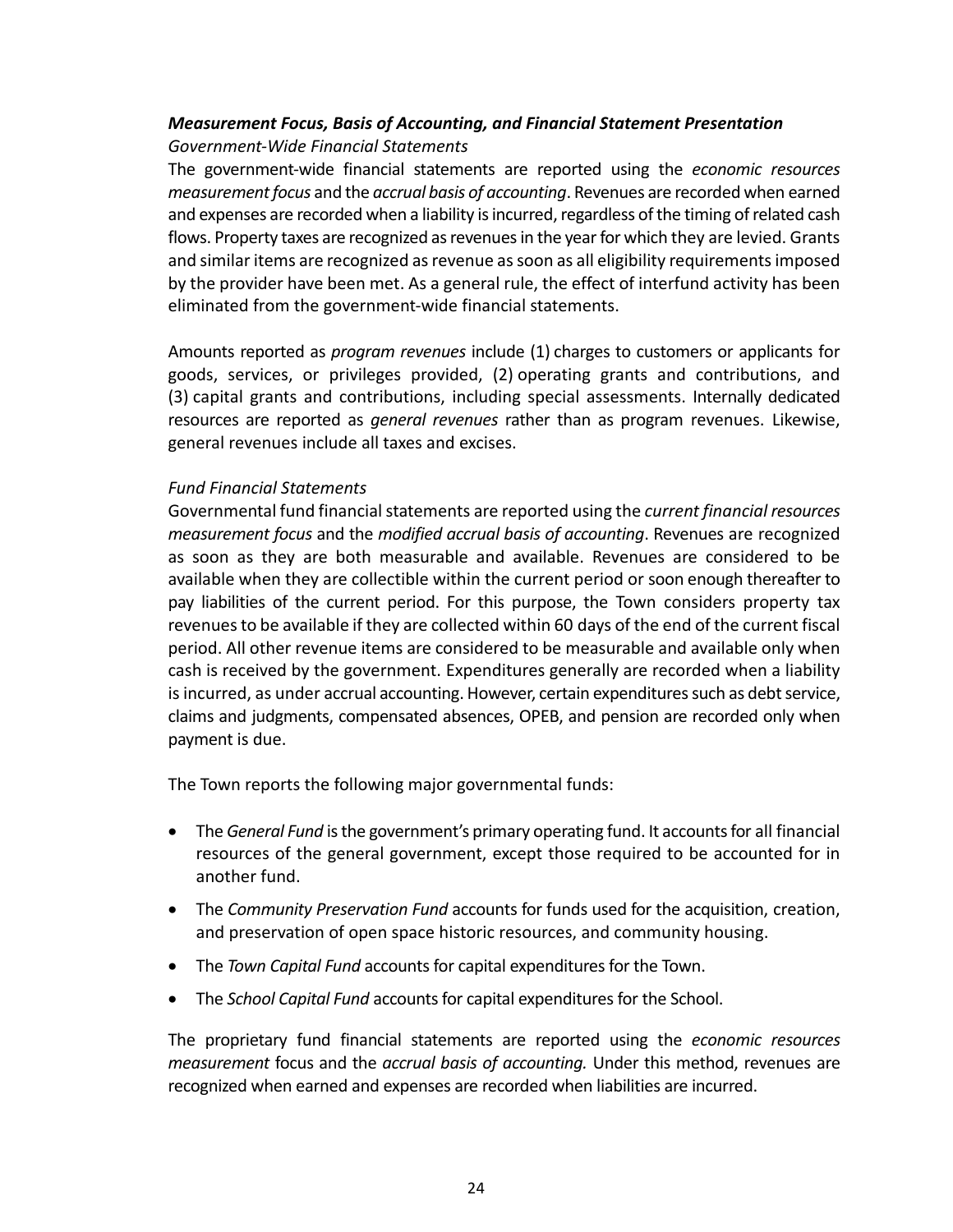Proprietary funds distinguish operating revenues and expenses from nonoperating items. Operating revenues and expenses generally result from providing services and producing and delivering goods in connection with a proprietary fund's principal ongoing operations. The principal operating revenues of the enterprise fund are charges to customers for sales and services. Operating expenses for enterprise funds include the cost of sales and services, administrative expenses, and depreciation on capital assets. All revenues and expenses not meeting this definition are reported as nonoperating revenues and expenses.

The Town reports the following major proprietary fund:

Water Fund

The fiduciary fund financial statements are reported using the *economic resources measurement focus* and the *accrual basis of accounting.* Under this method, revenues are recognized when earned and expenses are recorded when liabilities are incurred.

The Town reports the following fiduciary funds:

- The *Other Post-Employment Benefit Trust Fund* is used to accumulate resources for health and life insurance benefits for retired employees.
- The *Custodial Funds* account for fiduciary assets held by the Town in a custodial capacity as an agent on behalf of others and are not required to be reported elsewhere on the financial statements. Custodial funds include fees collected on behalf of other governments, student activity funds, and performance bonds.

## *Cash and Investments*

Cash balances from all funds, except those required to be segregated by law, are combined to form a consolidation of cash. Cash balances are invested to the extent available, and interest earnings are recognized in the general fund. Certain special revenue, proprietary, and fiduciary funds segregate cash, and investment earnings become a part of those funds.

Deposits with financial institutions consist primarily of demand deposits, certificates of deposits, savings accounts, and money market accounts. Generally, a cash and investment pool is maintained that is available for use by all funds. Each fund's portion of this pool is reflected on the financial statements under the caption "cash and short-term investments".

For purpose of the statement of cash flows, the proprietary funds consider investments with original maturities of three months or less to be cash equivalents.

State and local statutes place certain limitations on the nature of deposits and investments available. Deposits in any financial institution may not exceed certain levels within the financial institution.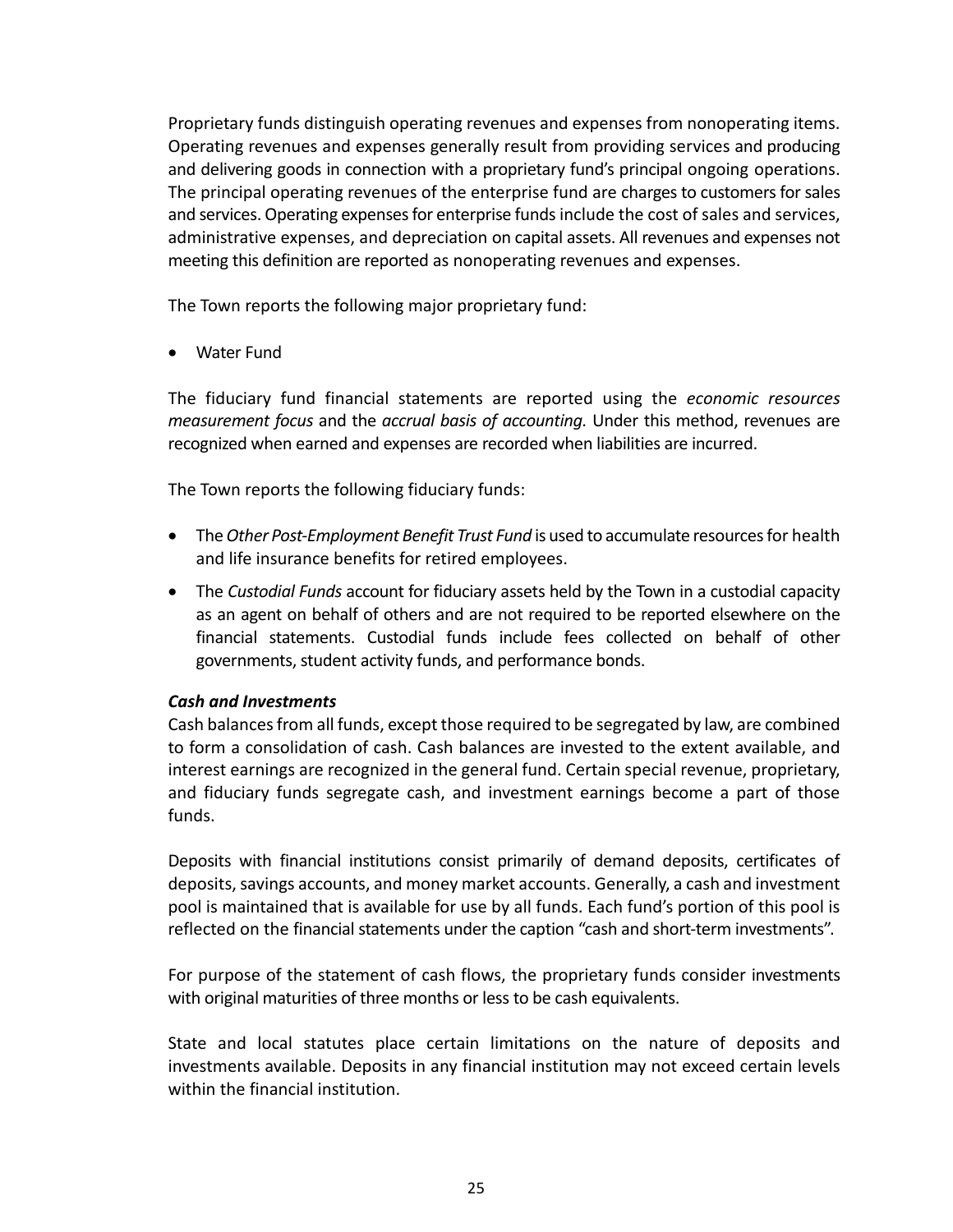Investments are carried at fair value.

## *Property Tax Limitations*

Legislation known as "Proposition 2½" has limited the amount of revenue that can be derived from property taxes. The prior fiscal year's tax levy limit is used as a base and cannot increase by more than 2.5% (excluding new growth), unless an override is voted. The actual fiscal year 2021 tax levy reflected an excess capacity of \$24,564.

## *Capital Assets*

Capital assets, which include property, plant, equipment, and infrastructure assets are reported in the applicable governmental or business‐type activities columns in the government‐wide financial statements. Capital assets are defined by the Town as assets with an initial individual cost of more than \$50,000 and an estimated useful life in excess of five years. Such assets are recorded at historical cost or estimated historical cost if purchased or constructed. Donated capital assets are recorded at acquisition value at the date of donation.

The costs of normal maintenance and repairs that do not add to the value of the asset or materially extend assets' lives are not capitalized.

Major outlays for capital assets and improvements are capitalized as projects are constructed.

Capital assets are depreciated using the straight‐line method over the following estimated useful lives:

| Assets                       | Years     |
|------------------------------|-----------|
| <b>Buildings</b>             | 40        |
| <b>Building improvements</b> | 20        |
| Infrastructure               | $30 - 75$ |
| Vehicles                     | 5         |
| Office equipment             | 5         |
| Computer equipment           | 5         |

## *Compensated Absences*

It is the Town's policy to permit employees to accumulate earned but unused vacation and sick pay benefits. All vested sick and vacation pay is accrued when incurred in the government‐wide, proprietary, and fiduciary fund financial statements. A liability for these amounts is reported in governmental funds only if they have matured, for example, as a result of employee resignations and retirements.

## *Long‐Term Obligations*

In the government‐wide financial statements, and proprietary fund types in the fund financial statements, long‐term debt, and other long‐term obligations are reported as liabilities in the applicable governmental activities, business‐type activities, or proprietary fund type statement of net position.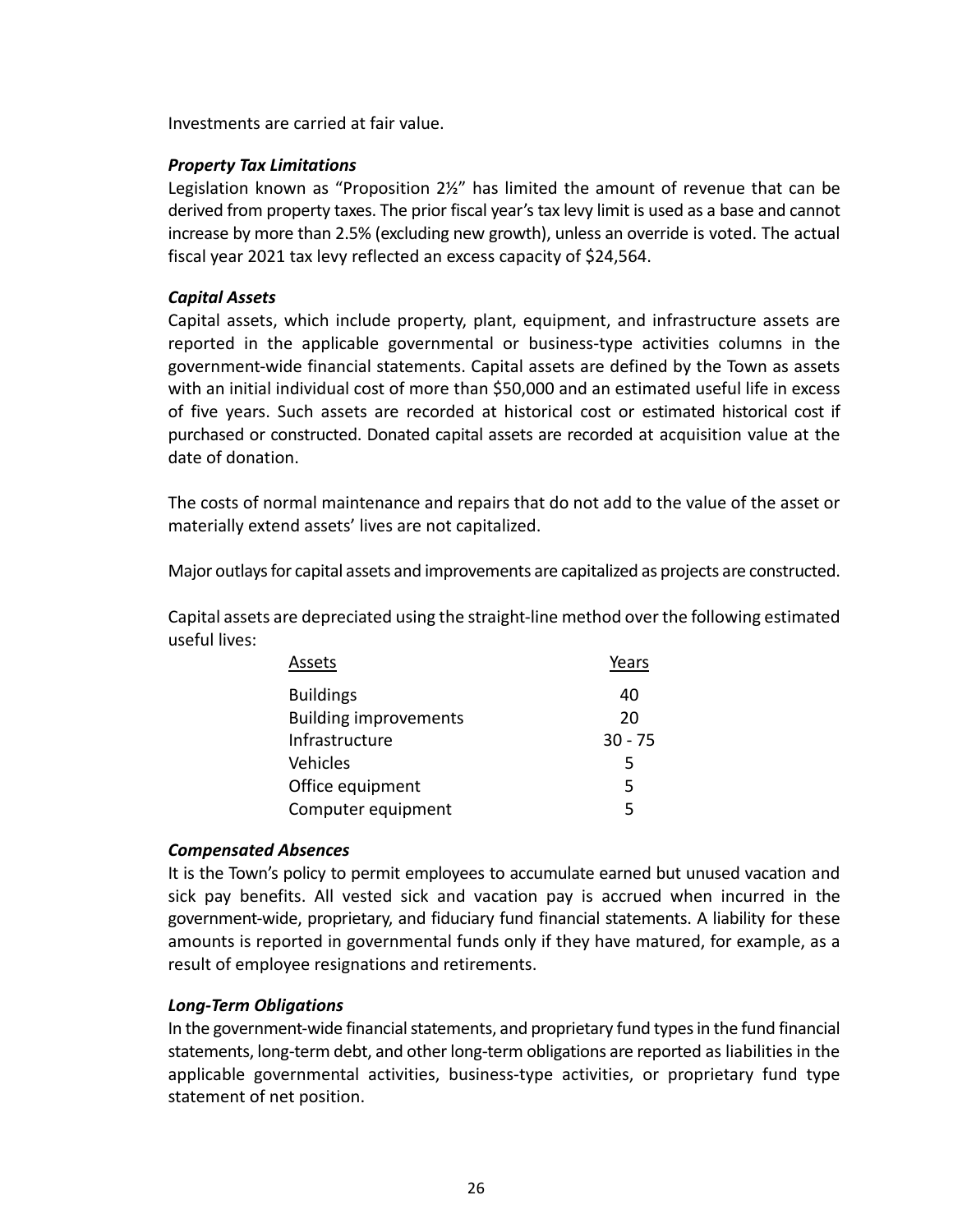## *Fund Equity*

Fund equity at the governmental fund financial reporting level is classified as "fund balance". Fund equity for all other reporting is classified as "net position".

## *Fund Balance*

Generally, fund balance represents the difference between the current assets/deferred outflows and current liabilities/deferred inflows. The Town reserves those portions of fund balance that are legally segregated for a specific future use or which do not represent available, spendable resources and therefore, are not available for appropriation or expenditure. Unassigned fund balance indicates that portion of fund balance that is available for appropriation in future periods. The general fund is the only fund that reports a positive unassigned fund balance.

When an expenditure is incurred that would qualify for payment from multiple fund balance types, the Town uses the following order to liquidate liabilities: restricted, committed, assigned, and unassigned.

## *Net Position*

Net position represents the difference between assets/deferred outflows and liabilities/deferred inflows. Net investment in capital assets, consists of capital assets, net of accumulated depreciation, reduced by the outstanding balances of any borrowing used for the acquisition, construction or improvement of those assets. Net position is reported as restricted when there are limitations imposed on their use either through the enabling legislation adopted by the Town or through external restrictions imposed by creditors, grantors, or laws or regulations of other governments. The remaining net position is reported as unrestricted.

## *Use of Estimates*

The preparation of basic financial statements in conformity with generally accepted accounting principles requires management to make estimates and assumptions that affect the reported amounts of assets and liabilities and disclosure for contingent assets and liabilities at the date of the basic financial statements and the reported amounts of the revenues and expenditures/expenses during the fiscal year. Actual results could vary from estimates that were used.

## **2. Stewardship, Compliance, and Accountability**

## *Budgetary Information*

At the annual town meeting, the Finance Committee presents an operating and capital budget for the proposed expenditures of the fiscal year commencing the following July 1. The budget, as enacted by town meeting, establishes the legal level of control and specifies that certain appropriations are to be funded by particular revenues. The original budget is amended during the fiscal year at special town meetings as required by changing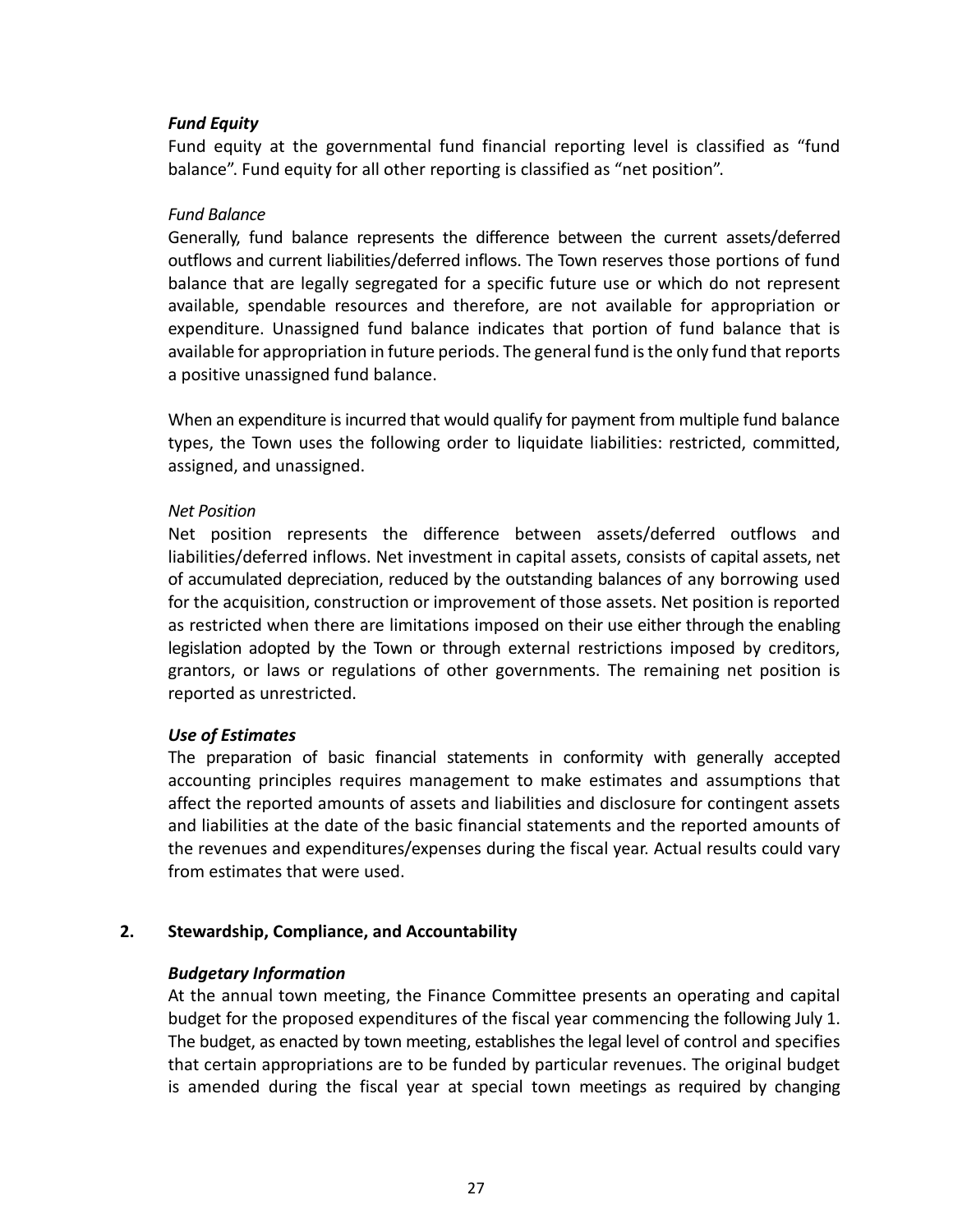conditions. In cases of extraordinary or unforeseen expenses, the Finance Committee is empowered to transfer funds from the reserve fund (a contingency appropriation) to a departmental appropriation. "Extraordinary" includes expenses which are not in the usual line, or are great or exceptional. "Unforeseen" includes expenses which are not foreseen as of the time of the annual meeting when appropriations are voted.

Departments are limited to the line items as voted. Certain items may exceed the line item budget as approved if it is for an emergency and for the safety of the general public. These items are limited by the Massachusetts General Laws and must be raised in the next year's tax rate.

Formal budgetary integration is employed as a management control device during the year for the general fund and proprietary funds. Effective budgetary control is achieved for all other funds through provisions of the Massachusetts General Laws.

At year‐end, appropriation balances lapse, except for certain unexpended capital items and encumbrances which will be honored during the subsequent year.

## *Budgetary Basis*

The general fund final appropriation appearing on the "Budget and Actual" page of the fund financial statements represents the final amended budget after all reserve fund transfers and supplemental appropriations.

## *Deficit Fund Equity*

Certain individual funds reflected deficit balances as of June 30, 2021.

It is anticipated that the deficits in these funds will be eliminated through future departmental revenues, bond proceeds, and transfers from other funds.

## **3. Deposits and Investments**

State statutes (MGL Chapter 44, Section 55) place certain limitation on the nature of deposits and investments available to the Town. Deposits, including demand deposits, money markets, certificates of deposits in any one financial institution, may not exceed 60% of the capital and surplus of such institution unless collateralized by the institution involved. Investments may be made in unconditionally guaranteed U.S. government obligations have maturities of a year or less from the date of purchase, or through repurchase agreements with maturities of no greater than 90 days in which the underlaying securities consists of such obligations. Other allowable investments include certificates of deposits having a maturity date of up to 3 years from the date of purchase, national banks and Massachusetts Municipal Depository Trust (MMDT). MMDT, which is an external investment pool overseen by the Treasurer of the Commonwealth of Massachusetts, meets the criteria established by GASB 79. MMDT has an average maturity of less than 1 year and in not rated or subject to custodial credit risk disclosure.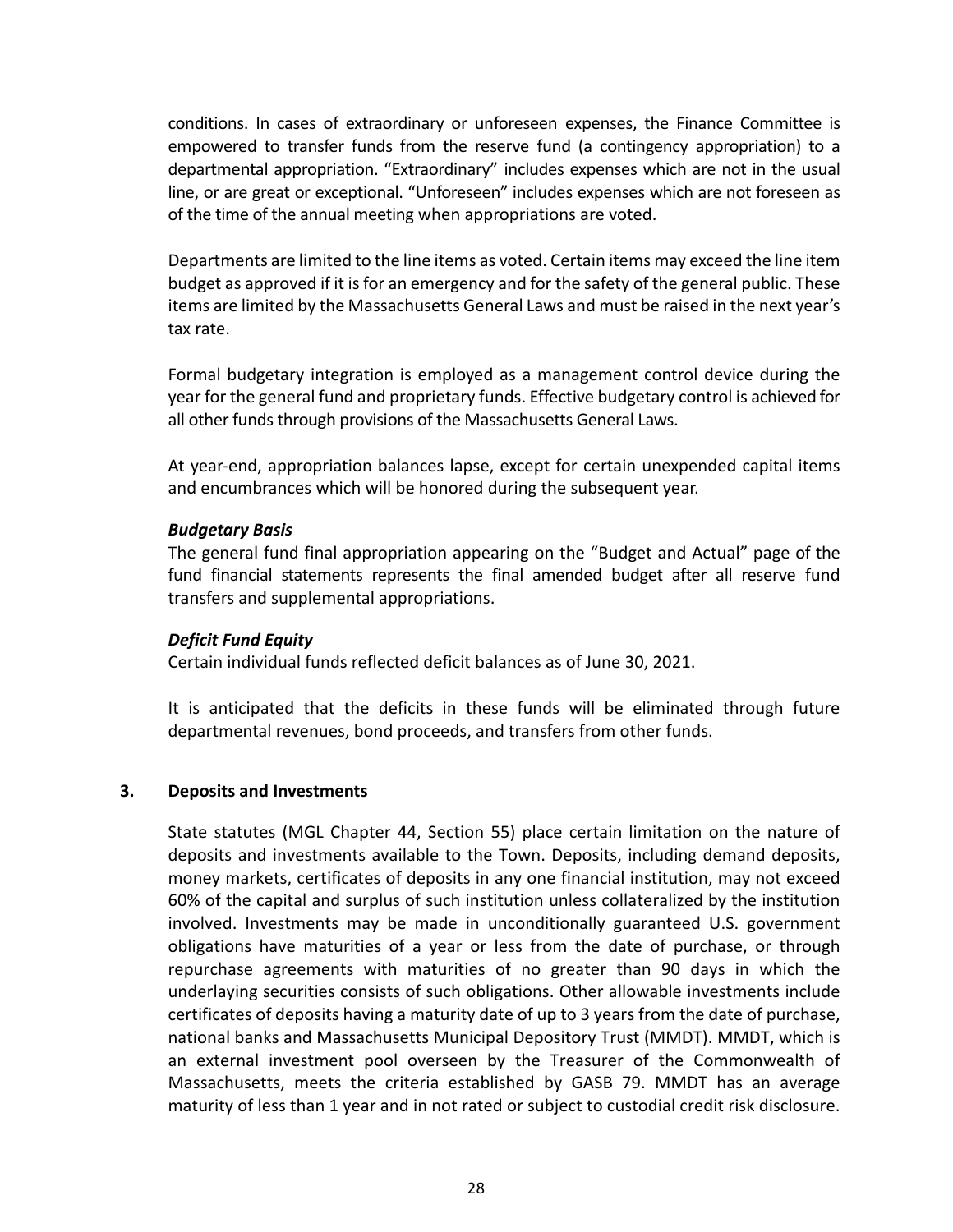MGL Chapter 44, Section 54 provides additional investment options for certain special revenue, trust and OPEB funds.

## *Custodial Credit Risk ‐ Deposits*

Custodial credit risk is the risk that in the event of a bank failure, the Town's deposits may not be returned. The Town does not have a deposit policy for custodial credit risk.

As of June 30, 2021, \$15,406,554 of the Town's bank balances of \$37,020,042 was exposed to custodial credit risk as uninsured and/or uncollateralized.

## *Investment Summary*

The following is a summary of the Town's investments (in thousands) as of June 30, 2021:

| <b>Investment Type</b>                |   | Amount |
|---------------------------------------|---|--------|
| Corporate bonds                       | Ş | 7,968  |
| Corporate equities                    |   | 11,812 |
| Federal agency securities             |   | 2,286  |
| Fixed income mutual funds             |   | 4,126  |
| Market-linked certificates of deposit |   | 258    |
| U.S. Treasury                         |   | 5,241  |
| Total investments                     |   | 31,691 |

## *Credit Risk*

Generally, credit risk is the risk that an issuer of an investment will not fulfill its obligation to the holder of the investment. For short-term investments that were purchased using surplus revenues, Massachusetts General Law, Chapter 44, Section 55, limits the Town's investments to the top rating issued by at least one nationally recognized statistical rating organization (NRSROs). The Town does not have formal investment policies related to credit risk.

Presented below is the actual rating as of year-end for each debt related investment type as rated by Moody's of the Town (in thousands):

|                                       |        |                          |                          |           | Rating as of Year End    |                          |                          |                          |         |
|---------------------------------------|--------|--------------------------|--------------------------|-----------|--------------------------|--------------------------|--------------------------|--------------------------|---------|
| <b>Investment Type</b>                | Amount | AAA                      | <u>Aa3</u>               | <u>A1</u> | A2                       | <u>A3</u>                | Baa1                     | Baa2                     | Unrated |
| Corporate bonds                       | 7.968  | 277                      | 332                      | 738       | .543                     | 463                      | 1,864                    | $S$ 2.751                |         |
| Federal agency securities             | 2,286  | 2,286                    | $\overline{\phantom{0}}$ |           |                          |                          |                          |                          |         |
| Fixed income mutual funds             | 4,126  | $\overline{\phantom{0}}$ | $\overline{\phantom{a}}$ | ٠         | $\overline{\phantom{a}}$ | $\overline{\phantom{a}}$ | $\overline{\phantom{a}}$ | $\overline{\phantom{a}}$ | 4,126   |
| Market-linked certificates of deposit | 258    | $\overline{\phantom{0}}$ |                          |           | $\overline{\phantom{0}}$ | $\overline{\phantom{0}}$ |                          |                          | 258     |
| U.S. Treasury                         | 5,241  | 5,241                    | $\overline{\phantom{a}}$ |           |                          | -                        |                          |                          |         |
| Total                                 | 19,879 | .804                     | 332                      | 738       | 1,543                    | 463                      | 1,864                    | 2.751                    | 4,384   |

## *Custodial Credit Risk*

The custodial credit risk for investments is the risk that, in the event of the failure of the counterparty (e.g., broker‐dealer) to a transaction, a government will not be able to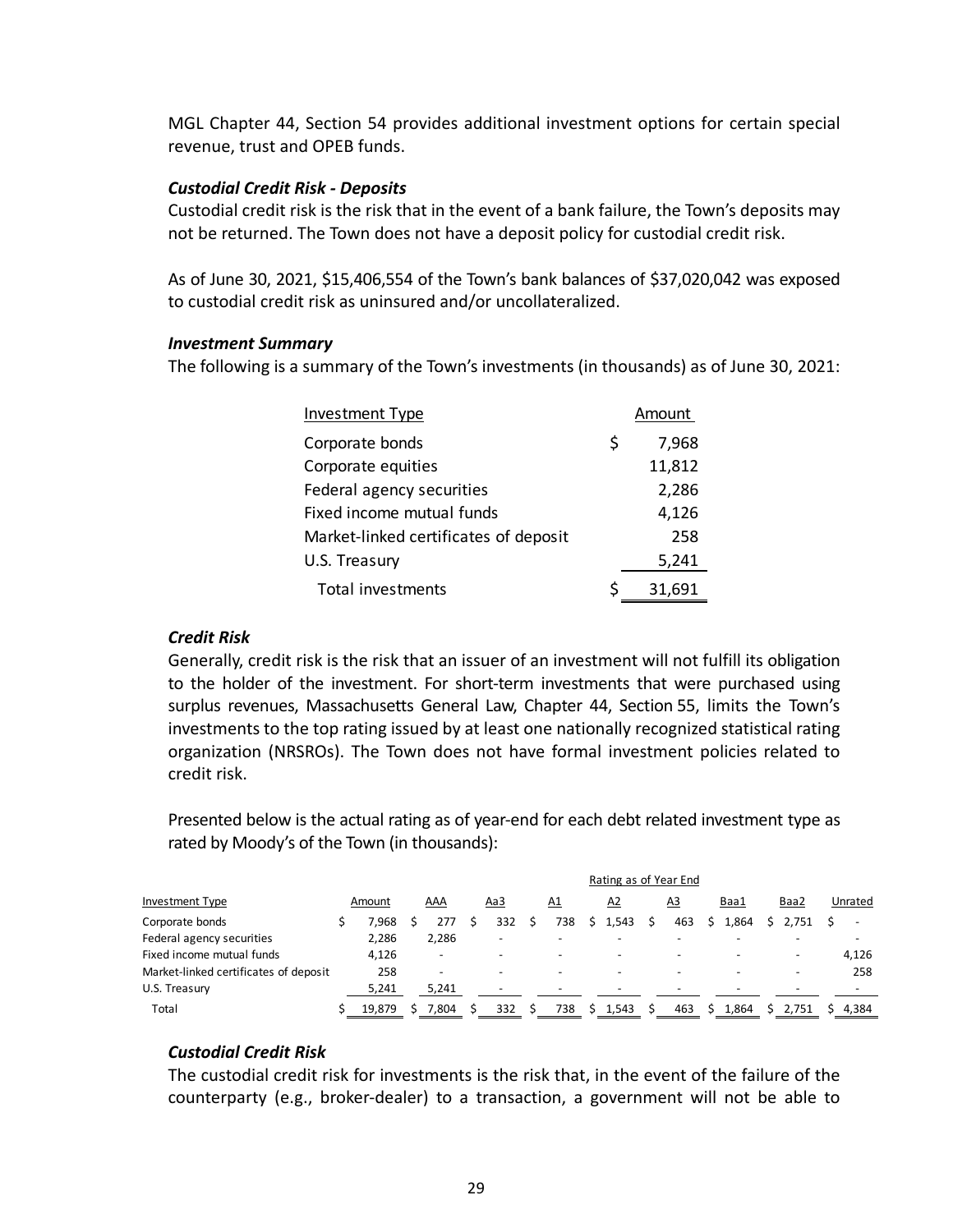recover the value of its investment or collateral securities that are in the possession of another party. The Town does not have formal investment policies related to custodial credit risk.

As of June 30, 2021, all of the Town's total investments were subject to custodial credit risk exposure because the related securities are uninsured, unregistered, and/or held by the Town's brokerage firm, which is also the counterparty to these securities as follows (in thousands):

|                                       |        |              | Held by               |
|---------------------------------------|--------|--------------|-----------------------|
|                                       |        | Held by      | Counterparty's        |
| Investment Type                       | Amount | Counterparty | <b>Trust or Agent</b> |
| Corporate bonds                       | 7,968  | \$           | 7,968                 |
| Corporate equities                    | 11,812 |              | 11,812                |
| Federal agency securities             | 2,286  |              | 2,286                 |
| Market-linked certificates of deposit | 258    |              | 258                   |
| U.S. Treasury                         | 5,241  |              | 5,241                 |
| Total                                 | 27,565 |              | 27,565                |

## *Concentration of Credit Risk*

The Town places no limit on the amount the Town may invest in any one issuer. Investments in any one issuer. The Town does not have formal investment policies related to concentration of credit risk exposure.

Investments issued or explicitly guaranteed by the U.S. government and investments in mutual funds, external investment pools, and other pooled investments are excluded from concentration of credit disclosure.

As of June 30, 2021, the Town does not have investments in any one issuer that exceed 5% of total investments.

## *Interest Rate Risk*

Interest rate risk is the risk that changes in market interest rates will adversely affect the fair value of an investment. Generally, the longer the maturity of an investment, the greater the sensitivity of its fair value to changes in market interest rates. The Town does not have formal investment policies limiting investment maturities as a means of managing its exposure to fair value losses arising from increasing interest rates.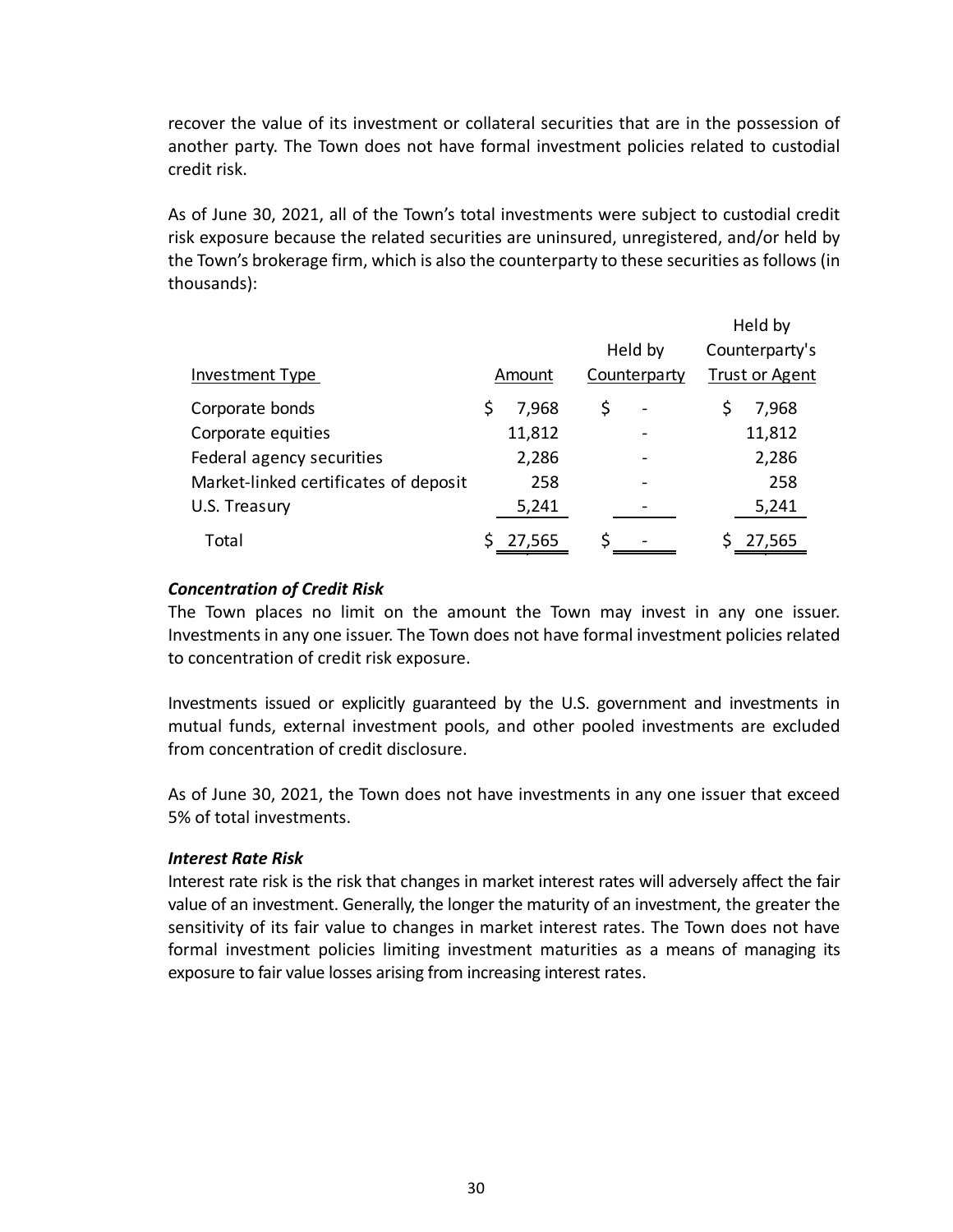Information about the sensitivity of the fair values of the Town's investments to market interest rate fluctuations is as follows (in thousands):

|                                       | Investment Maturities (in Years) |        |                |       |            |                          |          |     |  |            |  |                          |
|---------------------------------------|----------------------------------|--------|----------------|-------|------------|--------------------------|----------|-----|--|------------|--|--------------------------|
| Investment Type                       |                                  | Amount | Less<br>Than 1 |       | <u>1-5</u> |                          | $6 - 10$ |     |  | Thereafter |  | Not Readily<br>Available |
| Corporate bonds                       |                                  | 7.968  | S.             | 3,409 | S          | 4,559                    |          |     |  |            |  |                          |
| Federal agency securities             |                                  | 2,286  |                |       |            | 1,609                    |          | 666 |  | 11         |  | $\overline{\phantom{a}}$ |
| Fixed income mutual funds             |                                  | 4,126  |                |       |            | $\overline{\phantom{a}}$ |          |     |  |            |  | 4,126                    |
| Market-linked certificates of deposit |                                  | 258    |                |       |            | 258                      |          |     |  |            |  |                          |
| U.S. Treasury                         |                                  | 5,241  |                | 3,271 |            | 1,970                    |          |     |  |            |  |                          |
| Total                                 |                                  | 19,879 |                | 6.680 |            | 8.396                    |          | 666 |  | 11         |  | 4.126                    |

## *Foreign Currency Risk*

Foreign currency risk is the risk that changes in foreign exchange rates will adversely affect the fair value of an investment. The Town does not have formal investment policies related to foreign currency risk.

## *Fair Value*

The Town categorizes its fair value measurements within the fair value hierarchy established by Governmental Accounting Standards Board Statement No. 72 *Fair Value Measurement and Application* (GASB 72).

The hierarchy is based on the valuation inputs used to measure the fair value of the asset and give the highest priority to unadjusted quoted prices in active markets for identical assets or liabilities (level 1 measurements) and the lowest priority to unobservable inputs (level 3 measurements). The hierarchy categorizes the inputs to valuation techniques used for fair value measurement into three levels as follows:

- Level 1 inputs that reflect quoted prices (unadjusted) in active markets for identical assets or liabilities that the fund has the ability to access at the measurement date.
- Level 2 inputs other than quoted prices that are observable for an asset or liability either directly or indirectly, including inputs in markets that are not considered to be active. Because they must often be priced on the basis of transactions involving similar but not identical securities or do not trade with sufficient frequency, certain directly held securities are categorized as level 2.
- Level 3 unobservable inputs based on the best information available, using assumptions in determining the fair value of investments and derivative instruments.

In instances where inputs used to measure fair value fall into different levels in the fair value hierarchy, fair value measurements in their entirety are categorized based on the lowest level input that is significant to the valuation.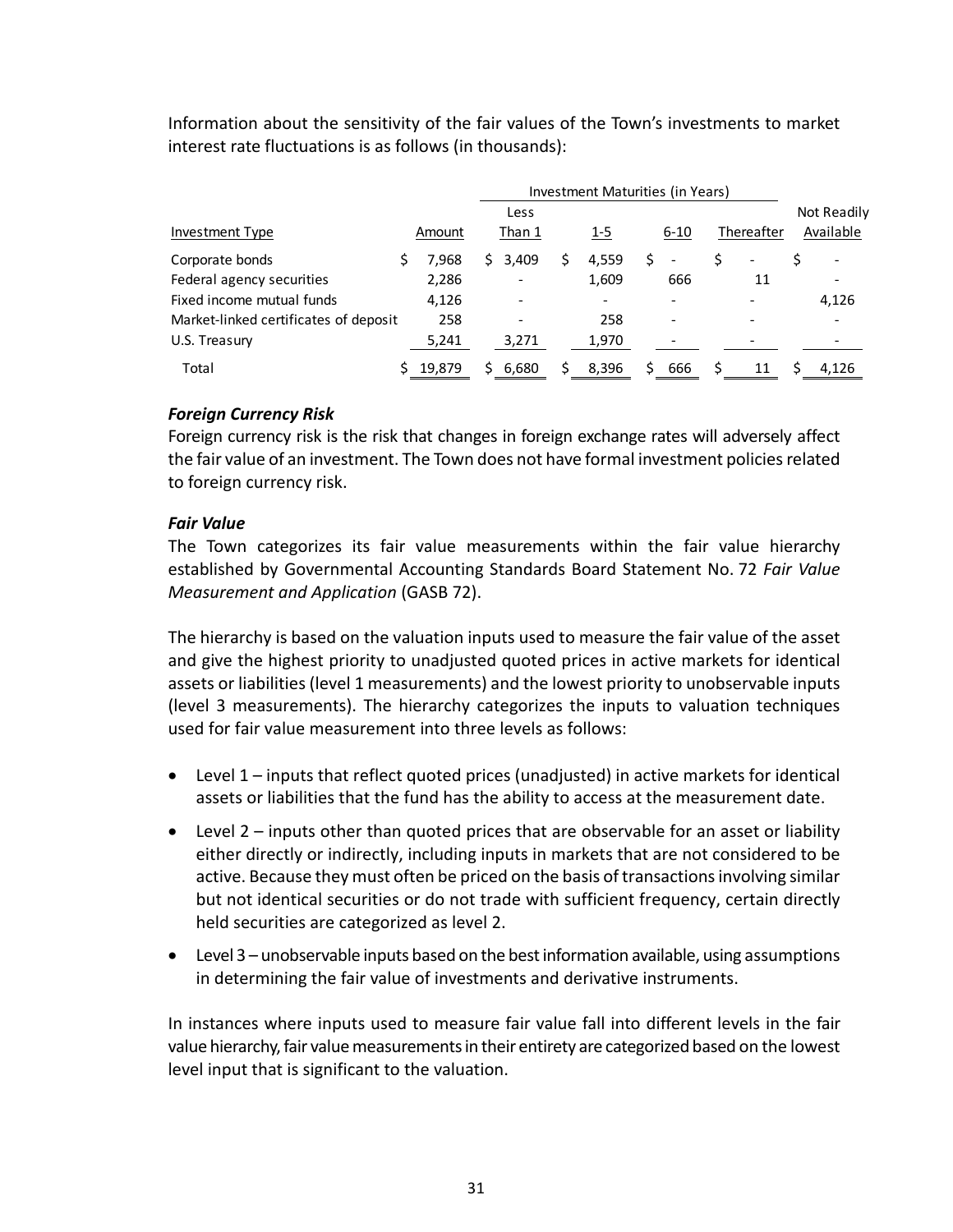|                                       |    |        | Fair Value Measurements Using: |                                                               |    |                                     |    |                                       |  |  |
|---------------------------------------|----|--------|--------------------------------|---------------------------------------------------------------|----|-------------------------------------|----|---------------------------------------|--|--|
|                                       |    |        |                                | Quoted prices<br>in active<br>markets for<br>identical assets |    | Significant<br>observable<br>inputs |    | Significant<br>unobservable<br>inputs |  |  |
| Investment Type                       |    | Amount |                                | (Level 1)                                                     |    | (Level 2)                           |    | (Level 3)                             |  |  |
| Investments by fair value level:      |    |        |                                |                                                               |    |                                     |    |                                       |  |  |
| Corporate bonds                       | Ś. | 7,968  | \$                             |                                                               | \$ | 7,968                               | \$ |                                       |  |  |
| Corporate equities                    |    | 11,812 |                                | 11,812                                                        |    |                                     |    |                                       |  |  |
| Federal agency securities             |    | 2,286  |                                |                                                               |    | 2,286                               |    |                                       |  |  |
| Fixed income mutual funds             |    | 4,126  |                                |                                                               |    | 4,126                               |    |                                       |  |  |
| Market-linked certificates of deposit |    | 258    |                                |                                                               |    | 258                                 |    |                                       |  |  |
| U.S. Treasury                         |    | 5.241  |                                | 5.241                                                         |    |                                     |    |                                       |  |  |

The Town has the following fair value measurements (in thousands) as of June 30, 2021:

Equity securities classified in Level 1 are valued using prices quoted in active markets for those securities.

Total \$ 31,691 \$ 17,053 \$ 14,638 \$ ‐

Debt securities classified in Level 2 are valued using either a bid evaluation or a matrix pricing technique. Bid evaluations may include market quotations, yields, maturities, call features, and ratings. Matrix pricing is used to value securities based on the securities' relationship to benchmark quote prices. Level 2 debt securities have non‐proprietary information that was readily available to market participants, from multiple independent sources, which are known to be actively involved in the market.

## **4. Property Taxes and Excises Receivables**

Real and personal property taxes are based on market values assessed as of each January 1. By law, all taxable property must be assessed at 100% of fair cash value. Also by law, property taxes must be levied at least 30 days prior to their due date. Once levied, these taxes are recorded as receivables, net of estimated uncollectible balances. Property tax revenues have been recorded using the accrual and modified accrual basis of accounting on the government‐wide and fund basis statements accordingly.

The Town bills and collects its property taxes on a quarterly basis following the January 1 assessment. The due dates for those quarterly tax billings are August 1, November 1, February 1, and May 1. Property taxes that remain unpaid after the respective due dates are subject to penalties and interest charges.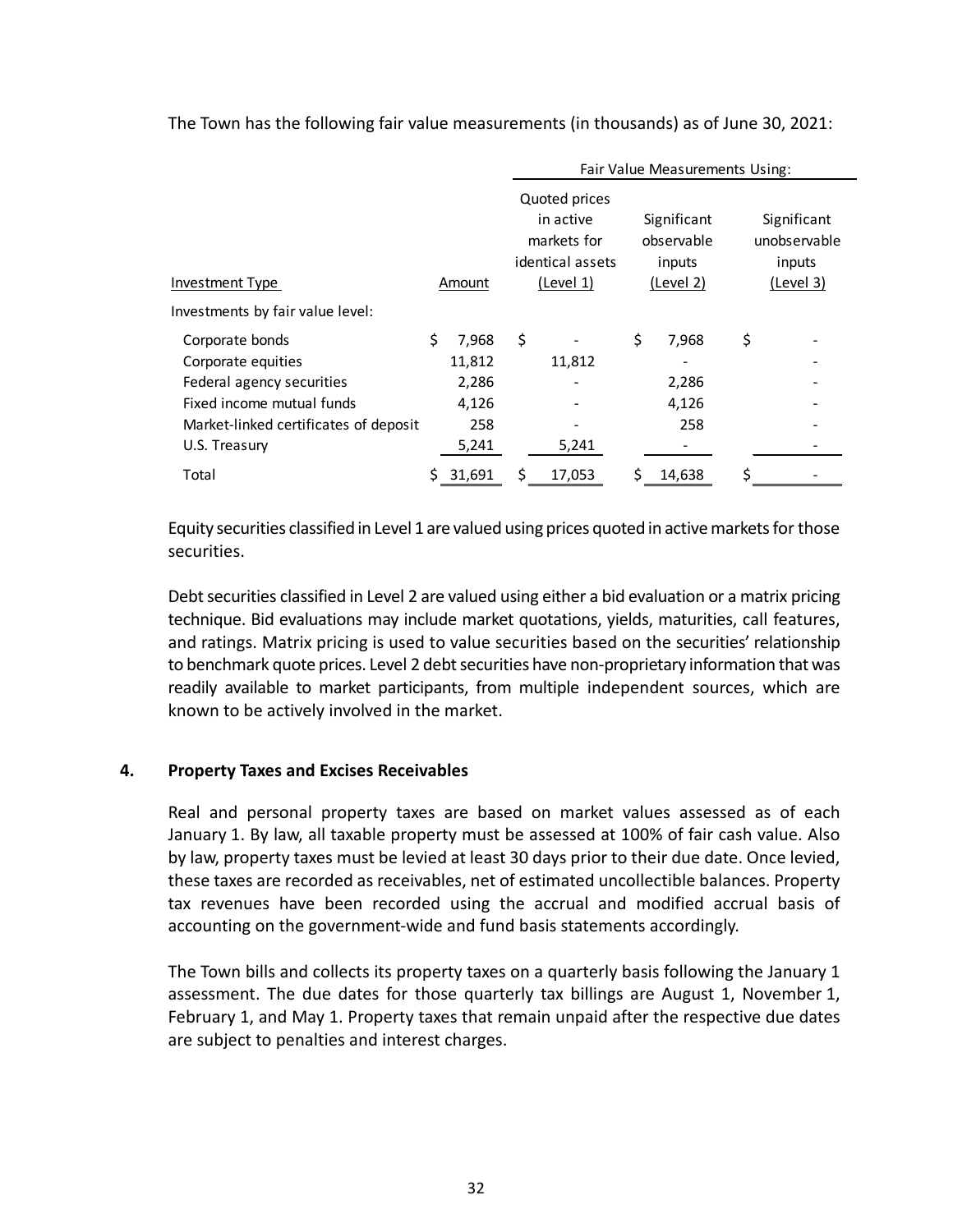Based on the Town's experience, most property taxes are collected during the year in which they are assessed. Liening of properties on which taxes remain unpaid generally occurs annually. The Town ultimately has the right to foreclose on all properties where the taxes remain unpaid.

A statewide property tax limitation known as "Proposition 2½" limits the amount of increase in the property tax levy in any fiscal year. Generally, Proposition 2½ limits the total levy to an amount not greater than 2½% of the total assessed value of all taxable property within the Town. Secondly, the tax levy cannot increase by more than 2½% of the prior year's levy plus the taxes on property newly added to the tax rolls.

Motor vehicle excise taxes are assessed annually for every motor vehicle and trailer registered in the Commonwealth. The Registry of Motor Vehicles annually calculates the value of all registered motor vehicles for the purpose of excise assessment. The amount of motor vehicle excise tax due is calculated using a fixed rate of \$25 per \$1,000 of value.

Boat excise taxes are assessed annually for all water vessels, including documented boats and ships, used or capable of being used for transportation on water. A boat excise is assessed by the community where the vessel is moored. July 1 is the assessing date for all vessels, and the boat excise due is calculated using a fixed rate of \$10 per \$1,000 of value.

|                            | Gross  |              |  | Allowance                 |            | Long-   |
|----------------------------|--------|--------------|--|---------------------------|------------|---------|
|                            | Amount |              |  | for Doubtful              | Current    | Term    |
|                            |        | (fund basis) |  | <b>Accounts</b>           | Portion    | Portion |
| Real estate taxes          | \$     | 980,575 \$   |  | $(98,058)$ \$             | 882,517 \$ |         |
| Personal property taxes    |        | 97,998       |  | (10, 236)                 | 87,762     |         |
| Community preservation act |        | 44,438       |  | (4, 444)                  | 39,994     |         |
| Tax liens                  |        | 608,542      |  | (60, 854)                 | 149,049    | 398,639 |
| Deferred taxes             |        | 513,988      |  | (51,399)                  | 197,514    | 265,075 |
| Total property taxes       |        | \$2,245,541  |  | (224,991) \$ 1,356,836 \$ |            | 663,714 |
| Motor vehicle excise       | \$     | 524,660 \$   |  | (55,399) \$               | 469,261    |         |
| Total excises              | \$     | $524,660$ \$ |  | (55,399) \$               | 469,261    |         |

Property taxes and excise receivables at June 30, 2021 consist of the following: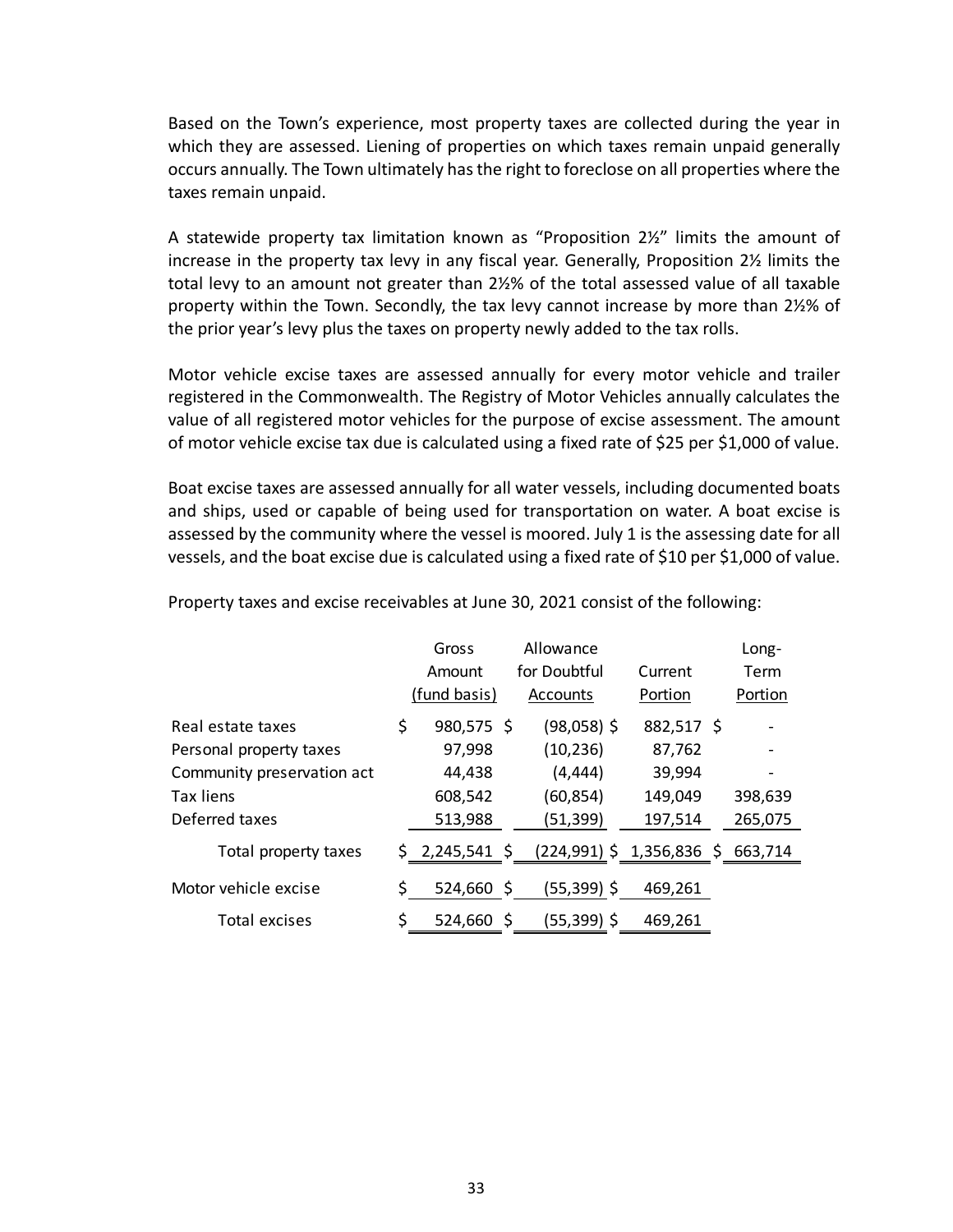### **5. User Fee Receivables**

Receivables for user charges at June 30, 2021 consist of the following:

|                           | Allowance    |              |               |  |           |  |  |  |  |  |  |  |
|---------------------------|--------------|--------------|---------------|--|-----------|--|--|--|--|--|--|--|
|                           | Gross        | for Doubtful |               |  |           |  |  |  |  |  |  |  |
|                           | Amount       |              | Accounts      |  | Amount    |  |  |  |  |  |  |  |
| Water                     | $908,567$ \$ |              | $(25,000)$ \$ |  | 883,567   |  |  |  |  |  |  |  |
| Nonmajor enterprise funds | 733,373      |              | (133,080)     |  | 600,293   |  |  |  |  |  |  |  |
| Total                     | 1,641,940    |              | (158,080)     |  | 1,483,860 |  |  |  |  |  |  |  |

## **6. Interfund Fund Accounts**

#### *Transfers*

The Town reports interfund transfers between various funds. Most transfers results from budgetary or statutory actions, whereby funds are moved to accomplish various expenditure purposes. The following is an analysis of major interfund transfers:

| Governmental Funds           | Transfers In    | <b>Transfers Out</b> |
|------------------------------|-----------------|----------------------|
| General Fund                 | \$<br>397,170   | \$1,731,295          |
| <b>CPA Fund</b>              |                 | 190,000              |
| <b>Town Capital</b>          | 111,708         | 123,737              |
| <b>School Capital</b>        | 1,761           |                      |
| Nonmajor Funds:              |                 |                      |
| Special Revenue Funds        | 63              | 169,063              |
| Capital Project Funds        |                 |                      |
| <b>Trust Funds</b>           | 190,000         |                      |
| Subtotal Nonmajor Funds      | 190,063         | 169,063              |
| <b>Business-Type Funds</b>   |                 |                      |
| <b>Water Fund</b>            | 67,595          |                      |
| Nonmajor Enterprise Funds    | 1,559,232       | 113,434              |
| Subtotal Business-Type Funds | 1,626,827       | 113,434              |
| <b>Grand Total</b>           | \$<br>2,327,529 | Ś.<br>2,327,529      |

Of the transfers into the general fund, \$157,000 was transferred from the Sale of Cemetery lots Receipts Reserved fund for care, improvements, and embellishments, or the enlargement of the Pine Grove Cemetery. Of the transfers out of the general fund, \$1,084,231 was transferred to the enterprise funds to subsidize the operating budgets.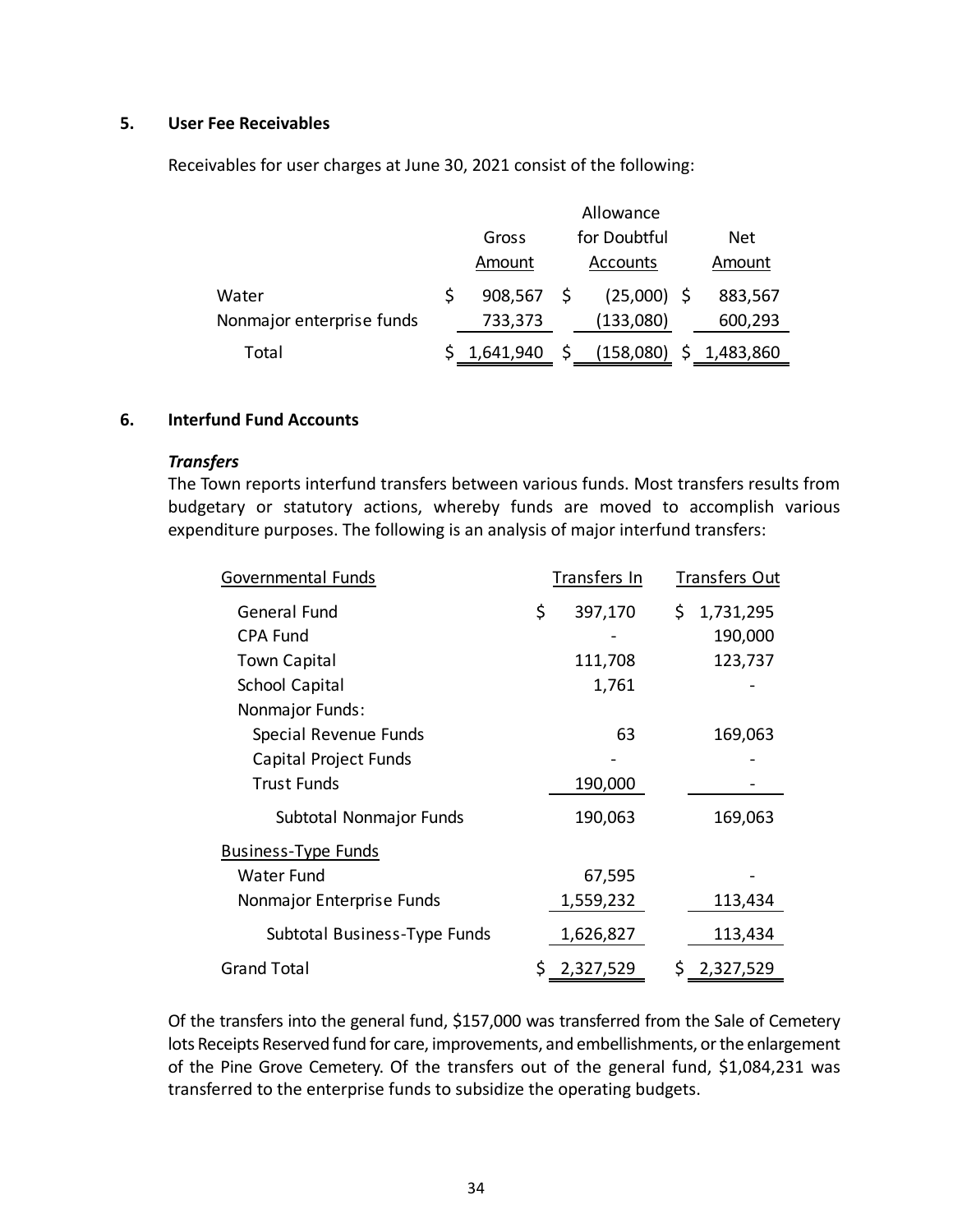# **7. Capital Assets**

Capital asset activity for the year ended June 30, 2021 was as follows (in thousands):

|                                                                       |     | Beginning  |                  |     |                  |     | Ending     |
|-----------------------------------------------------------------------|-----|------------|------------------|-----|------------------|-----|------------|
|                                                                       |     | Balance    | <u>Increases</u> |     | <u>Decreases</u> |     | Balance    |
| <b>Governmental Activities</b><br>Capital assets, being depreciated:  |     |            |                  |     |                  |     |            |
| Buildings and improvements                                            | \$  | 177,433    | \$<br>2,293      | \$  |                  | \$  | 179,726    |
| Machinery, equipment, and furnishings                                 |     | 41,471     | 941              |     | (85)             |     | 42,327     |
| Infrastructure                                                        |     | 137,780    |                  |     |                  |     | 137,780    |
| Total capital assets, being depreciated                               |     | 356,684    | 3,234            |     | (85)             |     | 359,833    |
| Less accumulated depreciation for:                                    |     |            |                  |     |                  |     |            |
| Buildings and improvements                                            |     | (71, 556)  | (4, 159)         |     |                  |     | (75, 715)  |
| Machinery, equipment, and furnishings                                 |     | (24, 930)  | (1,601)          |     | 85               |     | (26, 446)  |
| Infrastructure                                                        |     | (69, 156)  | (3,490)          |     |                  |     | (72, 646)  |
| Total accumulated depreciation                                        |     | (165, 642) | (9,250)          |     | 85               |     | (174, 807) |
| Total capital assets, being depreciated, net                          |     | 191,042    | (6,016)          |     |                  |     | 185,026    |
| Capital assets, not being depreciated:                                |     |            |                  |     |                  |     |            |
| Land                                                                  |     | 37,224     |                  |     |                  |     | 37,224     |
| Construction in progress                                              |     | 2,955      | 1,355            |     | (2, 314)         |     | 1,996      |
| Total capital assets, not being depreciated                           |     | 40,179     | 1,355            |     | (2, 314)         |     | 39,220     |
| Governmental activities capital assets, net                           | \$. | 231,221    | \$<br>(4,661)    | \$_ | (2, 314)         | \$. | 224,246    |
|                                                                       |     |            |                  |     |                  |     |            |
|                                                                       |     | Beginning  |                  |     |                  |     | Ending     |
|                                                                       |     | Balance    | <u>Increases</u> |     | Decreases        |     | Balance    |
| <b>Business-Type Activities</b><br>Capital assets, being depreciated: |     |            |                  |     |                  |     |            |
| Buildings and improvements                                            | \$  | 16,739     | \$               | \$  |                  | \$  | 16,739     |
| Machinery, equipment, and furnishings                                 |     | 4,327      | 55               |     |                  |     | 4,382      |
| Infrastructure                                                        |     | 45,900     | 2,735            |     |                  |     | 48,635     |
| Total capital assets, being depreciated                               |     | 66,966     | 2,790            |     |                  |     | 69,756     |
| Less accumulated depreciation for:                                    |     |            |                  |     |                  |     |            |
| Buildings and improvements                                            |     | (10, 207)  | (644)            |     |                  |     | (10, 851)  |
| Machinery, equipment, and furnishings                                 |     | (2,638)    | (246)            |     |                  |     | (2,884)    |
| Infrastructure                                                        |     | (15, 951)  | (695)            |     |                  |     | (16, 646)  |
| Total accumulated depreciation                                        |     | (28, 796)  | (1.585)          |     |                  |     | (30.381)   |
| Total capital assets, being depreciated, net                          |     | 38,170     | 1,205            |     |                  |     | 39,375     |
| Capital assets, not being depreciated:                                |     |            |                  |     |                  |     |            |
| Land                                                                  |     | 2,390      |                  |     |                  |     | 2,390      |
| Construction in progress                                              |     | 3,111      | 1,665            |     | (2,014)          |     | 2,762      |
| Total capital assets, not being depreciated                           |     | 5,501      | 1,665            |     | (2,014)          |     | 5,152      |
| Business-type activities capital assets, net                          | \$  | 43,671     | \$<br>2,870      | \$  | (2,014)          | \$  | 44,527     |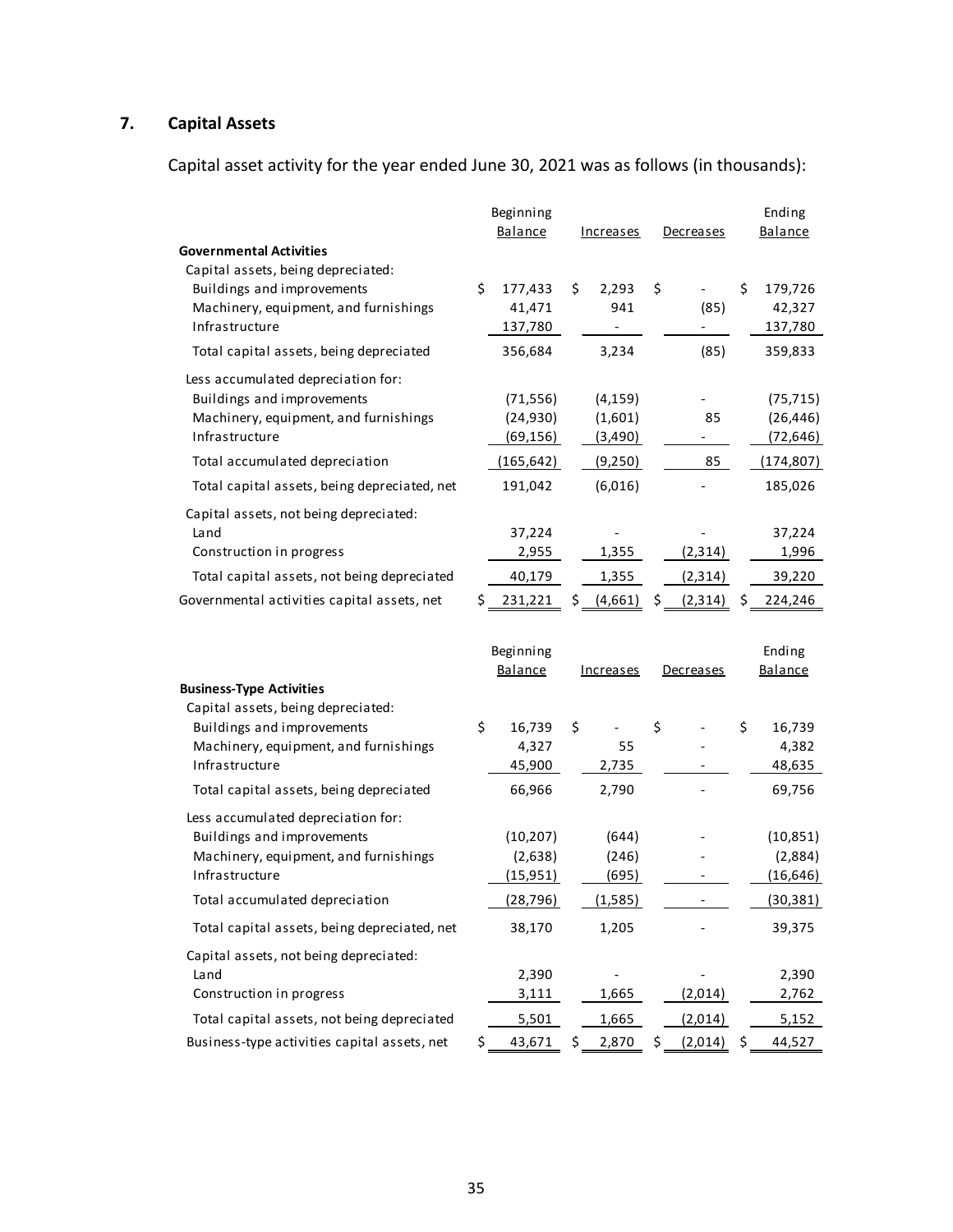Depreciation expense was charged to functions of the Town as follows (in thousands):

| Governmental Activities          |     |       |
|----------------------------------|-----|-------|
| General government               | \$  | 513   |
| Public safety                    |     | 908   |
| Education                        |     | 4,150 |
| Public works                     |     | 3,462 |
| Culture and recreation           |     | 111   |
| <b>Health and Human Services</b> |     | 106   |
| Total governmental activities    |     | 9,250 |
| <b>Business-Type Activities</b>  |     |       |
| Water                            | \$. | 1,474 |
| Nonmajor enterprise funds        |     | 111   |
| Total business-type activities   |     | 1,585 |

## **8. Deferred Outflows of Resources**

Deferred outflows of resources represent the consumption of net position by the Town that is applicable to future reporting periods. Deferred outflows of resources have a positive effect on net position, similar to assets. Deferred outflows of resources related to pensions and OPEB, in accordance with GASB Statements No. 68 and 75, are more fully discussed in the corresponding pension and OPEB notes.

## **9. Warrants and Accounts Payable**

Warrants payable represent fiscal year 2021 expenditures paid by July 15, 2021 and accounts payable represent additional 2021 expenditures paid after July 15, 2021.

#### **10. Accrued Liabilities**

Accrued liabilities represent fiscal year 2021 expenditures paid in 2022.

## **11. Unearned Revenues**

Unearned revenues represent the receipt of ARPA funds that will be recognized in future years.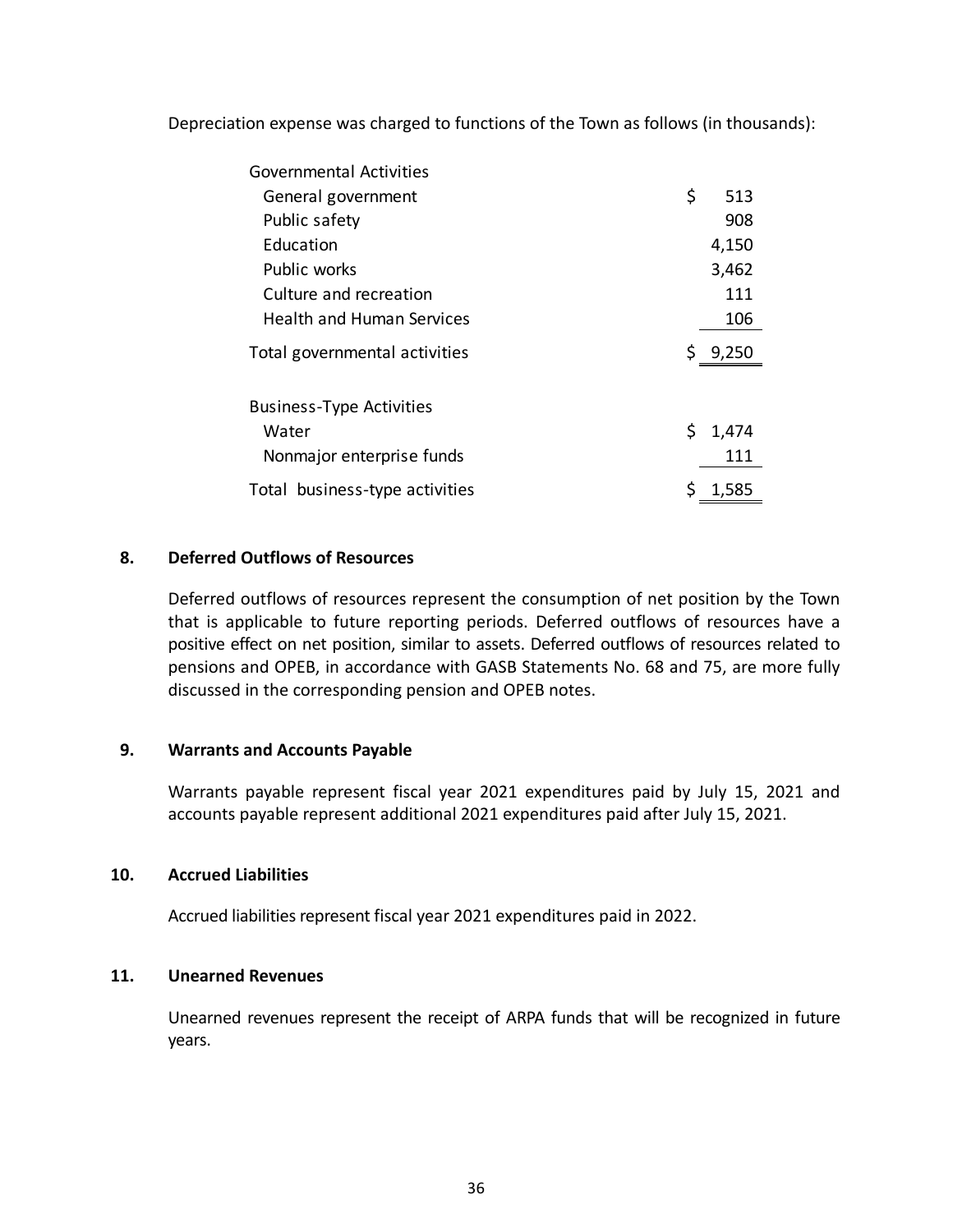# **12. Notes Payable**

The Town had the following notes outstanding at June 30, 2021:

|                                               | Interest    | Date of      | Date of             | Balance at      |
|-----------------------------------------------|-------------|--------------|---------------------|-----------------|
| <u>Purpose</u>                                | <u>Rate</u> | <u>Issue</u> | <b>Maturity</b>     | 6/30/21         |
| Governmental Activities                       |             |              |                     |                 |
| Abbot School Roof                             | 1.25%       | 09/14/20     | $09/14/21 \text{ }$ | 1,355,400       |
| Departmental equipment                        | 1.25%       | 09/14/20     | 09/14/21            | 567,400         |
| Westford Academy Trustee Field                | 1.50%       | 06/22/21     | 06/22/22            | 990,000         |
| Road work                                     | 1.50%       | 06/22/21     | 06/22/22            | 495,000         |
| Oak Hill, Plan Road, Moor Road Infrastructure | 1.50%       | 06/22/21     | 06/22/22            | 1,841,400       |
| <b>Total Governmental Activities</b>          |             |              |                     | 5,249,200       |
| <b>Business-Type Activities</b>               |             |              |                     |                 |
| Prospect Hill Water Tank                      | 1.25%       | 09/14/20     | 09/14/21            | 2,619,000       |
| Kirsi Circle Water Mains                      | 1.25%       | 09/14/20     | 09/14/21            | 1,194,200       |
| Town Farm Road Water Tank                     | 1.50%       | 06/22/21     | 06/22/22            | 1,188,000       |
| Kirsi Circle Water Mains                      | 1.50%       | 06/22/21     | 06/22/22            | 495,000         |
| Oak Hill, Plan Road, Moor Road Infrastructure | 1.50%       | 06/22/21     | 06/22/22            | 2,118,600       |
| <b>Total Business-Type Activities</b>         |             |              |                     | 7,614,800       |
| Total                                         |             |              |                     | 12,864,000<br>S |

Additional disclosures for short‐term debt that matured on September 14, 2021 can be found in Note 22.

The following summarizes activity in notes payable during fiscal year 2021:

| Purpose                                       |   | Balance<br>Beginning<br>of Year |    | <b>New</b><br>Issues     |    | Rollover    |   | Paydown           | <b>BAN</b><br>Premium | Unspent<br>Funds      | Balance<br>End of<br>Year |
|-----------------------------------------------|---|---------------------------------|----|--------------------------|----|-------------|---|-------------------|-----------------------|-----------------------|---------------------------|
| <b>Governmental Activities</b>                |   |                                 |    |                          |    |             |   |                   |                       |                       |                           |
| <b>Street Lights</b>                          | Ś | 413.000                         | Ś. | $\overline{\phantom{a}}$ | Ś  |             | Ś | $(111,708)$ \$    |                       | \$<br>$(301, 292)$ \$ |                           |
| Abbot School Roof                             |   | 2,291,000                       |    | $\sim$                   |    | (1,355,400) |   | (928, 924)        | (6,676)               |                       |                           |
| Road Work                                     |   | 500,000                         |    | $\overline{a}$           |    | (495,000)   |   |                   | (5,000)               |                       |                           |
| Abbot School Roof                             |   |                                 |    |                          |    | 1,355,400   |   |                   |                       |                       | 1,355,400                 |
| Departmental Equipment                        |   |                                 |    | 567,400                  |    |             |   |                   |                       |                       | 567,400                   |
| Westford Academy Trustee Field                |   |                                 |    | 990,000                  |    |             |   |                   |                       |                       | 990,000                   |
| Road Work                                     |   |                                 |    |                          |    | 495,000     |   |                   |                       |                       | 495,000                   |
| Oak Hill, Plan Road, Moor Road Infrastructure |   |                                 |    | 1,841,400                |    |             |   |                   |                       |                       | 1,841,400                 |
| <b>Total Governmental Activities</b>          |   | 3,204,000                       |    | 3,398,800                |    |             |   | (1,040,632)       | (11, 676)             | (301, 292)            | 5,249,200                 |
| <b>Business-Type Activities</b>               |   |                                 |    |                          |    |             |   |                   |                       |                       |                           |
| Prospect Hill Water Tank                      |   | 3,027,000                       |    |                          |    | (2,619,000) |   | (165,000)         | (13,000)              | (230,000)             |                           |
| Town Farm Road Water Tank                     |   | 200,000                         |    | ۰                        |    | (188,000)   |   |                   | (12,000)              |                       |                           |
| Prospect Hill Water Tank                      |   |                                 |    |                          |    | 2,619,000   |   |                   |                       |                       | 2,619,000                 |
| Kirsi Circle Water Mains                      |   | $\overline{\phantom{a}}$        |    | 1,194,200                |    |             |   |                   |                       |                       | 1,194,200                 |
| Town Farm Road Water Tank                     |   | $\overline{\phantom{0}}$        |    | 1,000,000                |    | 188,000     |   |                   |                       |                       | 1,188,000                 |
| Kirsi Circle Water Mains                      |   |                                 |    | 495,000                  |    |             |   |                   |                       |                       | 495,000                   |
| Oak Hill, Plan Road, Moor Road Infrastructure |   |                                 |    | 2,118,600                |    |             |   |                   |                       |                       | 2,118,600                 |
| <b>Total Business-Type Activities</b>         |   | 3,227,000                       |    | 4,807,800                |    |             |   | (165,000)         | (25,000)              | (230,000)             | 7,614,800                 |
| Total                                         | s | 6,431,000                       |    | \$3,206,600              | \$ |             |   | $$(1,205,632)$ \$ | $(36,676)$ \$         | (531, 292)<br>S       | 12,864,000                |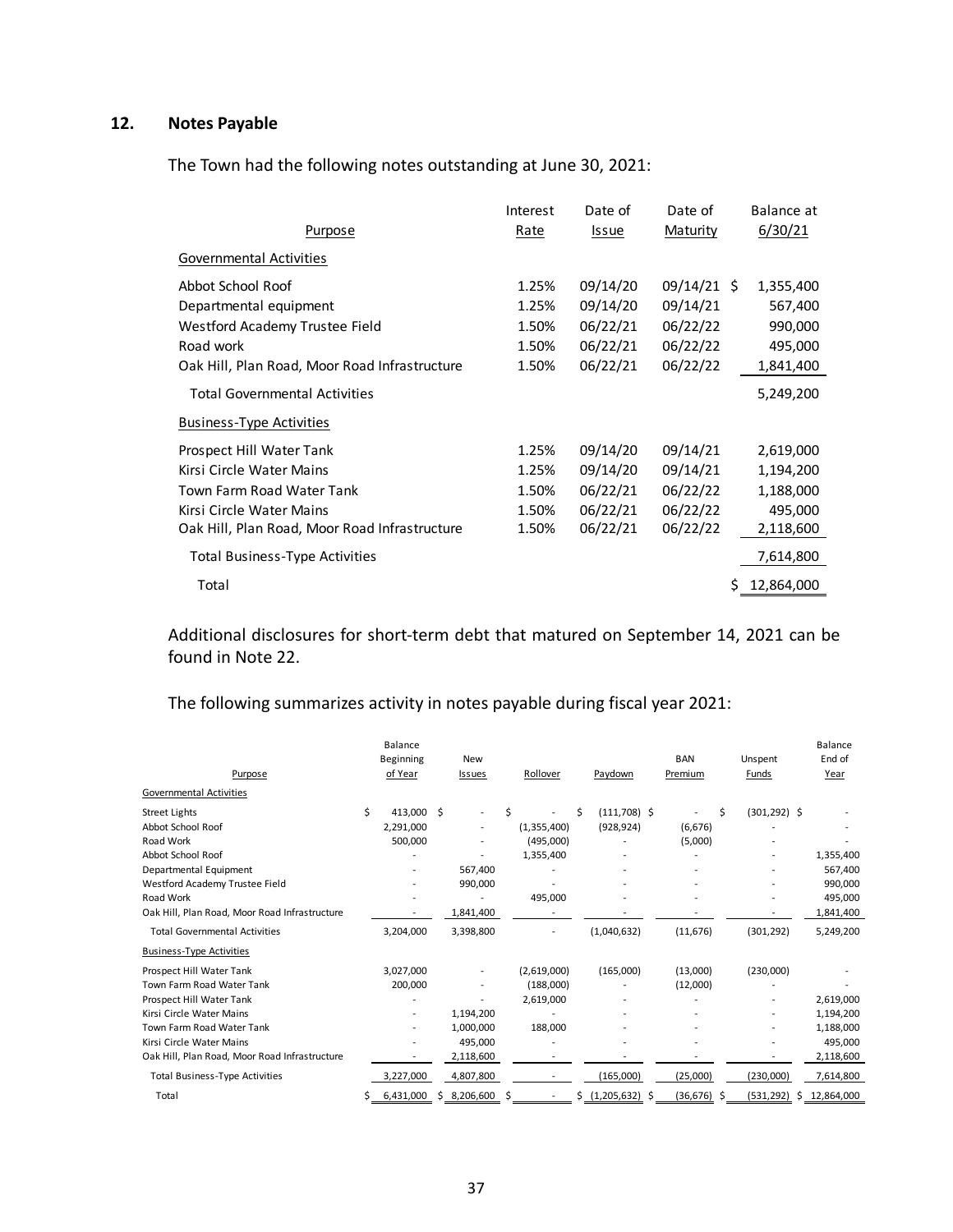# **13. Long‐Term Debt**

### *General Obligation Bonds and Loans*

The Town issues general obligation bonds and direct borrowings to provide funds for the acquisition and construction of major capital facilities. General obligation bonds have been issued for both governmental and business-type activities. General obligation bonds and direct borrowings currently outstanding are as follows:

|                                |                   |             | Amount          |
|--------------------------------|-------------------|-------------|-----------------|
|                                | Serial            |             | Outstanding     |
|                                | <b>Maturities</b> | Interest    | as of           |
| Governmental Activities        | <b>Through</b>    | $Rate(s)$ % | 6/30/21         |
| General obligation bonds:      |                   |             |                 |
| Elementary school construction | 06/01/22          | 4.14%       | \$<br>1,490,000 |
| Elementary school construction | 12/01/22          | 4.49%       | 1,555,000       |
| Middle school construction     | 06/01/22          | 4.14%       | 1,415,000       |
| Middle school construction     | 12/01/22          | 4.49%       | 1,480,000       |
| Elevator 2013                  | 06/01/23          | 1.40%       | 90,000          |
| Police communications 2013     | 06/01/22          | 1.29%       | 20,000          |
| Boiler 2013                    | 06/01/22          | 1.29%       | 10,000          |
| Highway refunding 2014         | 04/25/24          | 1.54%       | 1,420,000       |
| School 2016                    | 06/30/37          | 2.08%       | 1,600,000       |
| Dispatch center 2016           | 06/30/37          | 2.07%       | 810,000         |
| Senior center refunding 2018   | 06/30/30          | $2.5 - 5%$  | 1,740,000       |
| Fire station 2018              | 06/30/30          | $2.5 - 5%$  | 9,400,000       |
| Refunding 2019                 | 02/01/30          | $3 - 5%$    | 3,650,000       |
| Lowell Road                    | 02/01/39          | $3 - 5%$    | 3,680,000       |
| Fire station 2019              | 08/15/37          | $2.25 - 5%$ | 755,000         |
| School windows 2019            | 02/15/34          | $2 - 5%$    | 375,000         |
| <b>Roads 2019</b>              | 02/15/29          | $2 - 5%$    | 605,000         |
| Roudenbush building 2019       | 02/15/39          | $2.55 - 4%$ | 6,545,000       |
| Total general obligation bonds |                   |             | 36,640,000      |

(continued)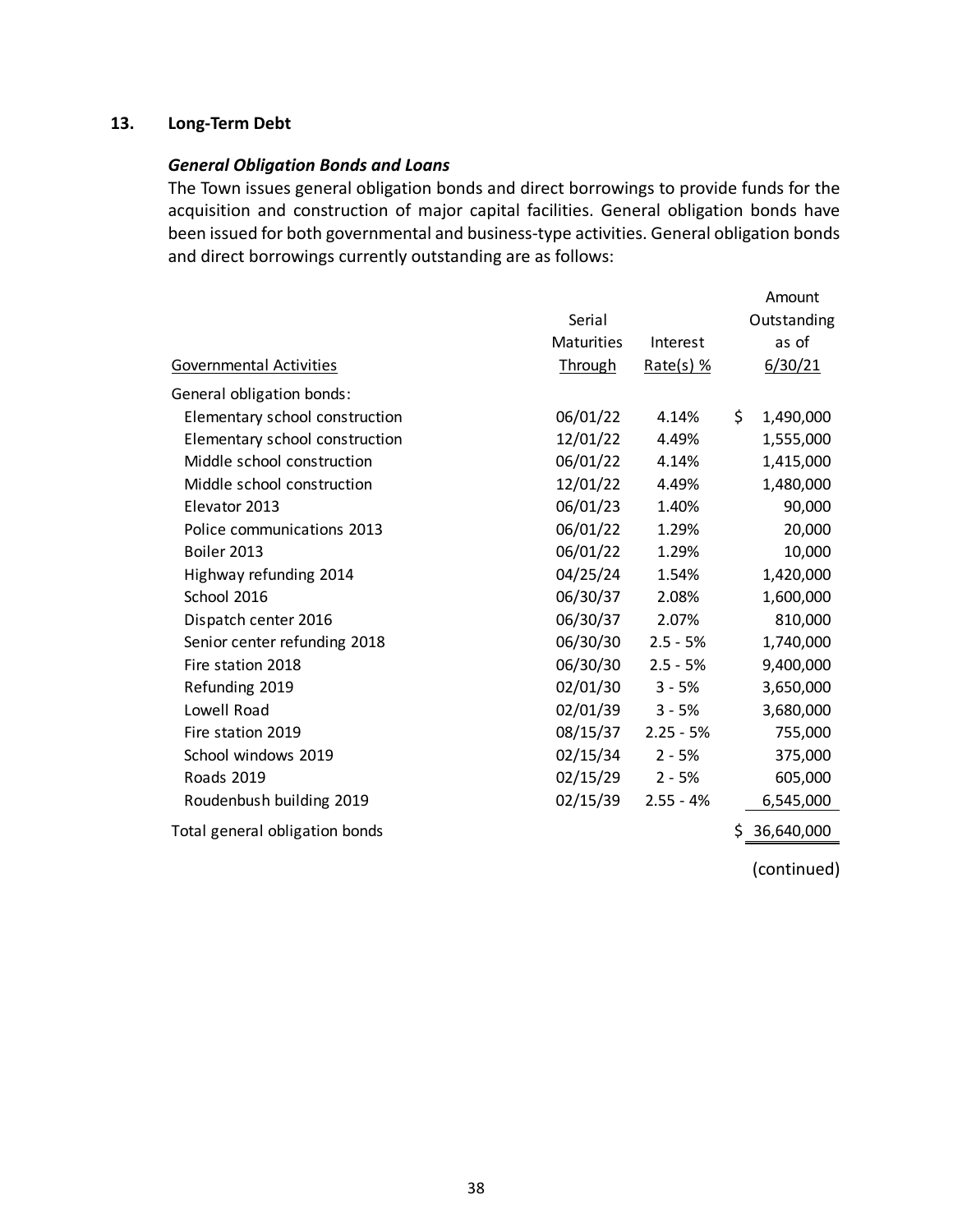(continued)

|                                                    |                   |             | Amount          |
|----------------------------------------------------|-------------------|-------------|-----------------|
|                                                    | Serial            |             | Outstanding     |
|                                                    | <b>Maturities</b> | Interest    | as of           |
| <b>Business-Type Activities</b>                    | <b>Through</b>    | $Rate(s)$ % | 6/30/21         |
| Water fund general obligation bonds:               |                   |             |                 |
| 2013 Water bond                                    | 06/01/33          | 2.36%       | \$<br>980,000   |
| 2013 Water bond                                    | 06/01/33          | 2.36%       | 355,000         |
| Water Graniteville 2016                            | 06/30/37          | 2.08%       | 320,000         |
| Water Pleasant 2016                                | 06/30/37          | 2.08%       | 400,000         |
| Water refunding                                    | 06/30/24          | $3 - 5%$    | 150,000         |
| Vine Brook water distribution system               | 08/15/37          | $2.25 - 5%$ | 795,000         |
| Groton and Dunstable Road water main extension     | 02/15/34          | $2 - 5%$    | 405,000         |
| Total water fund general obligation bonds          |                   |             | 3,405,000       |
| Water fund loans payable (direct borrowings):      |                   |             |                 |
| Filtration plant - MWPAT                           | 02/01/21          | 1.11%       |                 |
| <b>MWPAT</b>                                       | 08/01/22          | 1.13%       | \$<br>1,515,000 |
| <b>MWPAT DW 08-16</b>                              | 07/15/30          | 2.00%       | 124,140         |
| <b>MWPAT DW 09-07</b>                              | 07/15/30          | 2.00%       | 1,033,862       |
| Total water fund loans payable (direct borrowings) |                   |             | 2,673,002       |
| <b>Total Business-Type Activities</b>              |                   |             | \$<br>6,078,002 |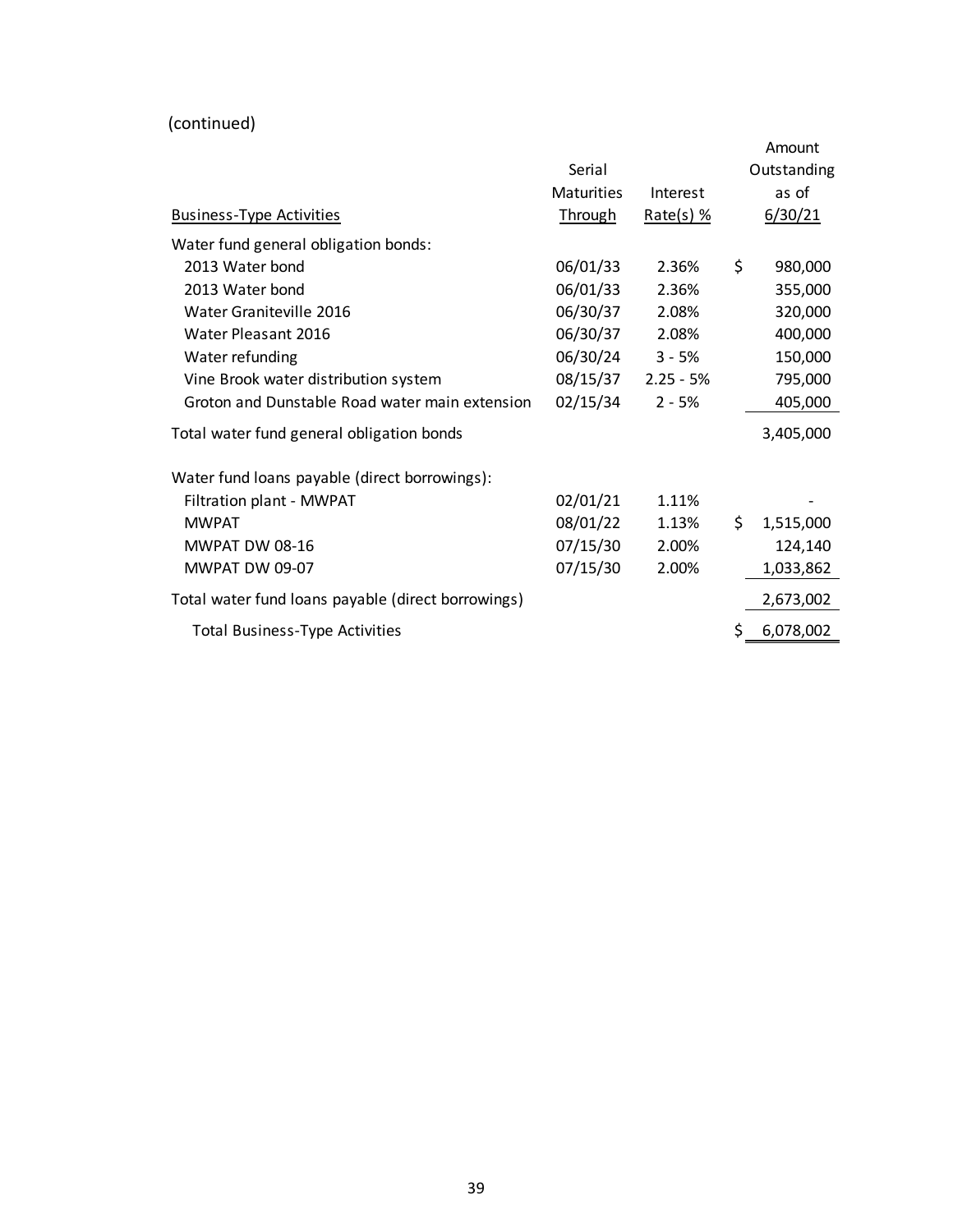# *Future Debt Service*

The annual payments to retire all general obligation long-term debt outstanding as of June 30, 2021 are as follows:

|              | <b>Bonds</b>    |    |           |            |
|--------------|-----------------|----|-----------|------------|
| Governmental | Principal       |    | Interest  | Total      |
| 2022         | \$<br>5,285,000 | \$ | 1,260,499 | 6,545,499  |
| 2023         | 5,245,000       |    | 973,150   | 6,218,150  |
| 2024         | 2,555,000       |    | 823,725   | 3,378,725  |
| 2025         | 2,325,000       |    | 734,575   | 3,059,575  |
| 2026         | 2,315,000       |    | 645,625   | 2,960,625  |
| 2027         | 2,320,000       |    | 560,750   | 2,880,750  |
| 2028         | 2,315,000       |    | 482,775   | 2,797,775  |
| 2029         | 2,245,000       |    | 411,935   | 2,656,935  |
| 2030         | 1,885,000       |    | 346,415   | 2,231,415  |
| 2031         | 1,615,000       |    | 290,755   | 1,905,755  |
| 2032 - 2036  | 6,070,000       |    | 845,046   | 6,915,046  |
| 2036 - 2041  | 2,465,000       |    | 134,635   | 2,599,635  |
| Total        | 36,640,000      | Ś  | 7,509,885 | 44,149,885 |

|               |                  |    |          |  |    | Loans Payable       |               |                 |
|---------------|------------------|----|----------|--|----|---------------------|---------------|-----------------|
|               | <b>Bonds</b>     |    |          |  |    | (Direct Borrowings) |               |                 |
| Business-Type | <b>Principal</b> |    | Interest |  |    | <b>Principal</b>    | Interest      | Total           |
| 2022          | \$<br>280,000    | \$ | 99,791   |  | \$ | 855,690             | \$<br>34,292  | \$<br>1,269,773 |
| 2023          | 285,000          |    | 89,878   |  |    | 872,819             | 19,968        | 1,267,665       |
| 2024          | 285,000          |    | 79,867   |  |    | 109,989             | 17,790        | 492,646         |
| 2025          | 235,000          |    | 70,741   |  |    | 112,203             | 15,568        | 433,512         |
| 2026          | 240,000          |    | 63,004   |  |    | 114,463             | 13,301        | 430,768         |
| 2027          | 235,000          |    | 55,504   |  |    | 116,769             | 10,989        | 418,262         |
| 2028          | 235,000          |    | 48,129   |  |    | 119,120             | 8,629         | 410,878         |
| 2029          | 240,000          |    | 40,727   |  |    | 121,519             | 6,223         | 408,469         |
| 2030          | 230,000          |    | 34,429   |  |    | 123,968             | 3,768         | 392,165         |
| 2031          | 235,000          |    | 28,277   |  |    | 126,462             | 1,264         | 391,003         |
| 2032 - 2036   | 770,000          |    | 58,287   |  |    |                     |               | 828,287         |
| 2036 - 2041   | 135,000          |    | 3,148    |  |    |                     |               | 138,148         |
| Total         | \$<br>3,405,000  | \$ | 671,782  |  | \$ | 2,673,002           | \$<br>131,792 | \$<br>6,881,576 |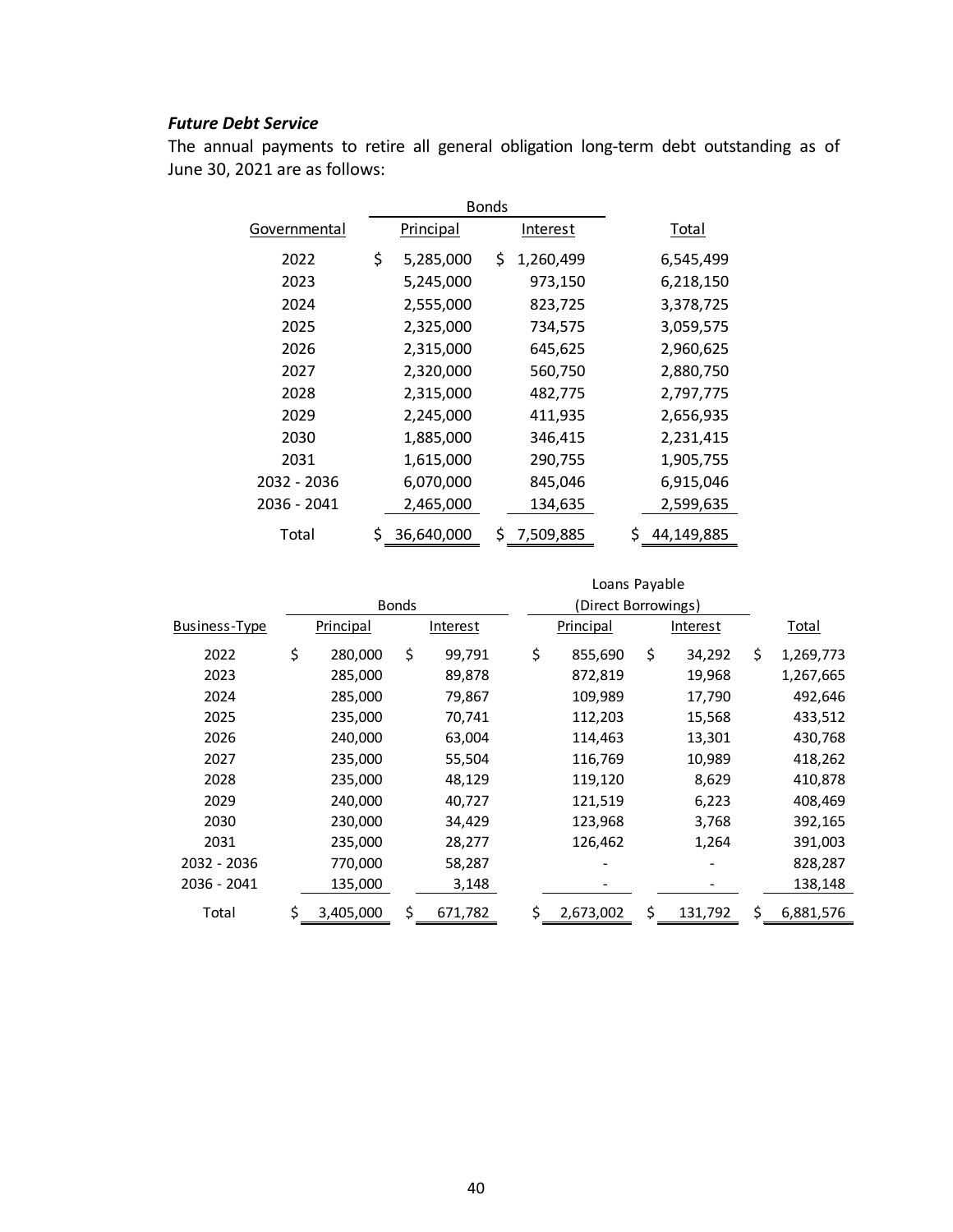## *Changes in General Long‐Term Liabilities*

During the year ended June 30, 2021, the following changes occurred in long-term liabilities (in thousands):

|                                   |                |    |                  |    |            |    |           |    | Les s      |    | Equals    |
|-----------------------------------|----------------|----|------------------|----|------------|----|-----------|----|------------|----|-----------|
|                                   | Beginning      |    |                  |    |            |    | Ending    |    | Current    |    | Long-Term |
|                                   | <b>Balance</b> |    | <b>Additions</b> |    | Reductions |    | Balance   |    | Portion    |    | Portion   |
| <b>Governmental Activities</b>    |                |    |                  |    |            |    |           |    |            |    |           |
| Bonds payable                     | \$<br>41.695   | Ś. |                  | Ś. | (5,055)    | Ś. | 36,640    | Ś. | (5,285)    | \$ | 31,355    |
|                                   |                |    |                  |    |            |    |           |    |            |    |           |
| Unamortized premium               | 205            |    |                  |    | (24)       |    | 181       |    | (20)       |    | 161       |
| Subtotal                          | 41,900         |    |                  |    | (5,079)    |    | 36,821    |    | (5,305)    |    | 31,516    |
| Net pension liability             | 57,747         |    |                  |    | (2, 391)   |    | 55,356    |    |            |    | 55,356    |
| Net OPEB liability                | 71,596         |    | 4,077            |    |            |    | 75,673    |    |            |    | 75,673    |
| Compensated absences              | 1,977          |    | 64               |    | (13)       |    | 2,028     |    | (101)      |    | 1,927     |
| Totals                            | 173,220        |    | 4,141            |    | \$(7,483)  |    | \$169,878 |    | \$ (5,406) | Ś. | 164,472   |
|                                   |                |    |                  |    |            |    |           |    |            |    |           |
|                                   |                |    |                  |    |            |    |           |    |            |    |           |
|                                   |                |    |                  |    |            |    |           |    | Les s      |    | Equals    |
|                                   | Beginning      |    |                  |    |            |    | Ending    |    | Current    |    | Long-Term |
|                                   | Balance        |    | <b>Additions</b> |    | Reductions |    | Balance   |    | Portion    |    | Portion   |
| <b>Business-Type Activities</b>   |                |    |                  |    |            |    |           |    |            |    |           |
| Bonds payable                     | \$<br>3,680    | Ś. |                  | \$ | (275)      | Ŝ. | 3,405     | Ś. | (280)      | Ś. | 3,125     |
| Loans payable (direct borrowings) | 3,656          |    |                  |    | (983)      |    | 2,673     |    | (855)      |    | 1,818     |
| Unamortized premium               | 76             |    |                  |    | (5)        |    | 71        |    | (5)        |    | 66        |
|                                   |                |    |                  |    |            |    |           |    |            |    |           |
| Subtotal                          | 7,412          |    |                  |    | (1, 263)   |    | 6,149     |    | (1, 140)   |    | 5,009     |
| Net pension liability             | 1,743          |    |                  |    | (1,001)    |    | 742       |    |            |    | 742       |
| Net OPEB liability (asset)        | 537            |    |                  |    | (562)      |    | (25)      |    |            |    | (25)      |
| Compensated absences              |                |    |                  |    |            |    | 197       |    |            |    | 187       |
|                                   | 209            |    | 27               |    | (39)       |    |           |    | (10)       |    |           |

#### *Long‐Term Debt Supporting Governmental and Business‐Type Activities*

Bonds and loans issued by the Town for various municipal projects are approved by Town Meeting and repaid with revenues recorded in the general or community preservation funds and user fees recorded in water enterprise fund. All other long-term debt is repaid from the funds that the cost relates to, primarily the general fund and enterprise funds.

## **14. Deferred Inflows of Resources**

Deferred inflows of resources are the acquisition of net position by the Town that are applicable to future reporting periods. Deferred inflows of resources have a negative effect on net position, similar to liabilities. Deferred inflows of resources related to pension and OPEB will be recognized as expense in future years and is more fully described in the corresponding pension and OPEB notes. *Unavailable revenues* are reported in the governmental funds balance sheet in connection with receivables for which revenues are not considered available to liquidate liabilities of the current year.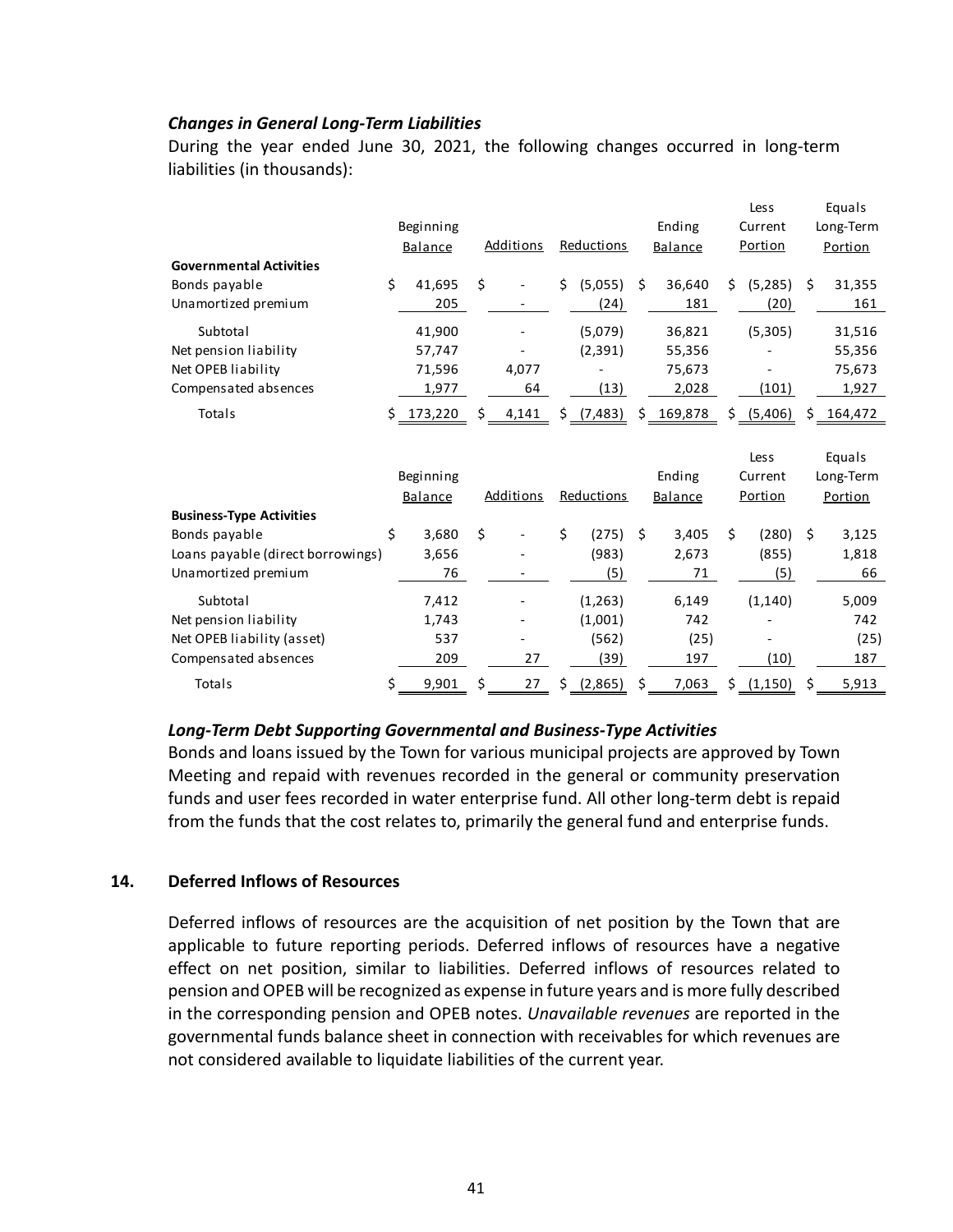### **15. Governmental Funds ‐ Balances**

Fund balances are segregated to account for resources that are either not available for expenditure in the future or are legally set aside for a specific future use.

The Town implemented *GASB Statement No. 54 (GASB 54), Fund Balance Reporting and Governmental Fund Type Definitions,*  which enhances the usefulness of fund balance information by providing clearer fund balance classifications that can be more consistently applied and by clarifying existing governmental fund type definitions.

The following types of fund balances are reported at June 30, 2021:

## *Nonspendable*

Represents amounts that cannot be spent because they are either (a) not in spendable form or (b) legally or contractually required to be maintained intact. This fund balance classification includes nonmajor governmental fund reserves for the principal portion of permanent trust funds.

## *Restricted*

Represents amounts that are restricted to specific purposes by constraints imposed by creditors, grantors, contributors, or laws or regulations of other governments, or constraints imposed by law through constitutional provisions or enabling legislation. This fund balance classification includes general fund debt service, various special revenue funds, and the income portion of permanent trust funds.

# *Committed*

Represents amounts that can only be used for specific purposes pursuant to constraints imposed by formal action of the Town's highest level of decision-making authority. This fund balance classification includes general fund non-lapsing appropriations approved at Town Meeting, and stabilization funds.

## *Assigned*

Represents amounts that are constrained by the Town's intent to use these resources for a specific purpose. This fund balance classification includes general fund encumbrances that have been established by various Town departments for the expenditure of current year budgetary financial resources upon vendor performance in the subsequent budgetary period.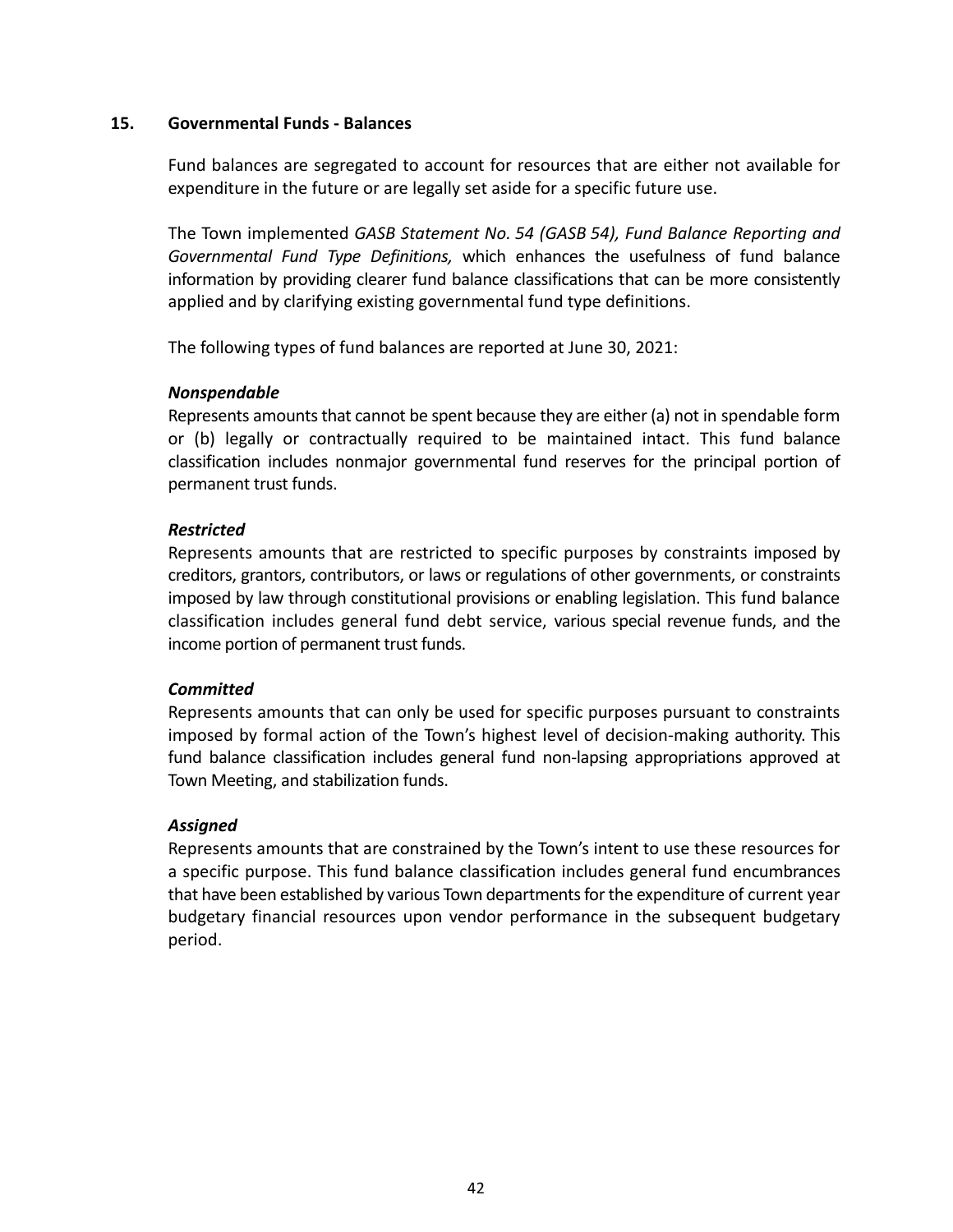# *Unassigned*

Represents amounts that are available to be spent in future periods, general stabilization and deficit funds.

Following is a breakdown of the Town's fund balances at June 30, 2021:

|                                        |    | General<br>Fund |   | Community<br>Preservation<br>Fund |   | Town<br>Capital |   | School<br>Capital | Nonmajor<br>Governmental<br>Funds |    | Total<br>Governmental<br>Funds |
|----------------------------------------|----|-----------------|---|-----------------------------------|---|-----------------|---|-------------------|-----------------------------------|----|--------------------------------|
| Nonspendable                           |    |                 |   |                                   |   |                 |   |                   |                                   |    |                                |
| Nonexpendable permanent funds          | \$ |                 | Ś |                                   | Ś |                 | Ś |                   | \$<br>794,972                     | \$ | 794,972                        |
| <b>Total Nonspendable</b>              |    |                 |   |                                   |   |                 |   |                   | 794,972                           |    | 794,972                        |
| Restricted                             |    |                 |   |                                   |   |                 |   |                   |                                   |    |                                |
| For debt service                       |    | 3,213,373       |   |                                   |   |                 |   |                   |                                   |    | 3,213,373                      |
| Capital project funds                  |    |                 |   |                                   |   | 124,666         |   | 3,258             |                                   |    | 127,924                        |
| Special revenue funds:                 |    |                 |   |                                   |   |                 |   |                   |                                   |    |                                |
| Town grants                            |    |                 |   |                                   |   |                 |   |                   | 241,221                           |    | 241,221                        |
| School grants                          |    |                 |   |                                   |   |                 |   |                   | 33,818                            |    | 33,818                         |
| Receipts reserved for appropriation    |    |                 |   |                                   |   |                 |   |                   | 82,104                            |    | 82,104                         |
| Town revolving funds                   |    |                 |   |                                   |   |                 |   |                   | 681,028                           |    | 681,028                        |
| School revolving funds                 |    |                 |   |                                   |   |                 |   |                   | 1,269,231                         |    | 1,269,231                      |
| School choice                          |    |                 |   |                                   |   |                 |   |                   | 1,110,878                         |    | 1,110,878                      |
| Circuit breaker                        |    |                 |   |                                   |   |                 |   |                   | 2,165,120                         |    | 2,165,120                      |
| Town other                             |    |                 |   |                                   |   |                 |   | $\sim$            | 1,035,464                         |    | 1,035,464                      |
| School other                           |    |                 |   |                                   |   |                 |   |                   | 602,219                           |    | 602,219                        |
| Expendable permanent funds             |    |                 |   |                                   |   |                 |   |                   | 1,699,086                         |    | 1,699,086                      |
| <b>Total Restricted</b>                |    | 3,213,373       |   |                                   |   | 124,666         |   | 3,258             | 8,920,169                         |    | 12,261,466                     |
| Committed                              |    |                 |   |                                   |   |                 |   |                   |                                   |    |                                |
| Reserve for continuing appropriations: |    |                 |   |                                   |   |                 |   |                   |                                   |    |                                |
| 1st Responder TSSTF                    |    | 244,819         |   |                                   |   |                 |   |                   |                                   |    | 244,819                        |
| School Computer                        |    | 208,558         |   |                                   |   |                 |   |                   |                                   |    | 208,558                        |
| <b>VOIP Phone</b>                      |    | 200,000         |   |                                   |   |                 |   |                   |                                   |    | 200,000                        |
| Network Upgrades                       |    | 250,000         |   |                                   |   |                 |   |                   |                                   |    | 250,000                        |
| Town Center Building Design            |    | 122,235         |   |                                   |   |                 |   |                   |                                   |    | 122,235                        |
| Boston Road Design                     |    | 107,082         |   |                                   |   |                 |   |                   |                                   |    | 107,082                        |
| Abott School/Acton Rd                  |    | 173,759         |   |                                   |   |                 |   |                   |                                   |    | 173,759                        |
| WA WWTP Tank                           |    | 170,000         |   |                                   |   |                 |   |                   |                                   |    | 170,000                        |
| Pine Grove Improvement                 |    | 157,000         |   |                                   |   |                 |   |                   |                                   |    | 157,000                        |
| Feasibility Study                      |    | 100,000         |   |                                   |   |                 |   |                   |                                   |    | 100,000                        |
| Other                                  |    | 1,103,862       |   |                                   |   |                 |   |                   |                                   |    | 1,103,862                      |
| Health stabilization                   |    | 760,637         |   |                                   |   |                 |   |                   |                                   |    | 760,637                        |
| Capital stabilization                  |    | 491,607         |   |                                   |   |                 |   |                   |                                   |    | 491,607                        |
| Community preservation act funds       |    |                 |   | 8,651,409                         |   |                 |   |                   |                                   |    | 8,651,409                      |
| <b>Total Committed</b>                 |    | 4,089,559       |   | 8,651,409                         |   | ä,              |   | ÷.                | $\blacksquare$                    |    | 12,740,968                     |

(continued)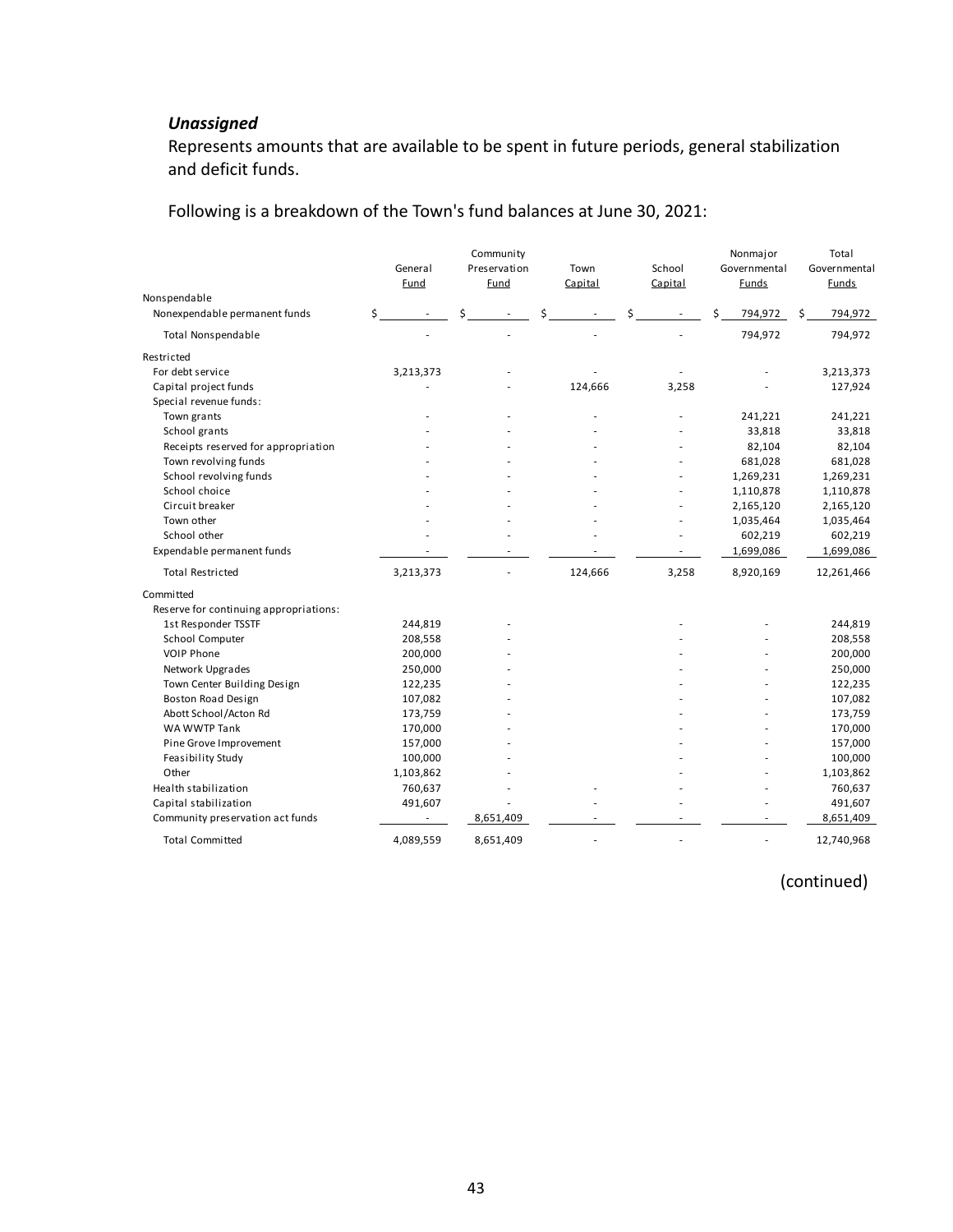## (continued)

|                            |            | Community    |            |                  | Nonmajor        | Total            |
|----------------------------|------------|--------------|------------|------------------|-----------------|------------------|
|                            | General    | Preservation | Town       | School           | Governmental    | Governmental     |
|                            | Fund       | Fund         | Capital    | Capital          | <b>Funds</b>    | <b>Funds</b>     |
| Assigned                   |            |              |            |                  |                 |                  |
| Reserved for encumbrances: |            |              |            |                  |                 |                  |
| General government         | 255,540    |              |            |                  |                 | 255,540          |
| Public safety              | 15,192     |              |            |                  |                 | 15,192           |
| Education                  | 423,294    |              |            |                  |                 | 423,294          |
| Public works               | 59,515     |              |            |                  |                 | 59,515           |
| Health and human services  | 6,182      |              |            |                  |                 | 6,182            |
| Culture and recreation     | 27,094     |              |            |                  |                 | 27,094           |
| Employee benefits          | 89,000     |              |            |                  |                 | 89,000           |
| Reserved for petty cash    | 5,500      |              |            |                  |                 | 5,500            |
| Reserved for expenditures  | 88,091     |              |            |                  |                 | 88,091           |
| <b>Total Assigned</b>      | 969,408    |              |            |                  |                 | 969,408          |
| Unassigned                 |            |              |            |                  |                 |                  |
| General fund               | 6,610,489  | ٠            |            |                  |                 | 6,610,489        |
| General stabilization fund | 5,453,355  |              |            |                  |                 | 5,453,355        |
| Special revenue funds      |            | ٠            |            |                  | (1,565,395)     | (1,565,395)      |
| Capital project funds      |            |              | (938, 991) | (1,889,610)      | (8, 376)        | (2,836,977)      |
| <b>Total Unassigned</b>    | 12,063,844 |              | (938, 991) | (1,889,610)      | (1,573,771)     | 7,661,472        |
| <b>Total Fund Balances</b> | 20,336,184 | \$8,651,409  | (814, 325) | (1,886,352)<br>S | 8,141,370<br>Ś. | Ś.<br>34,428,286 |

## **16. Retirement System – Middlesex County Retirement System**

The Town follows the provisions of GASB Statement No. 68, *Accounting and Financial Reporting for Pensions – an amendment of GASB Statement No. 27,* with respect to the employees' retirement funds.

#### *Plan Description*

Substantially all employees of the Town (except teachers and administrators under contract employed by the School Department) are members of the Middlesex County Retirement System (the System), a cost-sharing, multiple-employer, public employee retirement system (PERS). Eligible employees must participate in the System. The pension plan provides pension benefits, deferred allowances, and death and disability benefits. Chapter 32 of the Massachusetts General Laws establishes the authority of the System, contribution percentages and benefits paid. The System Retirement Board does not have the authority to amend benefit provisions. Additional information is disclosed in the System's annual financial reports publicly available from the System located at 25 Linnell Circle, P.O. Box 160, Billerica, Massachusetts 01865.

#### *Participant Contributions*

Participants contribute a set percentage of their gross regular compensation annually. Employee contribution percentages are specified in Chapter 32 of the Massachusetts General Laws. The employee's individual contribution percentage is determined by their date of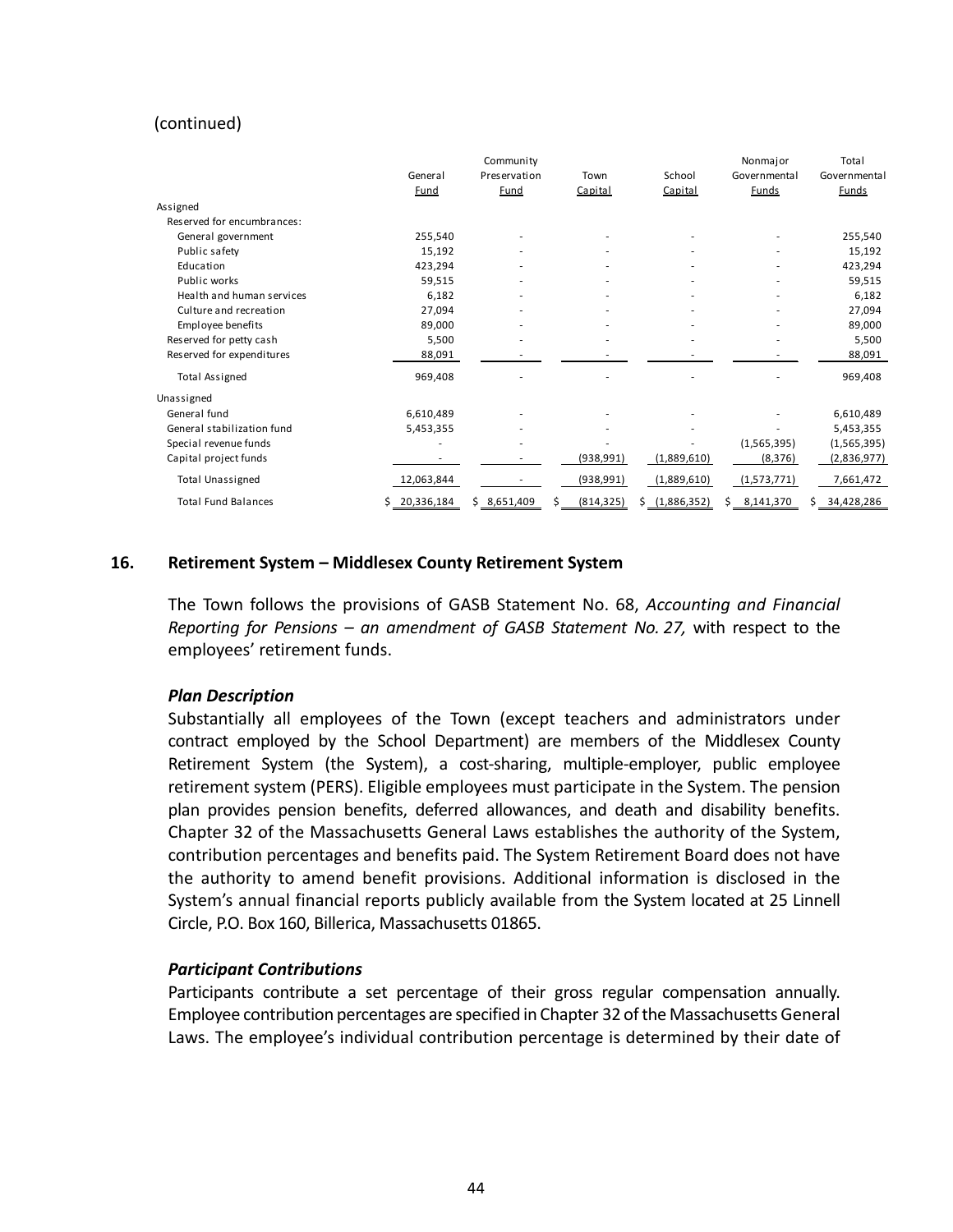entry into the system. In addition, all employees hired on or after January 1, 1979 contribute an additional 2% on all gross regular compensation over the rate of \$30,000 per year. The percentages are as follows:

| Before January 1, 1975              | 5% |
|-------------------------------------|----|
| January 1, 1975 - December 31, 1983 | 7% |
| January 1, 1984 - June 30, 1996     | 8% |
| Beginning July 1, 1996              | 9% |

For those members entering a Massachusetts System on or after April 2, 2012 in Group 1, the contribution rate will be reduced to 6% when at least 30 years of creditable service has been attained.

## *Participant Retirement Benefits*

A retirement allowance consists of two parts: an annuity and a pension. A member's accumulated total deductions and a portion of the interest they generate constitute the annuity. The difference between the total retirement allowance and the annuity is the pension. The average retirement benefit is approximately 80‐85% pension and 15‐20% annuity.

The System provides for retirement allowance benefits up to a maximum of 80% of a member's highest 3‐year average annual rate of regular compensation for those hired prior to April 2, 2012 and the highest 5‐year average annual rate of regular compensation for those first becoming members of the Massachusetts System on or after that date. However, per Chapter 176 of the Acts of 2011, for members who retire on or after April 2, 2012, if in the 5 years of creditable service immediately preceding retirement, the difference in the annual rate of regular compensation between any 2 consecutive years exceeds 100%, the normal yearly amount of the retirement allowance shall be based on the average annual rate of regular compensation received by the member during the period of 5 consecutive years preceding retirement. Benefit payments are based upon a member's age, length of creditable service, level of compensation, and group classification.

There are four classes of membership in the retirement system, but one of these classes, Group 3, is made up exclusively of the Massachusetts State Police. The other three classes are as follows:

- Group 1 General employees, including clerical, administrative, technical, and all other employees not otherwise classified.
- Group 2 Certain specified hazardous duty positions.
- Group 4 Police officers, firefighters, and other specified hazardous positions.

A retirement allowance may be received at any age, upon attaining 20 years of service. The plan also provides for retirement at age 55 if the participant was a member prior to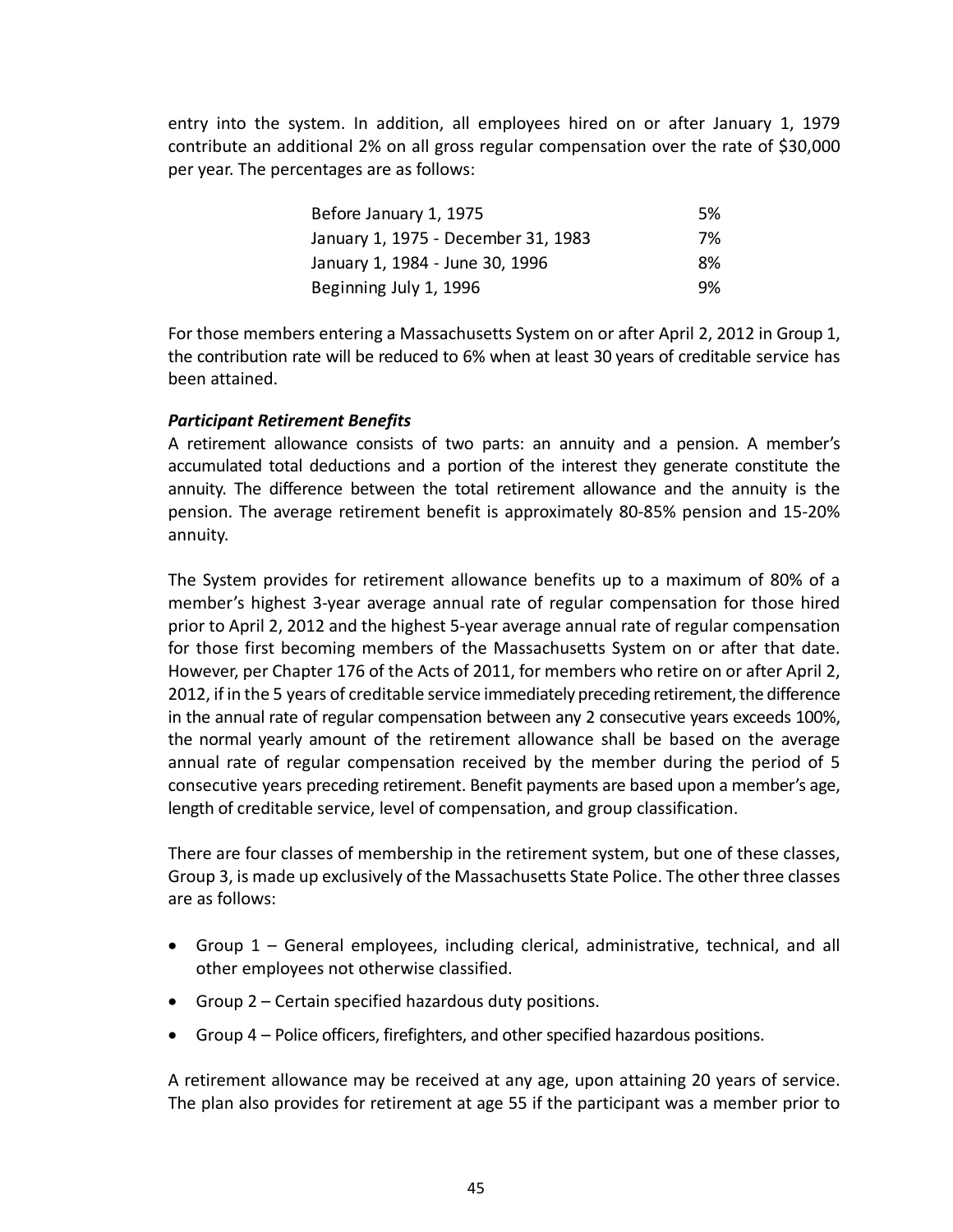January 1, 1978, with no minimum vesting requirements. If the participant was a member on or after January 1, 1978 and a member of Groups 1 or 2, then a retirement allowance may be received if the participant (1) has at least 10 years of creditable service, (2) is age 55, (3) voluntarily left Town employment on or after that date, and (4) left accumulated annuity deductions in the fund. Members of Group 4 have no minimum vesting requirements, however, must be at least age 55. Groups 2 and 4 require that participants perform the duties of the Group position for at least 12 months immediately prior to retirement.

A participant who became a member on or after April 2, 2012 is eligible for a retirement allowance upon 10 years creditable service and reaching ages 60 or 55 for Groups 1 and 2, respectively. Participants in Group 4 must be at least age 55. Groups 2 and 4 require that participants perform the duties of the Group position for at least 12 months immediately prior to retirement.

## *Methods of Payment*

A member may elect to receive his or her retirement allowance in one of three forms of payment as follows:

- Option A Total annual allowance, payable in monthly installments, commencing at retirement and terminating at the member's death.
- Option B A reduced annual allowance, payable in monthly installments, commencing at retirement and terminating at the death of the member, provided however, that if the total amount of the annuity portion received by the member is less than the amount of his or her accumulated deductions, including interest, the difference or balance of his accumulated deductions will be paid in a lump sum to the retiree's beneficiary or beneficiaries of choice.
- Option C A reduced annual allowance, payable in monthly installments, commencing at retirement. At the death of the retired employee, 2/3 of the allowance is payable to the member's designated beneficiary (who may be the spouse, or former spouse who has not remarried, child, parent, sister, or brother of the employee) for the life of the beneficiary. For members who retired on or after January 12, 1988, if the beneficiary pre-deceases the retiree, the benefit payable increases (or "pops up" to Option A) based on the factor used to determine the Option C benefit at retirement. For mem‐ bers who retired prior to January 12, 1988, if the System has accepted Section 288 of Chapter 194 of the Acts of 1998 and the beneficiary pre‐deceases the retiree, the benefit payable "pops up" to Option A in the same fashion. The Option C became available to accidental disability retirees on November 7, 1996.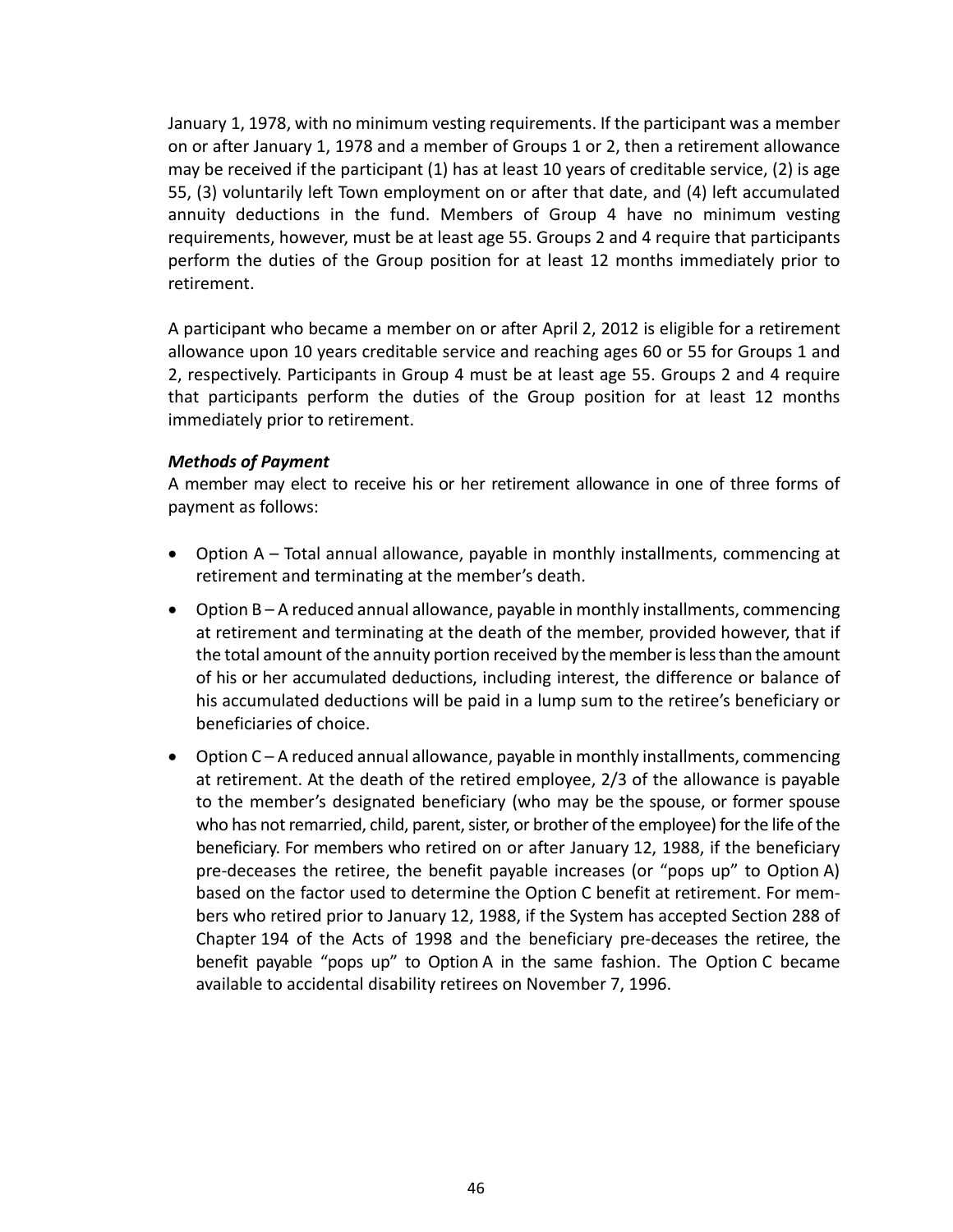## *Participant Refunds*

Employees who resign from service and who are not eligible to receive a retirement allowance are entitled to request a refund of their accumulated total deductions. Members voluntarily withdrawing with at least 10 years of service or involuntarily withdrawing, receive 100% of the regular interest that has accrued on those accumulated total deductions. Members voluntarily withdrawing with less than 10 years of service get credited interest each year at a rate of 3%.

## *Employer Contributions*

Employers are required to contribute at actuarially determined rates as accepted by the Public Employee Retirement Administration Commission (PERAC).

The Town's contribution to the System for the year ended June 30, 2021 was \$5,473,719, which was equal to its annual required contribution.

## *Summary of Significant Accounting Policies*

For purposes of measuring the net pension liability, deferred outflows of resources and deferred inflows of resources related to pensions, and pension expense, information about the fiduciary net position of the System and additions to/deductions from System's fiduciary net position have been determined on the same basis as they are reported by System. For this purpose, benefit payments (including refunds of employee contributions) are recognized when due and payable in accordance with benefit terms. Investments are reported at fair value.

# *Pension Liabilities, Pension Expense, and Deferred Outflows of Resources and Deferred (Inflows) of Resources Related to Pensions*

At June 30, 2021, the Town reported a liability of \$56,098,309 for its proportionate share of the net pension liability. The net pension liability was measured as of December 31, 2020 and the total pension liability used to calculate the net pension liability was determined by an actuarial valuation as of January 1, 2020. The Town's proportion of the net pension liability was based on a projection of the Town's long‐term share of contributions to the pension plan relative to the projected contributions of all participating employers, actuarially determined. At December 31, 2020, the Town's proportion was 3.663938%, which was a decrease of 0.054047% from the proportionate share measured as of December 31, 2019.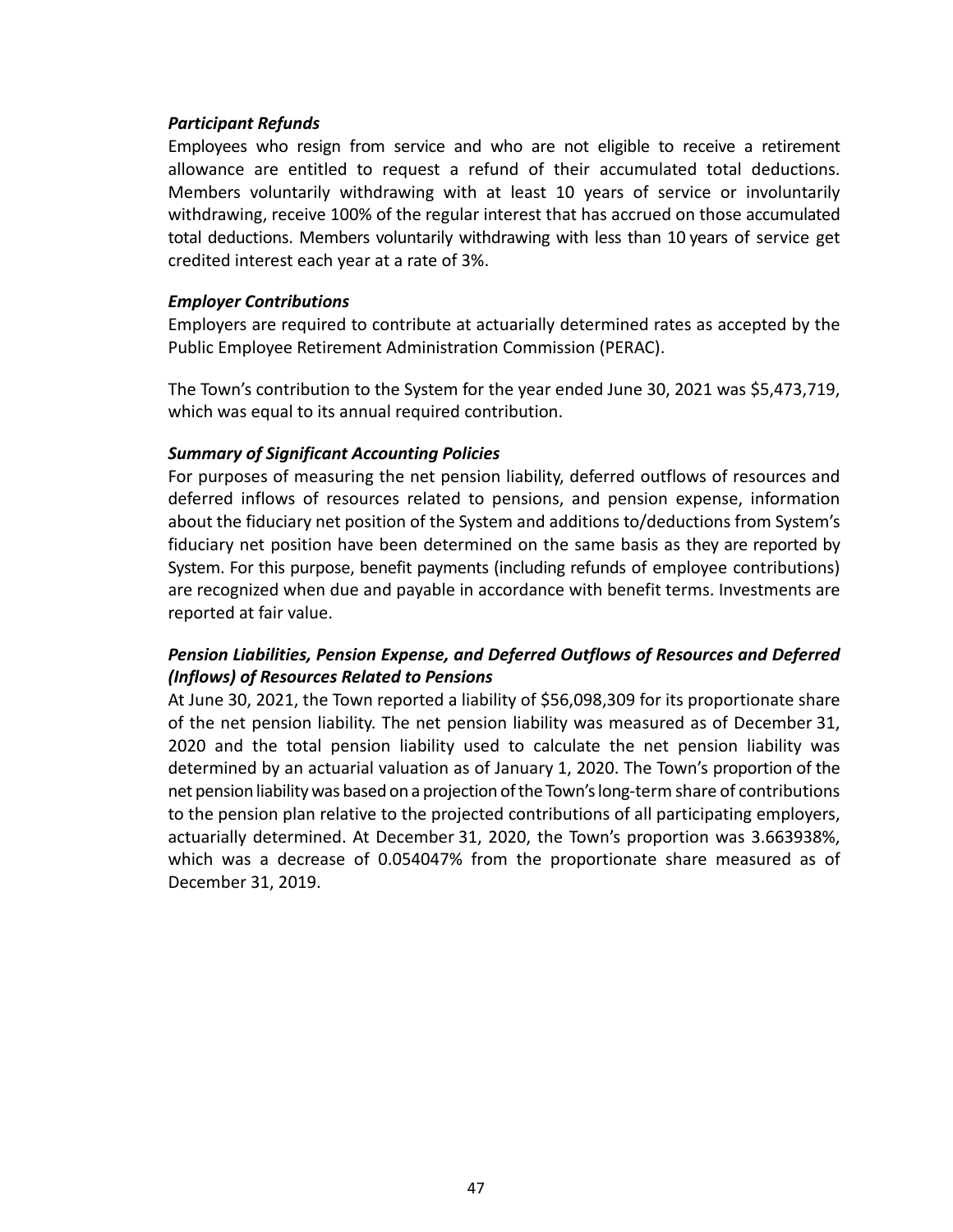For the year ended June 30, 2021, the Town recognized pension expense of \$6,716,300. In addition, the Town reported deferred outflows of resources and deferred inflows of resources related to pensions from the following sources:

|                                                                                     | Deferred        |    | Deferred   |  |
|-------------------------------------------------------------------------------------|-----------------|----|------------|--|
|                                                                                     | Outflows of     |    | Inflows of |  |
|                                                                                     | Resources       |    | Resources  |  |
| Differences between expected and actual                                             |                 |    |            |  |
| experience                                                                          | 1,026,017<br>S. | \$ | 66,386     |  |
| Changes of assumptions                                                              | 2,141,481       |    |            |  |
| Net difference between projected and actual<br>earnings on pension plan investments |                 |    | 3,180,131  |  |
| Changes in proportion and differences<br>between contributions and proportionate    |                 |    |            |  |
| share of contributions                                                              | 1,001,946       |    | 999,143    |  |
| Total                                                                               | 4,169,444       |    | 4,245,660  |  |

Amounts reported as deferred outflows of resources and deferred (inflows) of resources related to pensions will be recognized in pension expense as follows:

| Year ended June 30: |    |            |
|---------------------|----|------------|
| 2022                | Ś. | 524,941    |
| 2023                |    | 742,237    |
| 2024                |    | (744, 645) |
| 2025                |    | (598, 749) |
| Total               | Š. | (76, 216)  |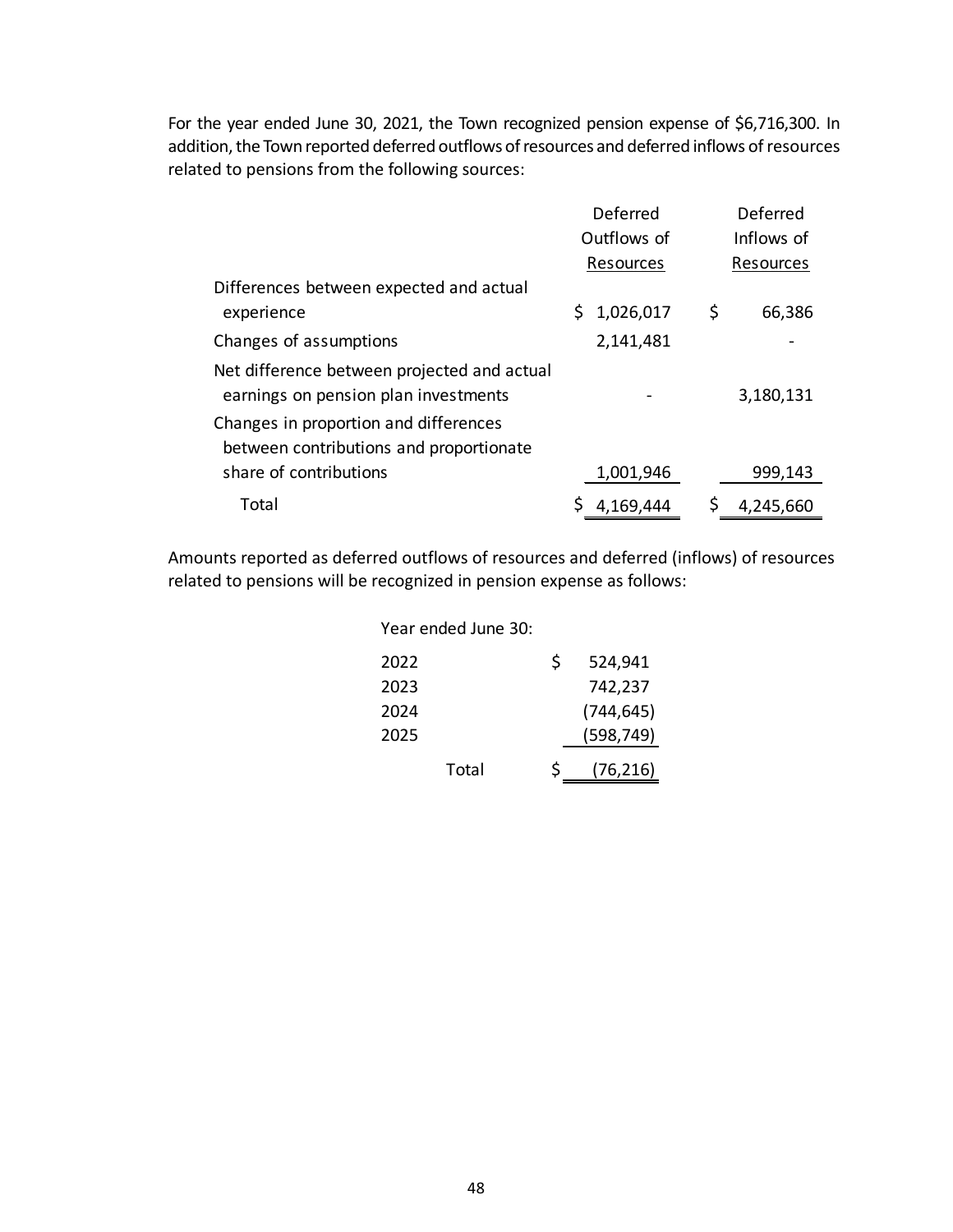## *Actuarial Assumptions*

The total pension liability was determined by an actuarial valuation as of January 1, 2020, using the following actuarial assumptions, applied to all periods included in the measurement that was updated to December 31, 2020:

| COLA                      | 3.0% of the first \$16,000 of retirement  |
|---------------------------|-------------------------------------------|
|                           | income                                    |
| Salary increases          | Varies by length of service with ultimate |
|                           | rates of 4.00% for Group 1, 4.25% for     |
|                           | Group 2 and 4.50% for Group 4             |
| Investment rate of return | 7.30%, net of pension plan investment     |
|                           | expense, including inflation.             |

Mortality rates for pre‐retirement were based on the RP‐2014 Blue Collar Employee Mortality Table projected generationally with Scale MP‐2017. Mortality rates for retiree were based on the RP‐2014 Blue Collar Healthy Annuitant Mortality Table projected generationally with Scale MP‐2017. Mortality rates for disabled were based on the RP‐2014 Blue Collar Healthy Annuitant Mortality Table set forward one year and projected generationally with Scale MP‐2017.

## *Target Allocations*

The long‐term expected rate of return on pension plan investments was selected from a best estimate range determined using the building block approach. Under this method, an expected future real return range (expected returns, net of pension plan investment expense and inflation) is calculated separately for each asset class. These ranges are combined to produce the long‐term expected rate of return by weighting the expected future real rates of return net of investment expenses by the target asset allocation percentage and by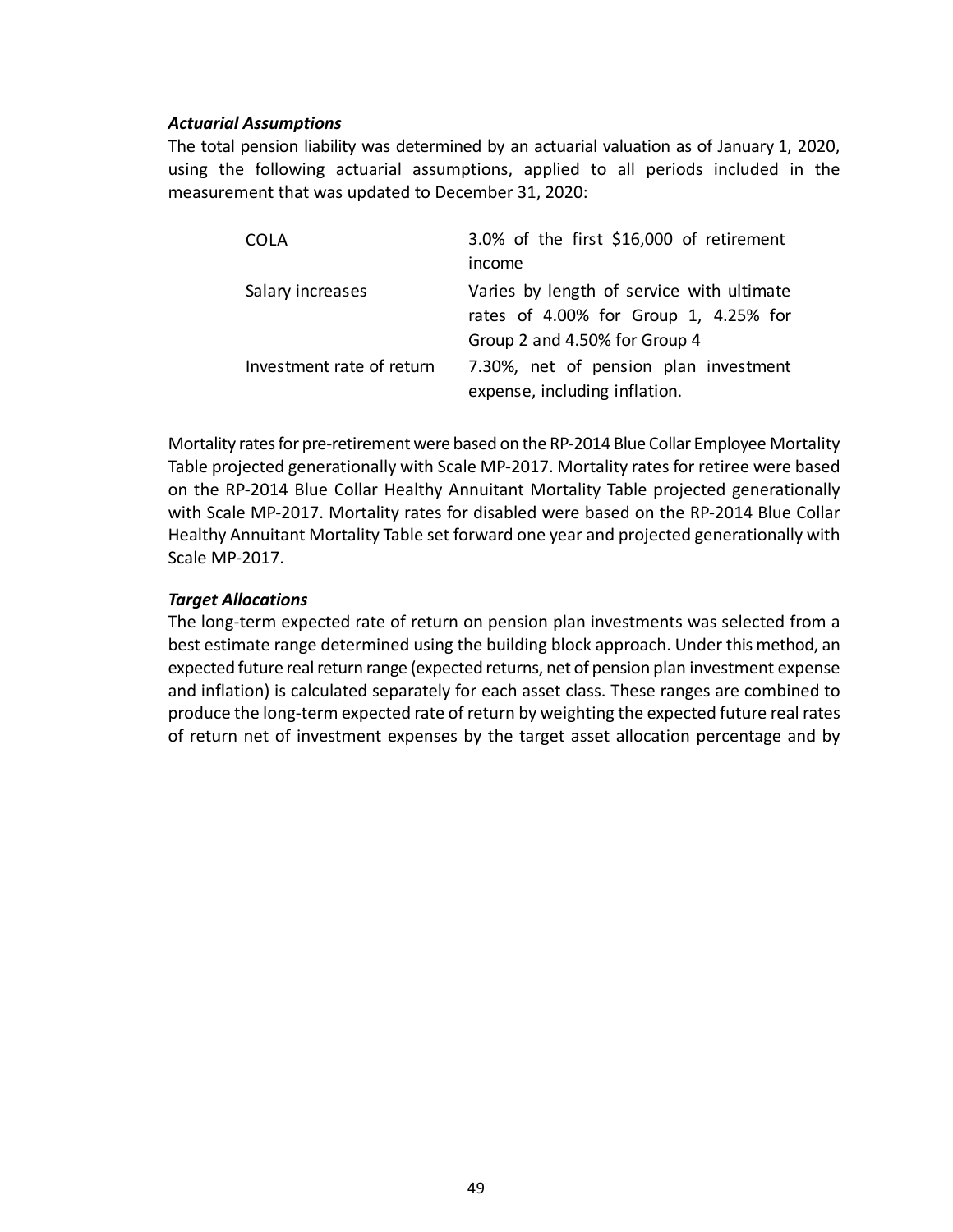adding expected inflation. The target allocation and best estimates of arithmetic real rates of return for each major class are summarized in the following table:

|                                        |            | Long-term |
|----------------------------------------|------------|-----------|
|                                        | Target     | Expected  |
|                                        | Asset      | Real Rate |
| <b>Asset Class</b>                     | Allocation | of Return |
| Domestic Equity                        | 22.00%     | 6.28%     |
| International developed markets equity | 12.00%     | 7.00%     |
| International merging markets equity   | 5.00%      | 8.82%     |
| Core fixed income                      | 15.00%     | 0.38%     |
| High-yield fixed income                | 8.00%      | 2.97%     |
| Real estate                            | 10.00%     | 3.50%     |
| Timber                                 | 4.00%      | 3.45%     |
| Hedge funds, GTAA, risk parity         | 10.00%     | 2.35%     |
| Private equity                         | 14.00%     | 10.11%    |
| Total                                  | 100.00%    |           |

## *Discount Rate*

The discount rate used to measure the total pension liability was 7.30%. The projection of cash flows used to determine the discount rate assumed that the plan member contributions will be made at the current contribution rate and that employer contributions will be made at contractually required rates, actuarially determined. Based on those assumptions, the pension plan's fiduciary net position was projected to be available to make all projected future benefit payments to current active and inactive plan members. Therefore, the long-term expected rate of return on pension plan investments was applied to all periods of projected benefit payments to determine the total pension liability.

## *Sensitivity of the Proportionate Share of the Net Pension Liability to Changes in the Discount Rate*

The following presents the Town's proportionate share of the net pension liability calculated using the discount rate of 7.30%, as well as what the Town's proportionate share of the net pension liability would be if it was calculated using a discount rate that is one percentage‐point lower or one percentage‐point higher than the current rate:

|              | Current         |              |
|--------------|-----------------|--------------|
| 1%           | <b>Discount</b> | 1%           |
| Decrease     | Rate            | Increase     |
| (6.30%)      | (7.30%)         | $(8.30\%)$   |
| \$69,904,534 | \$56,098,309    | \$44,482,866 |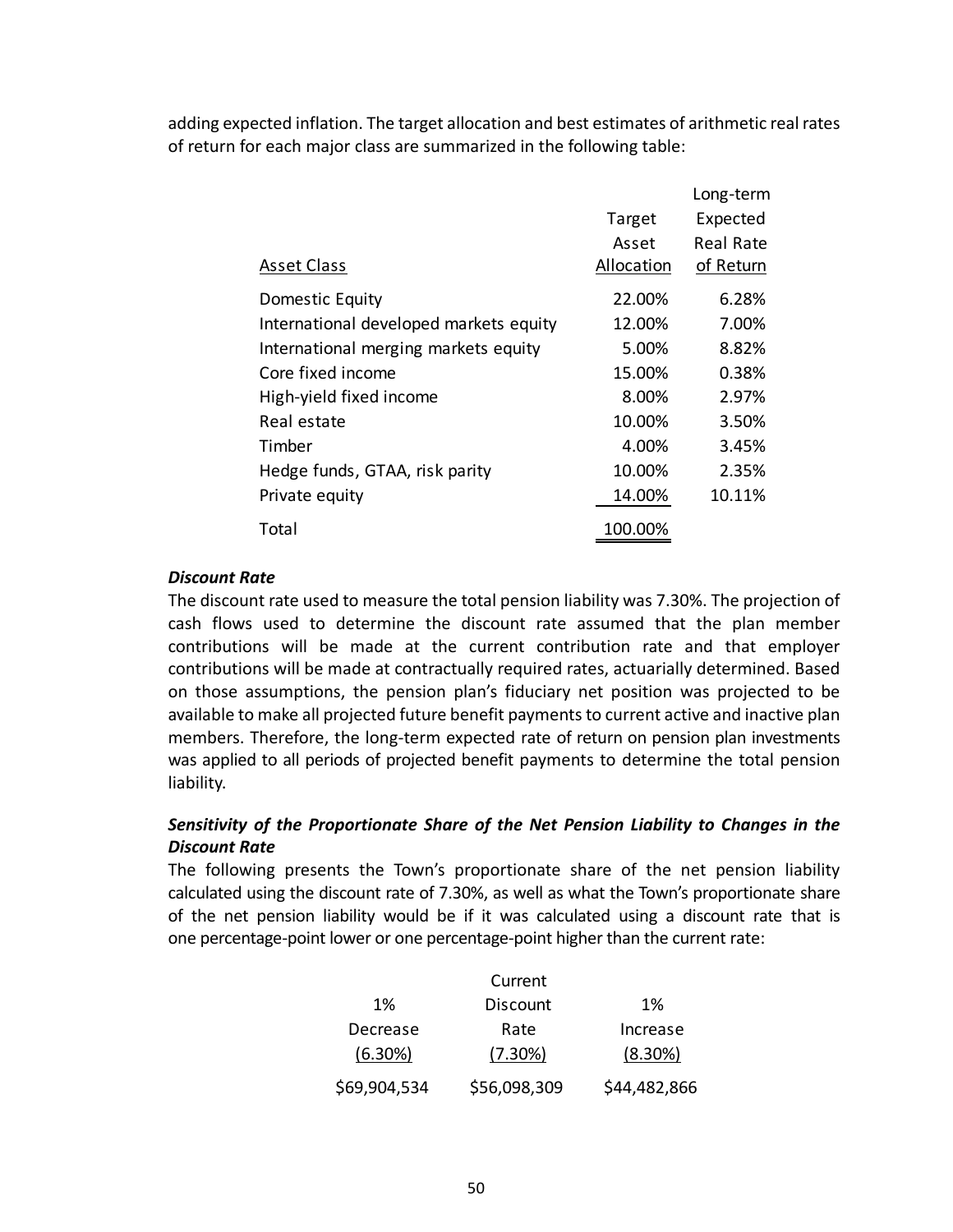## *Pension Plan Fiduciary Net Position*

Detailed information about the pension plan's fiduciary net position is available in the separately issued System financial report.

## **17. Massachusetts Teachers' Retirement System (MTRS)**

## *Plan Description*

The Massachusetts Teachers' Retirement System (MTRS) is a public employee retirement system (PERS) that administers a cost-sharing, multi-employer, defined benefit plan, as defined in Governmental Accounting Standards Board (GASB) Statement No. 67*, Financial Reporting for Pension Plans.* MTRS is managed by the Commonwealth on behalf of municipal teachers and municipal teacher retirees. The Commonwealth is a nonemployer contributor and is responsible for all contributions and future benefit requirements of the MTRS. The MTRS covers certified teachers in cities (except Boston), towns, regional school districts, charter schools, educational collaboratives, and Quincy College. The MTRS is part of the Commonwealth's reporting entity and does not issue a stand‐alone audited financial report.

Management of MTRS is vested in the Massachusetts Teachers' Retirement Board (MTRB), which consists of seven members—two elected by the MTRS members, one who is chosen by the six other MTRB members, the State Treasurer (or their designee), the State Auditor (or their designee), a member appointed by the Governor, and the Commissioner of Education (or their designee), who serves ex‐officio as the Chairman of the MTRB.

## *Benefits Provided*

MTRS provides retirement, disability, survivor, and death benefits to members and their beneficiaries. Massachusetts General Laws (MGL) establishes uniform benefit and contribution requirements for all contributory PERS. These requirements provide for superannuation retirement allowance benefits up to a maximum of 80% of a member's highest 3‐year average annual rate of regular compensation. For employees hired after April 1, 2012, retirement allowances are calculated on the basis of the last 5 years or any 5 consecutive years, whichever is greater in terms of compensation. Benefit payments are based upon a member's age, length of creditable service, and group creditable service, and group classification. The authority for amending these provisions rests with the Legislature.

Members become vested after 10 years of creditable service. A superannuation retirement allowance may be received upon the completion of 20 years of creditable service or upon reaching the age of 55 with 10 years of service. Normal retirement for most employees occurs at age 65. Most employees who joined the system after April 1, 2012 cannot retire prior to age 60.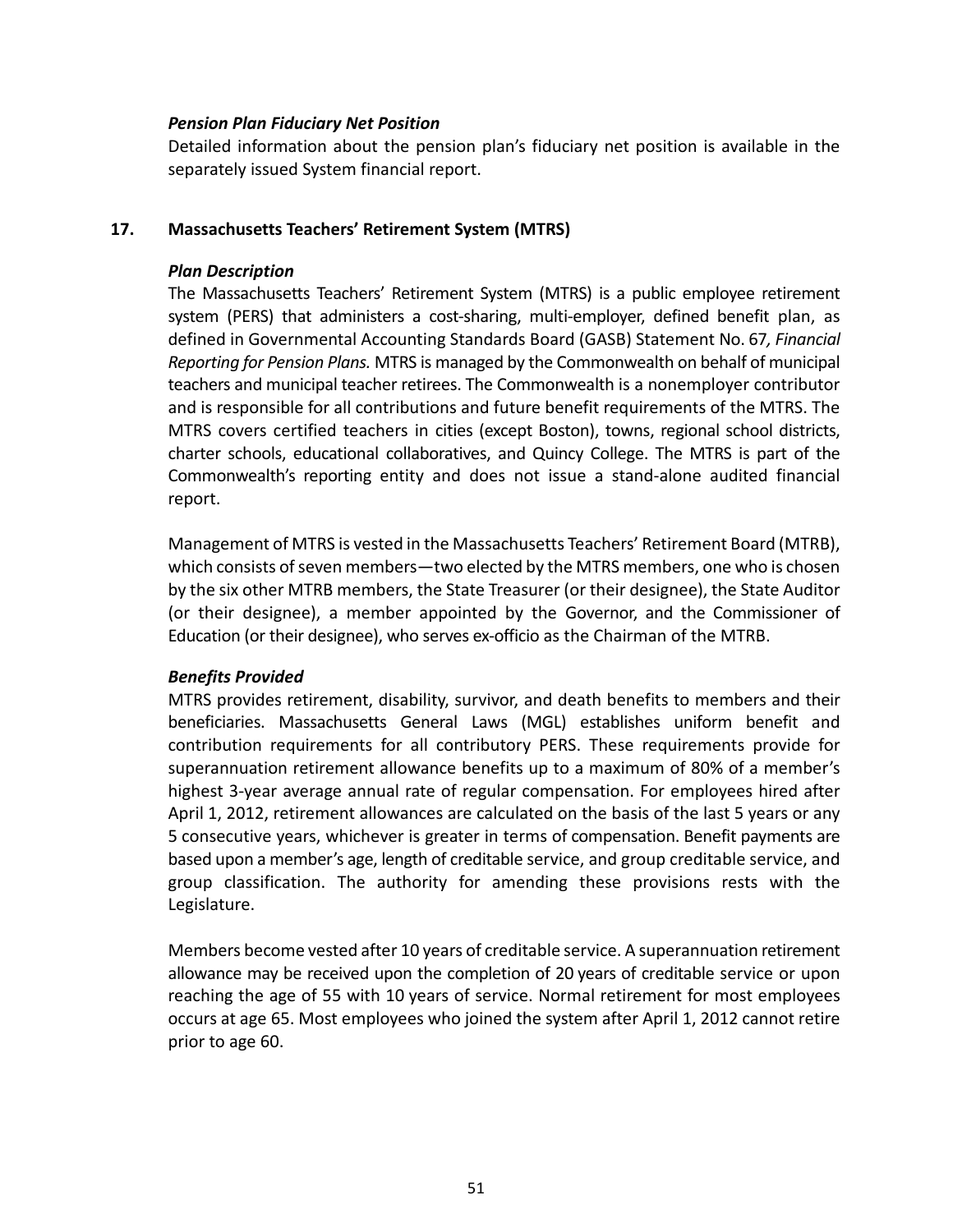The MTRS' funding policies have been established by Chapter 32 of the MGL. The Legislature has the authority to amend these policies. The annuity portion of the MTRS retirement allowance is funded by employees, who contribute a percentage of their regular compensation. Costs of administering the plan are funded out of plan assets.

## *Contributions*

Member contributions for MTRS vary depending on the most recent date of membership:

| Membership Date       | % of Compensation                                                                                 |
|-----------------------|---------------------------------------------------------------------------------------------------|
| Prior to 1975         | 5% of regular compensation                                                                        |
| 1975 to 1983          | 7% of regular compensation                                                                        |
| 1984 to 6/30/1996     | 8% of regular compensation                                                                        |
| $7/1/1996$ to present | 9% of regular compensation                                                                        |
| $7/1/2001$ to present | 11% of regular compensation (for teachers hired<br>after 7/1/01 and those accepting provisions of |
|                       | Chapter 114 of the Acts of 2000)                                                                  |
| 1979 to present       | An additional 2% of regular compensation in<br>excess of \$30,000                                 |

## *Actuarial Assumptions*

The total pension liability for the June 30, 2020 measurement date was determined by an actuarial valuation as of January 1, 2020 rolled forward to June 30, 2020. This valuation used the following assumptions:

- (a) 7.15% (changed from 7.25%) investment rate of return, (b) 3.50% interest rate credited to the annuity savings fund and (c) 3.00% cost of living increase on the first \$13,000 per year.
- Salary increases are based on analyses of past experience but range from 4.00% to 7.50% depending on length of service.
- Experience study is dated July 21, 2014 and encompasses the period January 1, 2006 to December 31, 2011, updated to reflect post-retirement mortality through January 1, 2017.
- Mortality rates were as follows:
	- Pre-retirement reflects RP-2010 Teachers Employees mortality table (headcount weighted) projected generationally with Scale MP‐2018 (gender district).
	- Post-retirement reflects RP-2010 Teachers Employees mortality table (headcount weighted) projected generationally with Scale MP‐2018 (gender distinct).
	- Disability assumed to be in accordance with the Pub‐2010 Teachers Retirees mortality table (headcount weighted) projected generationally with Scale MP-2018 (gender distinct).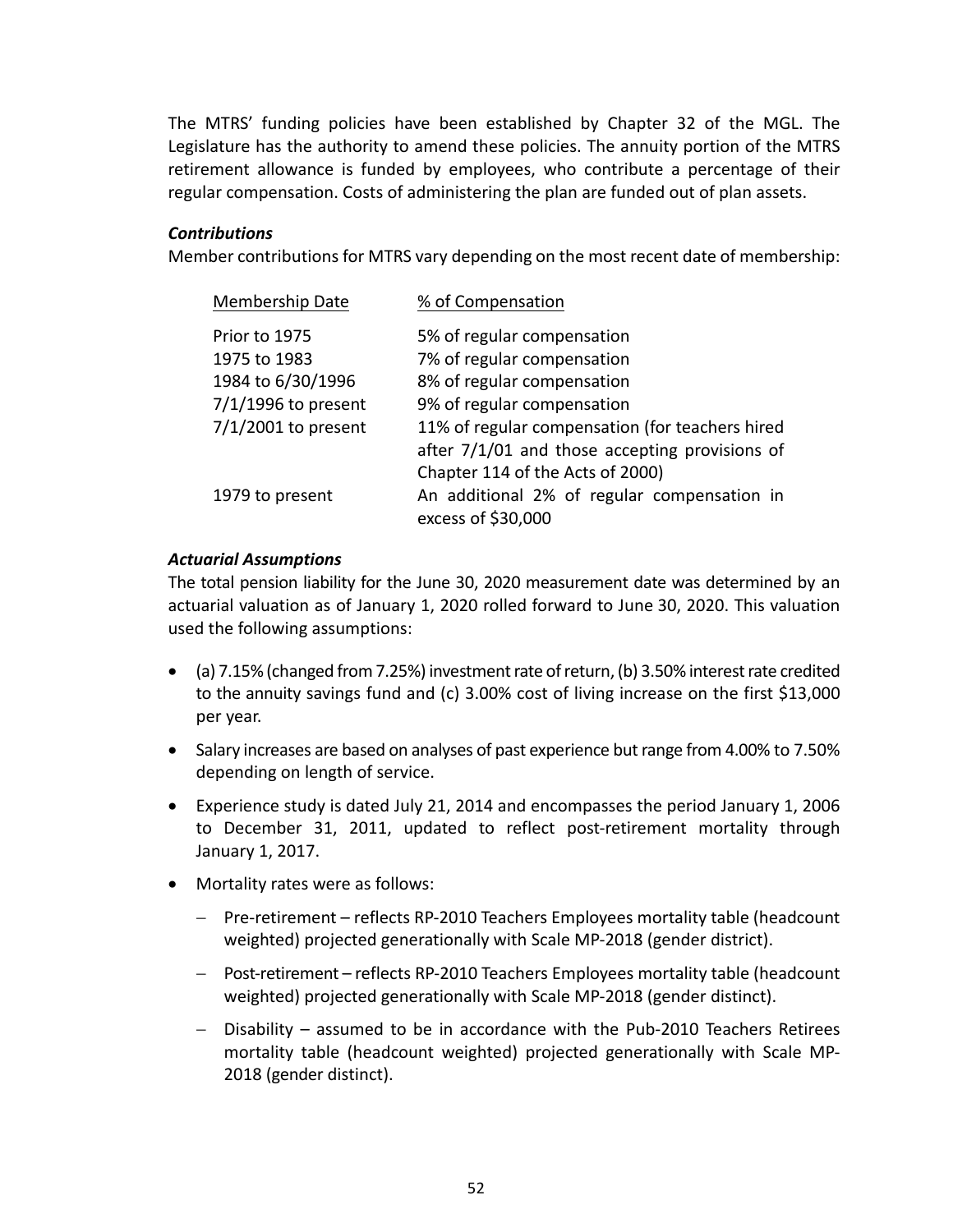## *Target Allocations*

Investment assets of the MTRS are with the Pension Reserves Investment Trust (PRIT) Fund. The long‐term expected rate of return on pension plan investments was determined using a building‐block method in which best‐estimate ranges of expected future rates of return are developed for each major asset class. These ranges are combined to produce the long-term expected rate of return by weighting the expected future rates of return by the target asset allocation percentage. Best estimates of geometric rates of return for each major asset class included in the PRIT Fund's target asset allocation as of June 30, 2020 are summarized in the following table:

|                                 | Target     | Long-Term Expected  |
|---------------------------------|------------|---------------------|
| <b>Asset Class</b>              | Allocation | Real Rate of Return |
| Global equity                   | 39.00%     | 4.80%               |
| Core fixed income               | 15.00%     | 0.70%               |
| Private equity                  | 13.00%     | 8.20%               |
| Portfolio completion strategies | 11.00%     | 3.20%               |
| Real estate                     | 10.00%     | 3.50%               |
| Value added fixed income        | 8.00%      | 4.20%               |
| Timber/natural resources        | 4.00%      | 4.10%               |
| Total                           | 100.00%    |                     |

## *Discount Rate*

The discount rate used to measure the total pension liability was 7.15%. The projection of cash flows used to determine the discount rate assumed that plan member contributions will be made at the current contribution rates and the Commonwealth's contributions will be made at rates equal to the difference between actuarially determined contribution rates and the member rates. Based on those assumptions, the net position was projected to be available to make all projected future benefit payments of current plan members. Therefore, the long‐term expected rate of return on pension plan investments was applied to all periods of projected benefit payments to determine the total pension liability.

## *Sensitivity Analysis*

The following illustrates the sensitivity of the collective net pension liability to changes in the discount rate. In particular, the table presents the MTRS collective net pension liability assuming it was calculated using a single discount rate that is one‐percentage‐point lower or one‐percentage‐point higher than the current discount rate (amounts in thousands):

|              | Current      |              |
|--------------|--------------|--------------|
| 1%           | Discount     | 1%           |
| Decrease     | Rate         | Increase     |
| (6.15%)      | (7.15%)      | (8.15%)      |
| \$35,411,955 | \$28,544,844 | \$22,908,510 |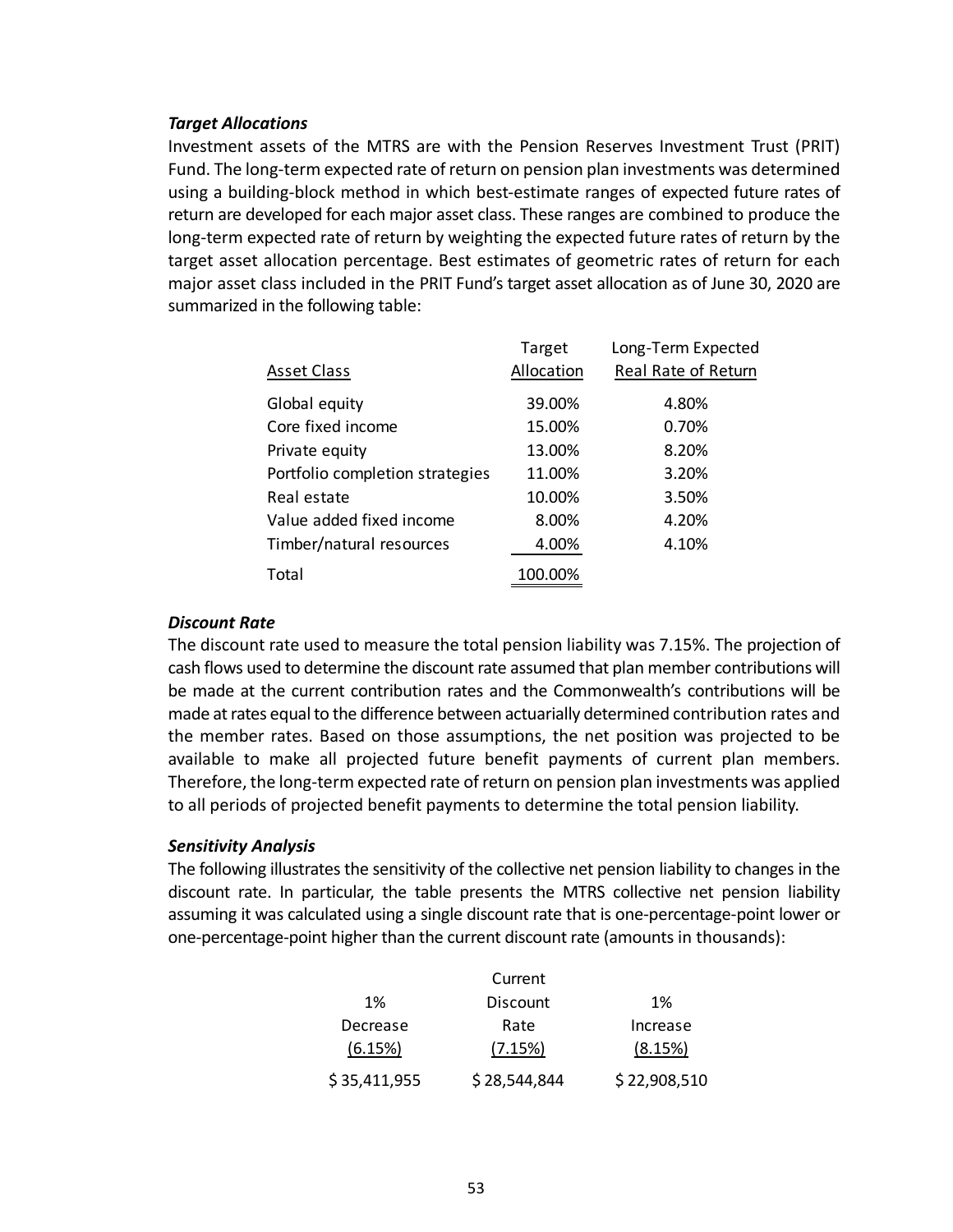## *Special Funding Situation*

The Commonwealth is a nonemployer contributor and is required by statute to make all actuarial determined employer contributions on behalf of the member employers. Therefore, these employers are considered to be in a special funding situation as defined by GASB Statement No. 68, *Accounting and Financial Reporting for Pensions* (GASB 68) and the Commonwealth is a nonemployer contributing entity in MTRS. Since the employers do not contribute directly to MTRS, there is no net pension liability to recognize for each employer.

## *Town Proportions*

In fiscal year 2020 (the most recent measurement period), the Town's proportionate share of the MTRS' collective net pension liability was approximately \$156,004,753 based on a proportionate share of 0.546525%. As required by GASB 68, the Town has recognized its portion of the Commonwealth's contribution of approximately \$8,489,902 as both a revenue and expenditure in the general fund, and its portion of the collective pension expense of approximately \$19,268,822 as both a revenue and expense in the governmental activities.

## **18. Other Post‐Employment Benefits (GASB 74 and GASB 75)**

GASB Statement No. 74, *Financial Reporting for Postemployment Benefit Plans Other Than Pension Plans (OPEB)*, replaces the requirements of *Statement No. 43, Financial Reporting for Postemployment Benefit Plans Other Than Pension Plans*. This applies if a trust fund has been established to fund future OPEB costs. In fiscal year 2012, the Town established a single employer defined benefit OPEB Trust Fund to provide funding for future employee health care costs. The OPEB Trust Fund does not issue a stand‐alone financial report.

GASB Statement No. 75, *Accounting and Financial Reporting for Postemployment Benefits Other Than Pensions*, replaces the requirements of *Statement No. 45, Accounting and Financial Reporting by Employers for Postemployment Benefits Other Than Pensions*. The Statement establishes standards for recognizing and measuring liabilities, deferred outflows of resources, deferred inflows of resources, and expense/expenditures. This Statement identifies the methods and assumptions that are required to be used to project benefit payments, discounted projected benefit payments to their actuarial present value, and attribute that present value to periods of employee service.

All the following OPEB disclosures are based on a measurement date of June 30, 2021.

## *General Information about the OPEB Plan*

#### *Plan Description*

The Town provides post‐employment healthcare benefits for retired employees through the Town's plan. The Town provides health insurance coverage through Blue Cross Blue Shield of New England. The benefits, benefit levels, employee contributions, and employer contributions are governed by Chapter 32 of the Massachusetts General Laws.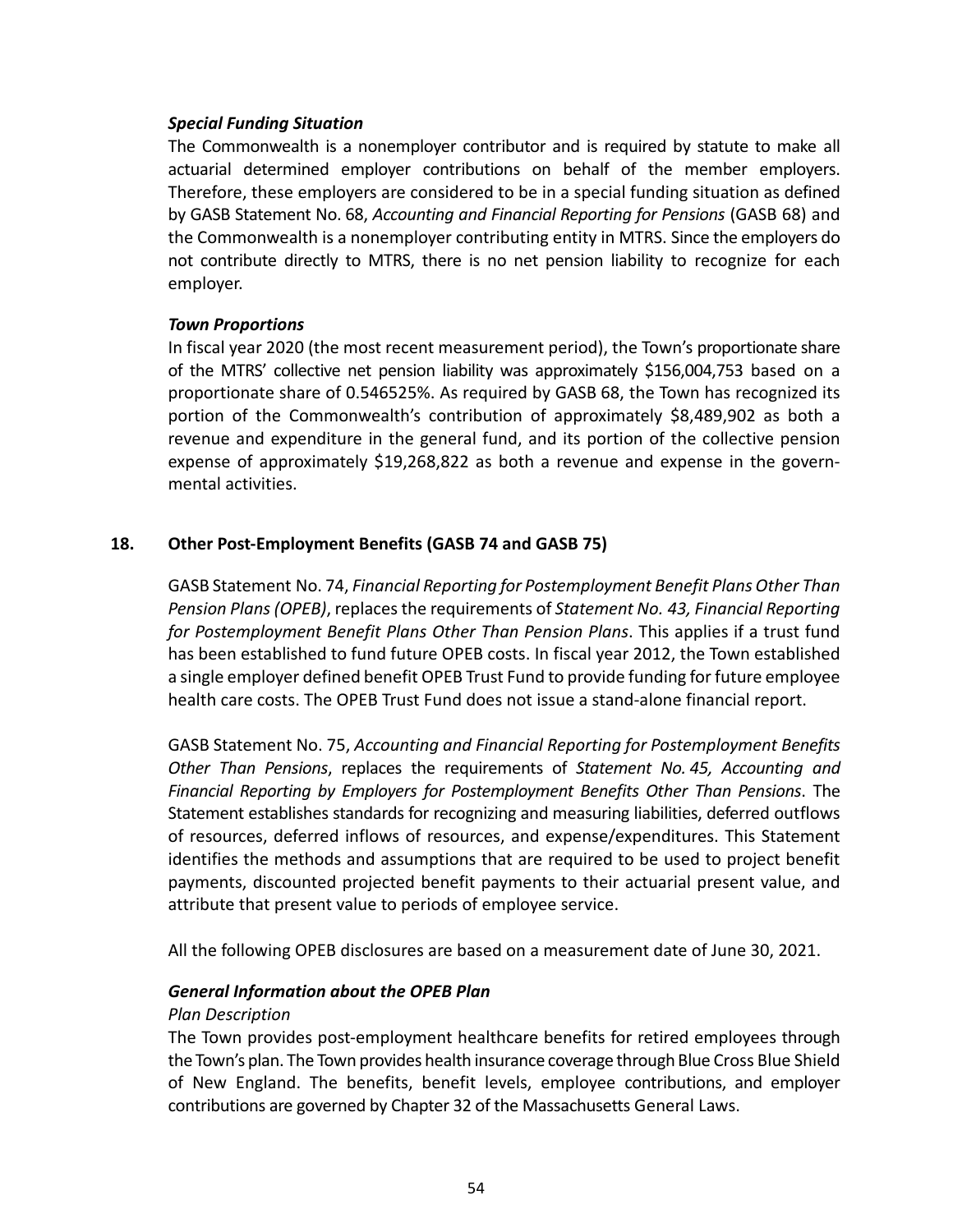## *Benefits Provided*

The Town provides medical and prescription drug insurance to retirees and their covered dependents. All active employees who retire from the Town and meet the eligibility criteria will receive these benefits.

## *Funding Policy*

The Town's funding policy includes financing the implicit subsidy on a pay‐as‐you‐go basis, as required by statute. Additional contributions are based on annual budget limitations/ authorizations.

## *Plan Membership*

At June 30, 2021, the following employees were covered by the benefit terms:

| Inactive employees or beneficiaries  |       |
|--------------------------------------|-------|
| currently receiving benefit payments | 562   |
| Active employees                     | 1,015 |
| Total                                | 1.577 |

## *Investments*

The OPEB trust fund assets consist of corporate equities and fixed income mutual funds.

## *Rate of Return*

For the year ended June 30, 2021, the annual money-weighted rate of return on investments, net of investment expense, was 24.63%. The money-weighted rate of return expresses investment performance, net of investment expense, adjusted for the changing amounts actually invested.

## *Actuarial Assumptions and Other Inputs*

The net OPEB liability was determined by an actuarial valuation as of July 1, 2019, using the following actuarial assumptions, applied to all periods included in the measurement, unless otherwise specified:

| Inflation                                | 2.50% per year                                                                                                                                                                             |
|------------------------------------------|--------------------------------------------------------------------------------------------------------------------------------------------------------------------------------------------|
| Salary increases                         | 3.00% per year                                                                                                                                                                             |
| Investment rate of return                | 6.25%                                                                                                                                                                                      |
| Municipal bond rate                      | 2.18%                                                                                                                                                                                      |
| Discount rate                            | 6.25% (previously 6.50%)                                                                                                                                                                   |
| Healthcare cost trend rates              | 4.50% for 2021 and future periods                                                                                                                                                          |
| Retirees' share of benefit-related costs | 40% for premiums for the PPO & Medicare<br>Integrated Plans and 35% for others as well as<br>50% of premiums for life insurance. Participants<br>pay 100% of premiums for dental insurance |
| Participation rate                       | 80% of employees eligible to receive both<br>medical and life insurance                                                                                                                    |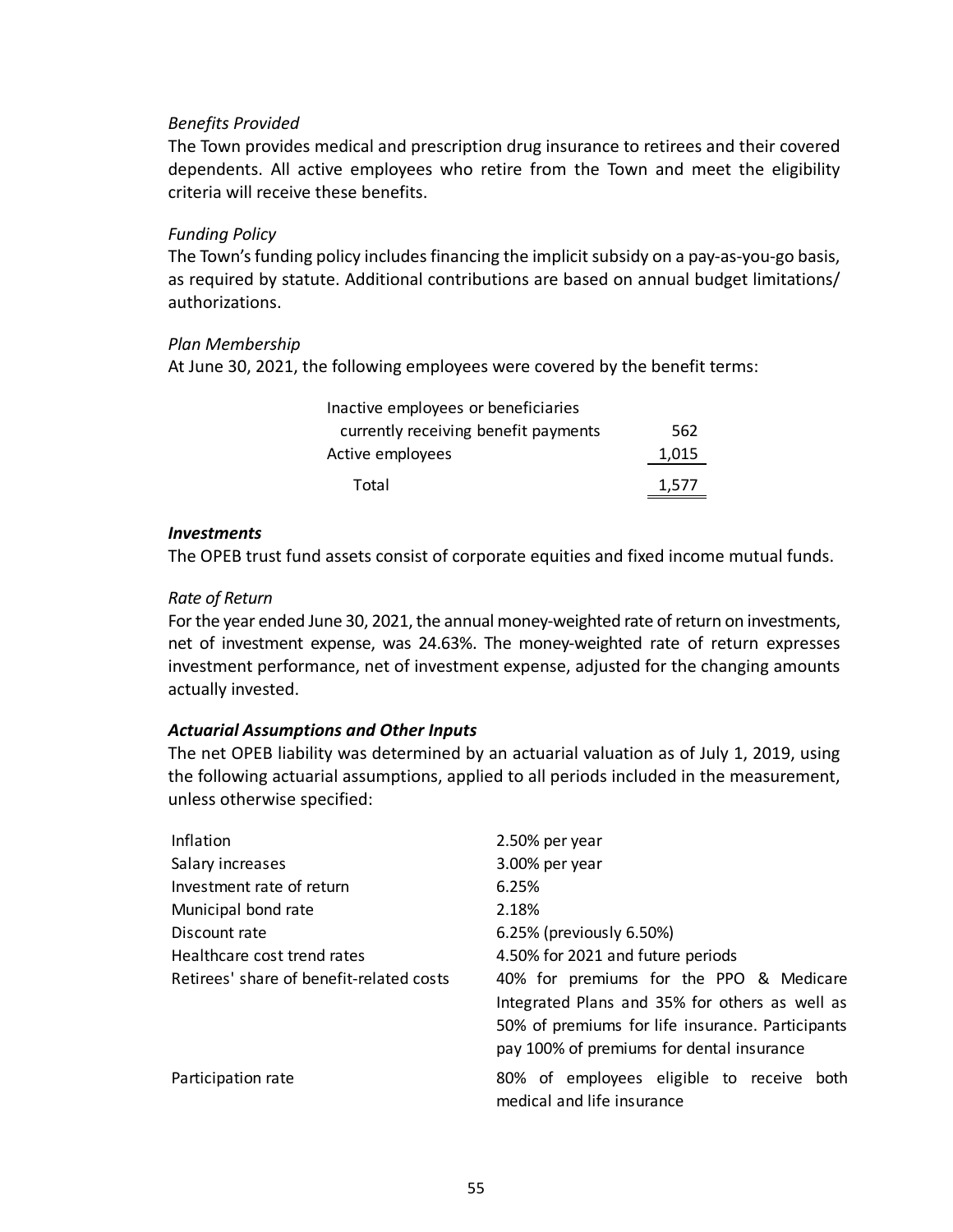Mortality rates for pre‐retirement were based on RP‐2014 Mortality Table for Blue Collar Employees projected generationally with scale MP‐2016 for males and females. Mortality rates for post-retirement were based on RP-2014 Mortality Table for Blue Collar Healthy Annuitants projected generationally with scale MP‐2016 for males and females. Mortality rates for disabled were based on RP‐2014 Mortality Table for Blue Collar Healthy Annuitants projected generationally with scale MP‐2016 for males and females.

The actuarial assumptions used in the valuation were based on the results of an actuarial experience study as of January 1, 2015.

## *Target Allocations*

The long‐term expected rate of return on OPEB plan investments was determined using a building‐block method in which best‐estimate ranges of expected future real rates of return (expected returns, net of investment expense and inflation) are developed for each major asset class. These ranges are combined to produce the long‐term expected rate of return by weighting the expected future real rates of return by the target asset allocation percentage and by adding expected inflation. Best estimates of arithmetic real rates of return for each major asset class included in the target asset allocation as of June 30, 2021 are summarized in the following table.

|                                         | Target     | Long-term            |
|-----------------------------------------|------------|----------------------|
|                                         | Asset      | <b>Expected Real</b> |
| <b>Asset Class</b>                      | Allocation | Rate of Return       |
| Domestic Equity - Large Cap             | 42.00%     | 4.90%                |
| Domestic Equity - Small/Mid Cap         | 5.25%      | 5.40%                |
| International Equity - Developed Market | 4.75%      | 5.32%                |
| International Equity - Emerging Market  | 2.50%      | 6.26%                |
| Domestic Fixed Income                   | 28.25%     | 1.40%                |
| International Fixed Income              | 2.50%      | 1.30%                |
| Alternatives                            | 7.25%      | 6.32%                |
| <b>Real Estate</b>                      | 5.75%      | 6.25%                |
| Cash                                    | 1.75%      | 0.00%                |
| Total                                   | 100.00%    |                      |

## *Contributions*

In addition to the implicit subsidy contribution, the Town's policy to contribute amounts provided annually by the budget.

# *Discount Rate*

The discount rate used to measure the net OPEB liability was 6.25%. The projection of cash flows used to determine the discount rate assumed that contributions from plan members will be made at the current contribution rate.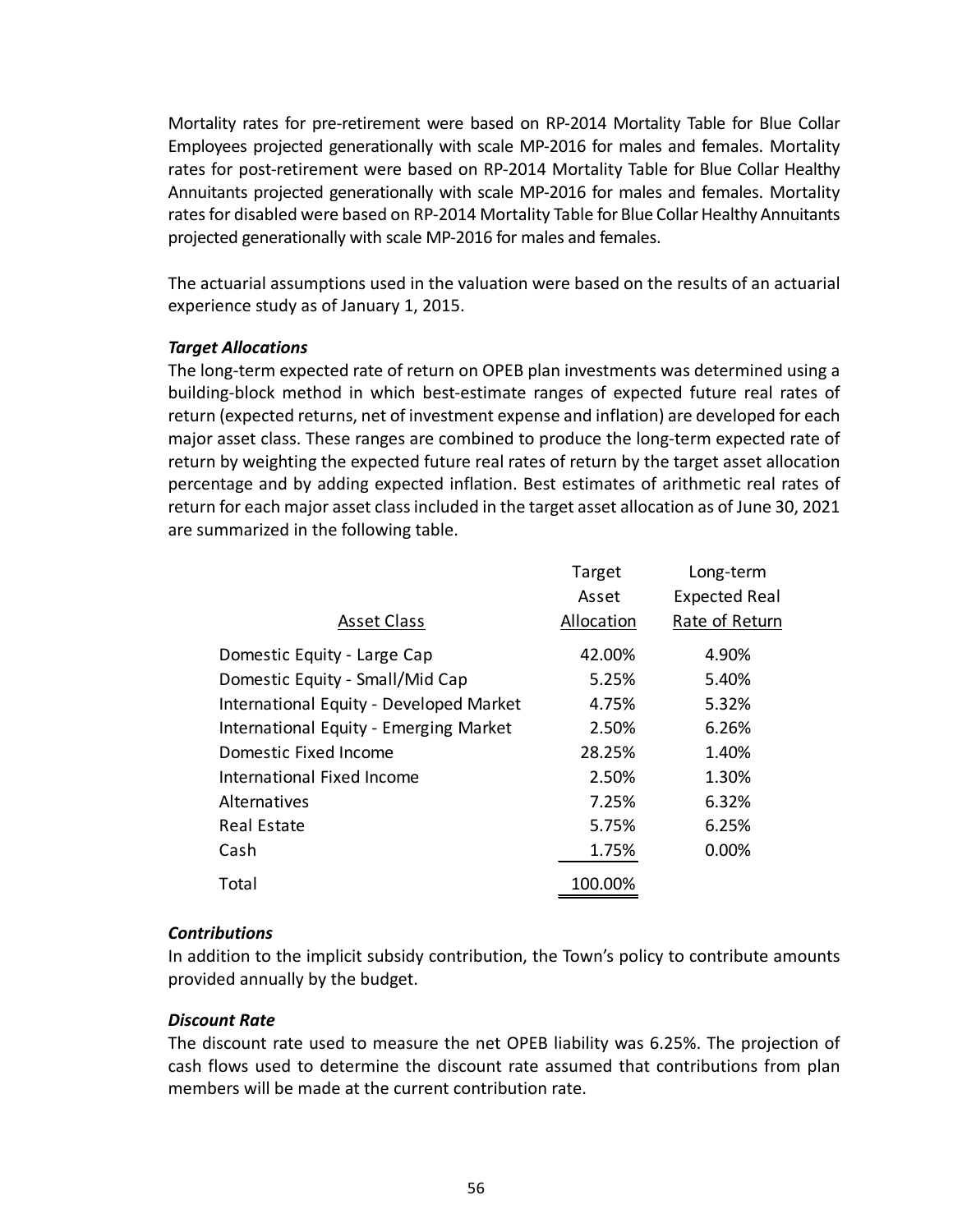Based on those assumptions, the OPEB plan fiduciary net position is projected to be available to make all projected future benefit payments of current plan members. Therefore, the long-term expected rate of return on plan assets was applied to all future benefit payments.

## *Net OPEB Liability*

The components of the net OPEB liability, measured as of June 30, 2021, were as follows:

| <b>Total OPEB liability</b>            | S | 86,032,528   |
|----------------------------------------|---|--------------|
| Plan fiduciary net position            |   | 10,384,412   |
| <b>Net OPEB liability</b>              |   | \$75,648,116 |
|                                        |   |              |
| Plan fiduciary net position as a       |   |              |
| percentage of the total OPEB liability |   | 12.07%       |

The fiduciary net position has been determined on the same basis used by the OPEB Plan. For this purpose, the Plan recognizes benefit payments when due and payable.

## *Changes in the Net OPEB Liability*

The following summarizes the changes in the net OPEB liability for the past year:

|                                                                                                                                                                         |                                                      | Increase (Decrease)                                    |                                                                   |  |  |  |  |  |  |
|-------------------------------------------------------------------------------------------------------------------------------------------------------------------------|------------------------------------------------------|--------------------------------------------------------|-------------------------------------------------------------------|--|--|--|--|--|--|
|                                                                                                                                                                         | <b>Total OPEB</b><br>Liability<br><u>(a)</u>         | Plan<br>Fiduciary<br><b>Net Position</b><br><u>(b)</u> | Net OPEB<br>Liability<br><u>(a) - (b)</u>                         |  |  |  |  |  |  |
| Balances, beginning of year                                                                                                                                             | 79,260,491<br>\$.                                    | \$<br>7,127,037                                        | \$<br>72,133,454                                                  |  |  |  |  |  |  |
| Changes for the year:<br>Service cost<br>Interest<br>Contributions - employer<br>Net investment income<br>Changes in assumptions or<br>other inputs<br>Benefit payments | 2,216,467<br>5,194,612<br>2,530,554<br>(3, 169, 596) | 2,030,100<br>4,396,871<br>(3,169,596)                  | 2,216,467<br>5,194,612<br>(2,030,100)<br>(4,396,871)<br>2,530,554 |  |  |  |  |  |  |
| Net Changes                                                                                                                                                             | 6,772,037                                            | 3,257,375                                              | 3,514,662                                                         |  |  |  |  |  |  |
| Balances, end of year                                                                                                                                                   | 86,032,528<br>\$.                                    | \$<br>10,384,412                                       | \$<br>75,648,116                                                  |  |  |  |  |  |  |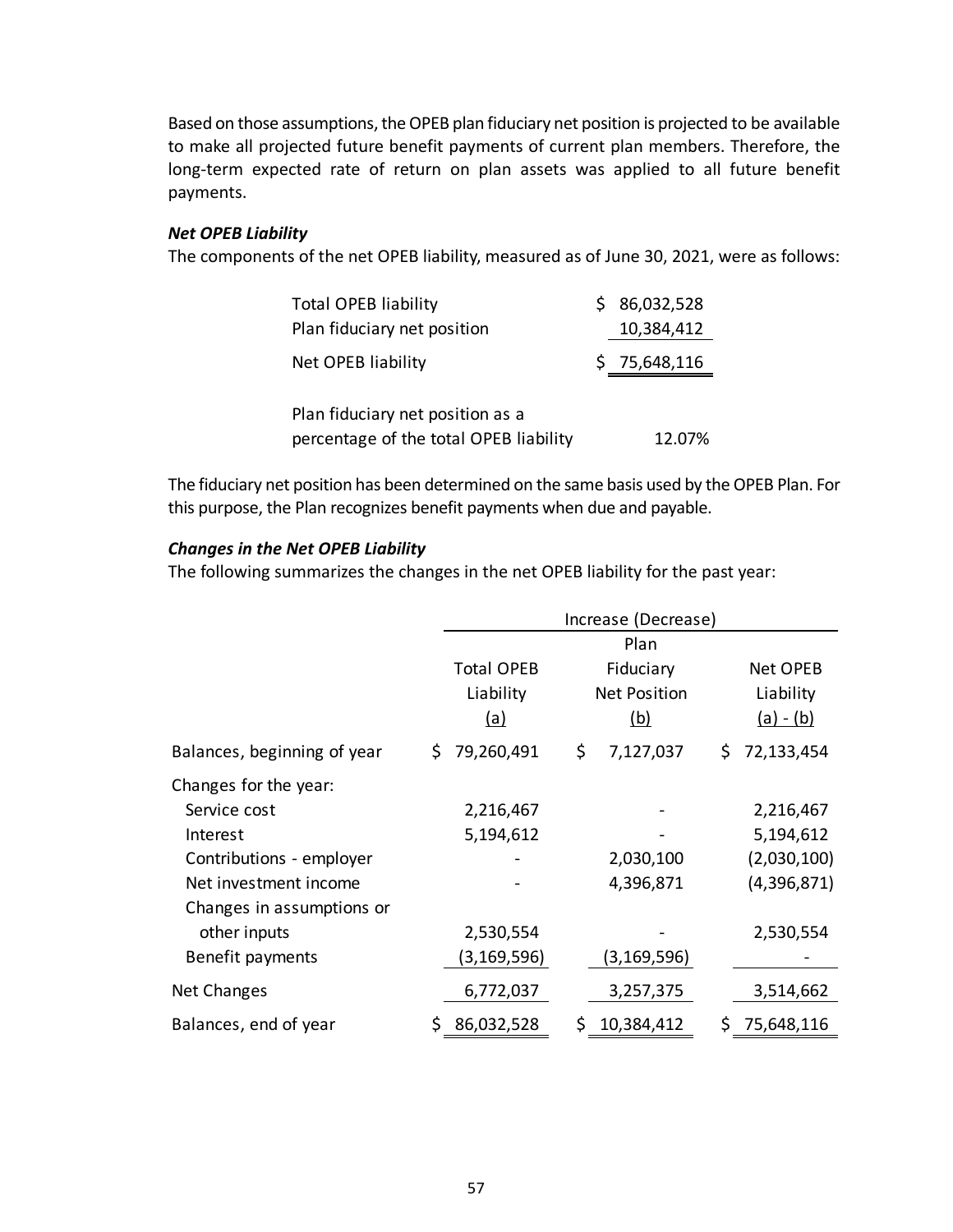### *Sensitivity of the Net OPEB Liability to Changes in the Discount Rate*

The following presents the net OPEB liability, as well as what the net OPEB liability would be if it was calculated using a discount rate that is one percentage-point lower or one percentage‐point higher than the current discount rate:

|              | Current         |              |
|--------------|-----------------|--------------|
| 1%           | <b>Discount</b> | 1%           |
| Decrease     | Rate            | Increase     |
| (5.25%)      | (6.25%)         | (7.25%)      |
| \$87,765,015 | \$75,648,116    | \$65,785,387 |

## *Sensitivity of the Net OPEB Liability to Changes in the Healthcare Cost Trend Rates*

The following presents the net OPEB liability, as well as what the net OPEB liability would be if it was calculated using healthcare cost trend rates that are one percentage‐point lower or one percentage‐point higher than the current healthcare cost trend rates:

|              | Current      |              |
|--------------|--------------|--------------|
|              | Healthcare   |              |
| 1%           | Cost Trend   | 1%           |
| Decrease     | Rates        | Increase     |
| \$64,428,191 | \$75,648,116 | \$89,551,164 |

# *OPEB Expense and Deferred Outflows of Resources and Deferred Inflows of Resources Related to OPEB*

For the year ended June 30, 2021, the Town recognized an OPEB expense of \$3,728,811. At June 30, 2021, the Town reported deferred outflows and inflows of resources related to OPEB from the following sources:

|                                      | Deferred |             |    | Deferred   |
|--------------------------------------|----------|-------------|----|------------|
|                                      |          | Outflows of |    | Inflows of |
|                                      |          | Resources   |    | Resources  |
| Difference between expected and      |          |             |    |            |
| actual experience                    |          | 6,829,698   | \$ |            |
| Change in assumptions                |          | 2,165,395   |    | 4,667,620  |
| Net difference between projected and |          |             |    |            |
| actual OPEB investment earnings      |          |             |    | 1,040,493  |
| Total                                |          | 8,995,093   |    | 5,708,113  |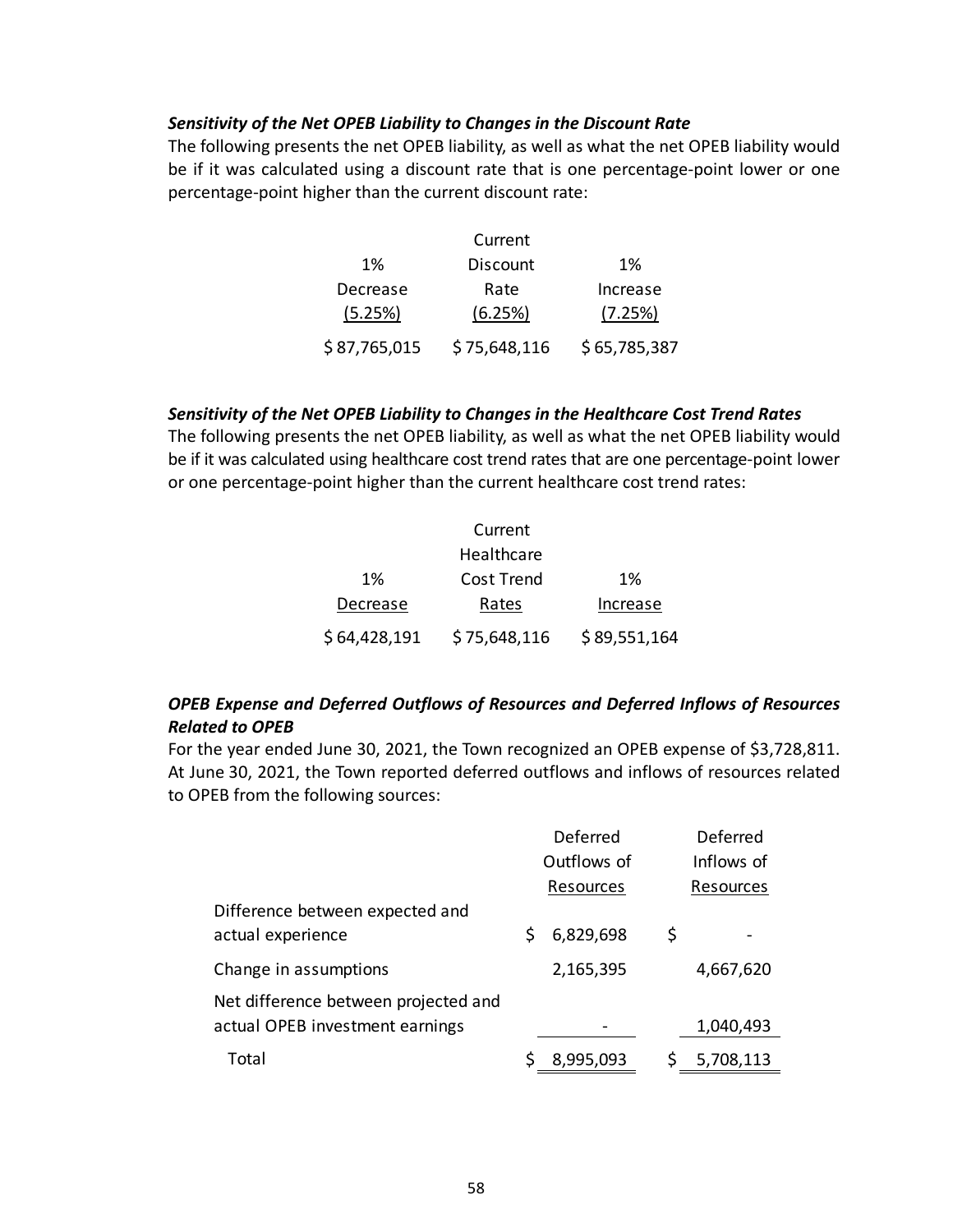Amounts reported as deferred outflows and (inflows) of resources related to OPEB will be recognized in OPEB expense as follows:

| Year Ended June 30: |                 |
|---------------------|-----------------|
| 2022                | \$<br>1,197,814 |
| 2023                | 1,198,962       |
| 2024                | 922,721         |
| 2025                | (355, 128)      |
| 2026                | (16,989)        |
| Thereafter          | 339,600         |
| Total               | \$3,286,980     |

## **19. Change in Accounting Principle**

During fiscal year 2021, the Town adopted Governmental Accounting Standards Board (GASB) Statement No. 84, *Fiduciary Activities*. No restatement of beginning net position/ fund balance was required in either fund.

## **20. Commitments and Contingencies**

## *Outstanding Legal Issues*

On an ongoing basis, there are typically pending legal issues in which the Town is involved. The Town's management is of the opinion that the potential future settlement of these issues would not materially affect its financial statements taken as a whole.

## *Grants*

Amounts received or receivable from grantor agencies are subject to audit and adjustment by grantor agencies, principally the federal government. Any disallowed claims, including amounts already collected, may constitute a liability of the applicable funds. The amount of expenditures which may be disallowed by the grantor cannot be determined at this time, although the Town expects such amounts, if any, to be immaterial.

## *Encumbrances*

At year‐end the Town's general fund has \$875,817 in encumbrances that will be honored in the next fiscal year.

## *COVID‐19*

The COVID‐19 outbreak in the United States (and across the globe) has resulted in economic uncertainties. There is considerable uncertainty around the duration and scope of the economic disruption. The extent of the impact of COVID‐19 on our operational and financial performance will depend on certain developments, including the duration and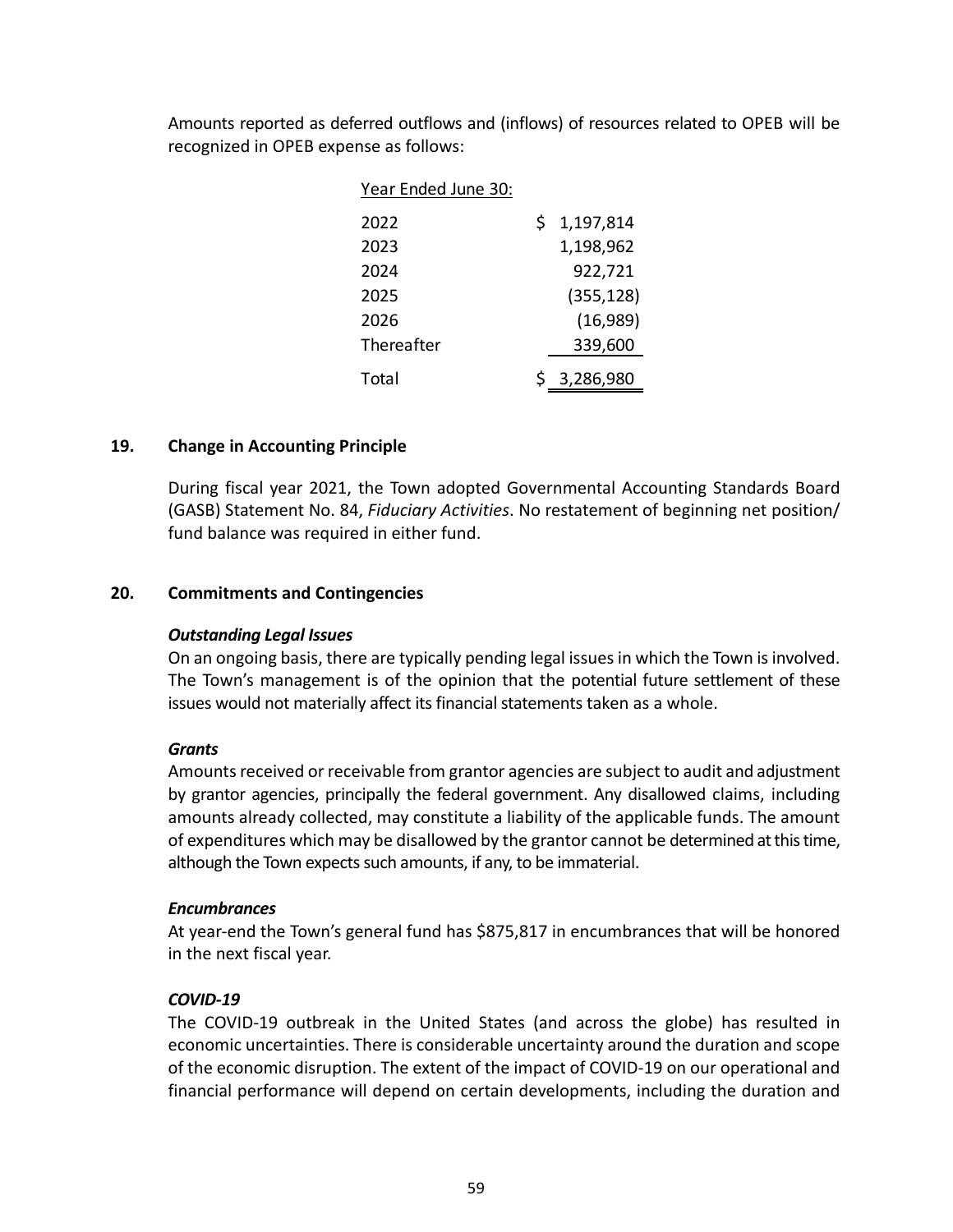spread of the outbreak, impact on individuals served by the Town, employees, and vendors, all of which are uncertain and cannot be predicted. At this point, the extent to which COVID-19 may impact our financial condition or results of operations is uncertain.

## **21. Beginning Fund Balance Reclassification and Restatement**

The beginning (July 1, 2020) fund balance of the Town was reclassified and net position restated as follows:

| <b>Entity Wide Financial Statements:</b>                                                                                              |    |                                            | <b>Business-Type Activities</b>                 |                                           |
|---------------------------------------------------------------------------------------------------------------------------------------|----|--------------------------------------------|-------------------------------------------------|-------------------------------------------|
|                                                                                                                                       |    | Governmental<br>Activities                 | Recreation<br>Fund                              | Nonmajor<br>Enterprise<br>Funds           |
| As previously reported<br>Restate net pension liability<br>Restate net OPEB liability<br>Reclassify major fund in current fiscal year | \$ | 102,889,243 \$<br>(796, 514)<br>(380, 137) | (350,069) \$<br>631,717<br>331,954<br>(613,602) | 1,334,287<br>164,797<br>48,183<br>613,602 |
| As reclassified and restated                                                                                                          | Ś  | 101,712,592 \$                             | S                                               | 2,160,869                                 |
| <b>Fund Basis Financial Statements:</b>                                                                                               |    | Nonmajor<br>Governmental<br>Funds          | <b>Town Capital</b><br>Fund                     | Total                                     |
| As previously reported<br>Reclassify major fund in current fiscal year                                                                | \$ | $8,121,714$ \$<br>325,921                  | \$<br>(325,921)                                 | 8,121,714                                 |
| As reclassified                                                                                                                       |    | 8,447,635 \$                               | (325,921) \$                                    | 8,121,714                                 |

## **22. Subsequent Events**

Management has evaluated subsequent events through December 28, 2021, which is the date the financial statements were available to be issued.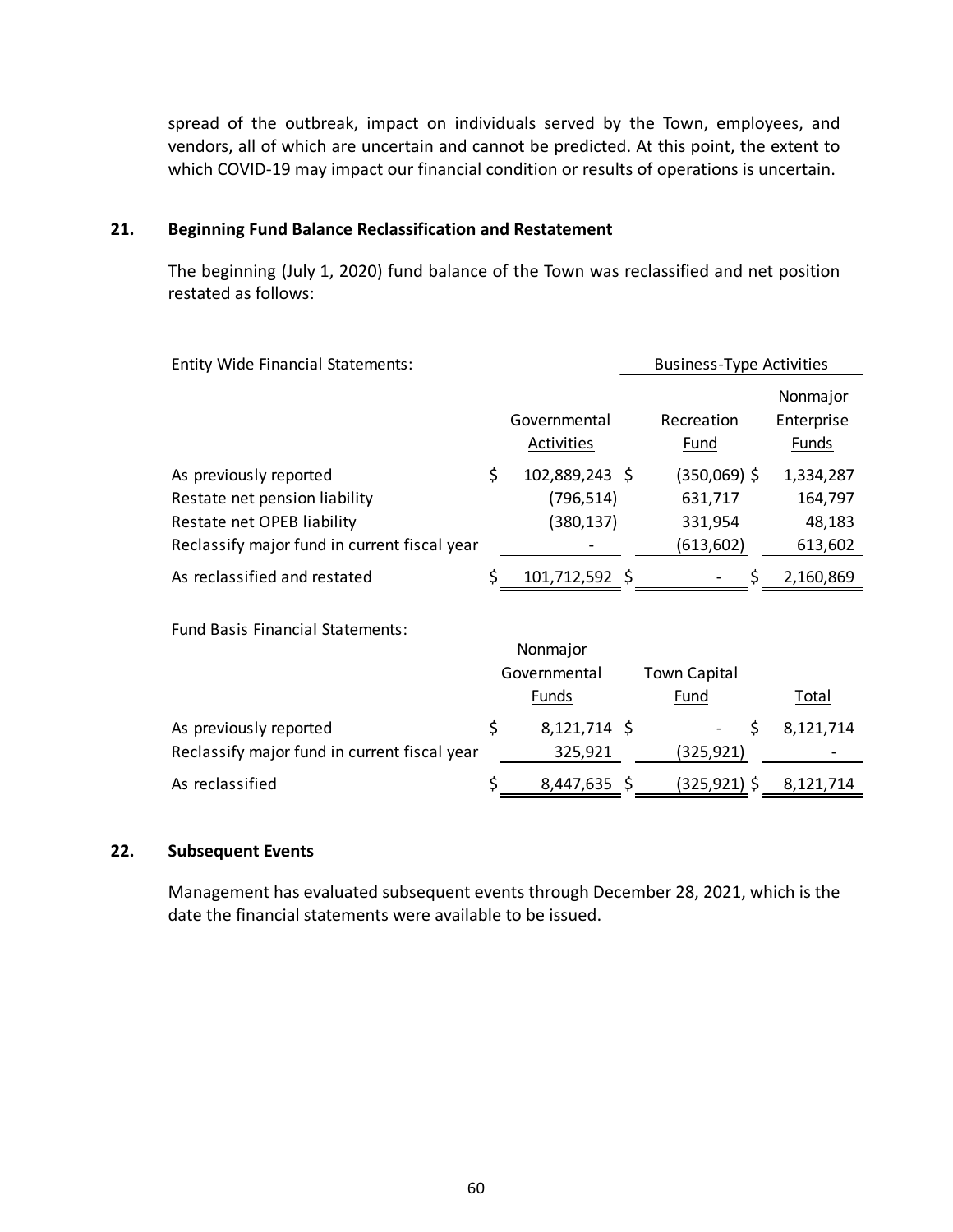## *Debt*

Subsequent to June 30, 2021, the Town has incurred the following additional debt:

|                                |    |           | Interest   | Issue    | Maturity |
|--------------------------------|----|-----------|------------|----------|----------|
|                                |    | Amount    | Rate       | Date     | Date     |
| Long-Term Debt:                |    |           |            |          |          |
| <b>General Obligation Bond</b> | \$ | 3,525,000 | 3.00-4.00% | 08/11/21 | 08/15/41 |
| Subtotal Long-Term Debt        | \$ | 3,525,000 |            |          |          |
| Short-Term Debt                |    |           |            |          |          |
| Kirsi Circle Water Mains       | \$ | 1,194,200 | 1.00%      | 09/14/21 | 06/22/22 |
| Departmental Equipment         |    | 567,400   | 1.00%      | 09/14/21 | 06/22/22 |
| Subtotal Short-Term Debt       | Ś  | 1,761,600 |            |          |          |

## **23. New Pronouncements**

The Governmental Accounting Standards Board (GASB) has issued Statement No. 87, *Leases,* effective for the Town beginning with its fiscal year ending June 30, 2022. This statement establishes new reporting and disclosure requirements, including the recording of various operating leases in the financial statements. Management has not evaluated the effect this standard will have on the financial statements.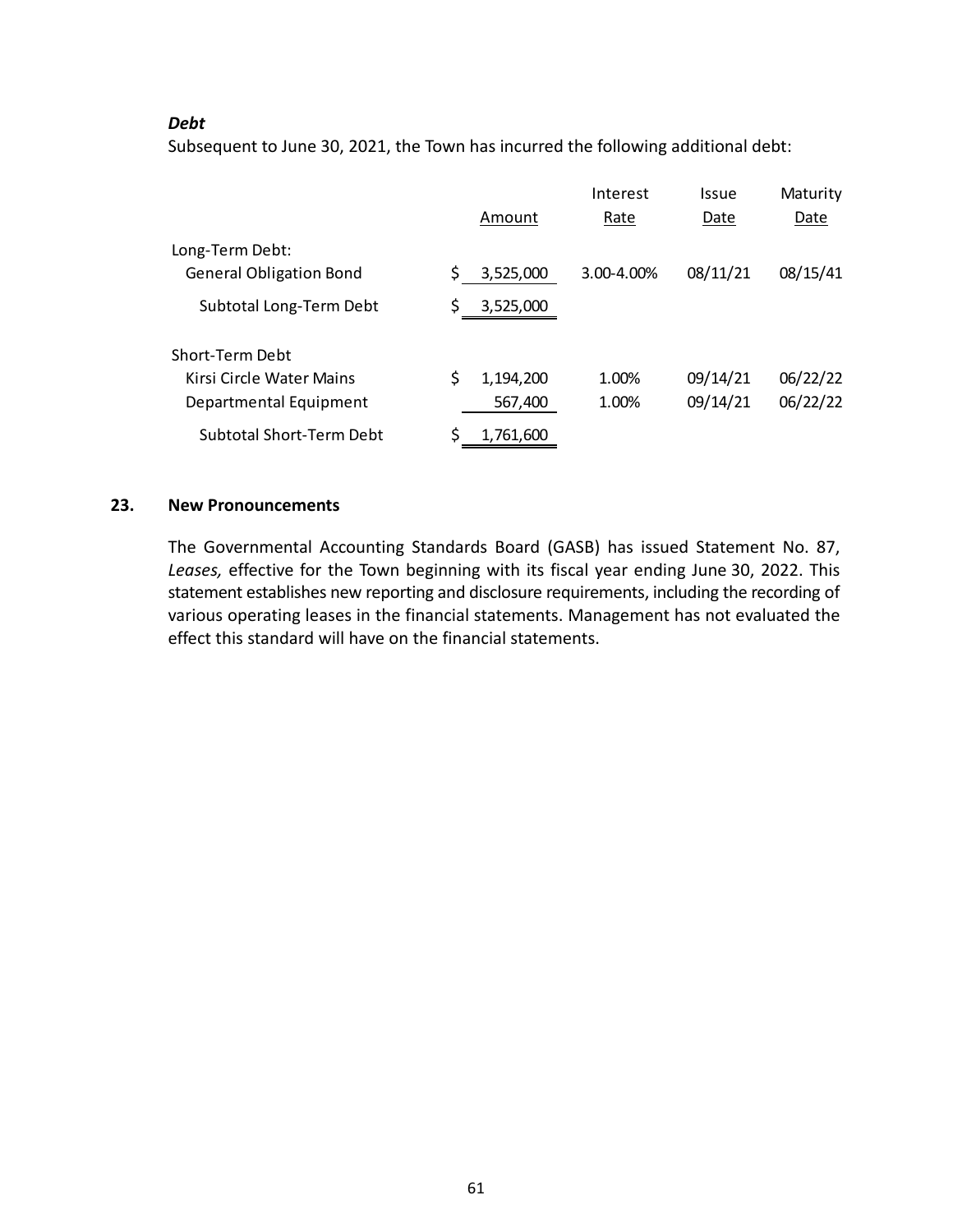#### Required Supplementary Information For the Year Ended June 30, 2021 General Fund Schedule of Revenues, and Expenditures and Other Sources (Uses) ‐ Budget and Actual

|                                                | <b>Budgeted Amounts</b> |                           |    |                        | Variance with            |                                        |
|------------------------------------------------|-------------------------|---------------------------|----|------------------------|--------------------------|----------------------------------------|
|                                                |                         | Original<br><b>Budget</b> |    | Final<br><b>Budget</b> | Actual<br><b>Amounts</b> | Final Budget<br>Positive<br>(Negative) |
| <b>Revenues</b>                                |                         |                           |    |                        |                          |                                        |
| Property taxes                                 | \$                      | 84,437,702                | \$ | 84,698,526             | \$<br>85,373,669         | \$<br>675,143                          |
| Excise                                         |                         | 4,342,964                 |    | 4,342,964              | 4,279,774                | (63, 190)                              |
| Penalties, interest and other taxes            |                         | 230,000                   |    | 230,000                | 328,622                  | 98,622                                 |
| Payments in lieu of taxes                      |                         | 66,625                    |    | 66,625                 | 87,726                   | 21,101                                 |
| <b>Betterments</b>                             |                         | 4,608                     |    | 4,608                  | 6,202                    | 1,594                                  |
| Charges for services                           |                         | 327,000                   |    | 327,000                | 347,280                  | 20,280                                 |
| Intergovernmental                              |                         | 19,704,853                |    | 19,704,853             | 19,760,870               | 56,017                                 |
| Licenses and permits                           |                         | 950,000                   |    | 950,000                | 965,695                  | 15,695                                 |
| Fines and forfeitures                          |                         | 50,000                    |    | 50,000                 | 61,221                   | 11,221                                 |
| Investment income                              |                         | 311,551                   |    | 311,551                | 260,088                  | (51, 463)                              |
| Miscellaneous                                  |                         | 96,716                    |    | 96,716                 | 234,721                  | 138,005                                |
| <b>Total Revenues</b>                          |                         | 110,522,019               |    | 110,782,843            | 111,705,868              | 923,025                                |
| <b>Expenditures</b>                            |                         |                           |    |                        |                          |                                        |
| General government                             |                         | 5,968,956                 |    | 6,847,088              | 6,273,888                | 573,200                                |
| Public safety                                  |                         | 11,428,584                |    | 11,642,518             | 11,305,739               | 336,779                                |
| Education                                      |                         | 62,783,447                |    | 62,987,947             | 62,087,183               | 900,764                                |
| Public works                                   |                         | 6,619,890                 |    | 7,415,714              | 6,729,566                | 686,148                                |
| Health and human services                      |                         | 1,184,098                 |    | 1,184,184              | 1,033,845                | 150,339                                |
| Culture and recreation                         |                         | 2,189,245                 |    | 2,191,125              | 2,037,867                | 153,258                                |
| Employee benefits                              |                         | 19,079,425                |    | 18,665,889             | 18,299,690               | 366,199                                |
| Debt service                                   |                         | 6,076,950                 |    | 5,951,950              | 5,856,914                | 95,036                                 |
| Intergovernmental                              |                         | 636,248                   |    | 636,248                | 841,972                  | (205, 724)                             |
| <b>Total Expenditures</b>                      |                         | 115,966,843               |    | 117,522,663            | 114,466,664              | 3,055,999                              |
| Excess (deficiency) of revenues and transfers  |                         |                           |    |                        |                          |                                        |
| in over expenditures and transfers out         |                         | (5,444,824)               |    | (6,739,820)            | (2,760,796)              | 3,979,024                              |
| <b>Other Financing Sources (Uses)</b>          |                         |                           |    |                        |                          |                                        |
| Transfers in                                   |                         | 1,679,785                 |    | 1,679,785              | 1,679,785                |                                        |
| Transfers out                                  |                         | (2,303,188)               |    | (2,343,251)            | (2,343,251)              |                                        |
| Use of free cash                               |                         | 737,712                   |    | 2,072,771              | 2,072,771                |                                        |
| Use of overlay surplus                         |                         | 50,000                    |    | 50,000                 | 50,000                   |                                        |
| Use of restricted fund balance                 |                         | 1,513,806                 |    | 1,513,806              | 1,513,806                |                                        |
| Use of prior year fund balance (carryforwards) |                         | 3,766,709                 |    | 3,766,709              | 3,766,709                |                                        |
| Total Other Financing Sources (Uses)           |                         | 5,444,824                 |    | 6,739,820              | 6,739,820                |                                        |
| <b>Overall Budgetary Excess</b>                | \$                      |                           | \$ |                        | \$<br>3,979,024          | \$3,979,024                            |

The accompanying notes are an integral part of these financial statements.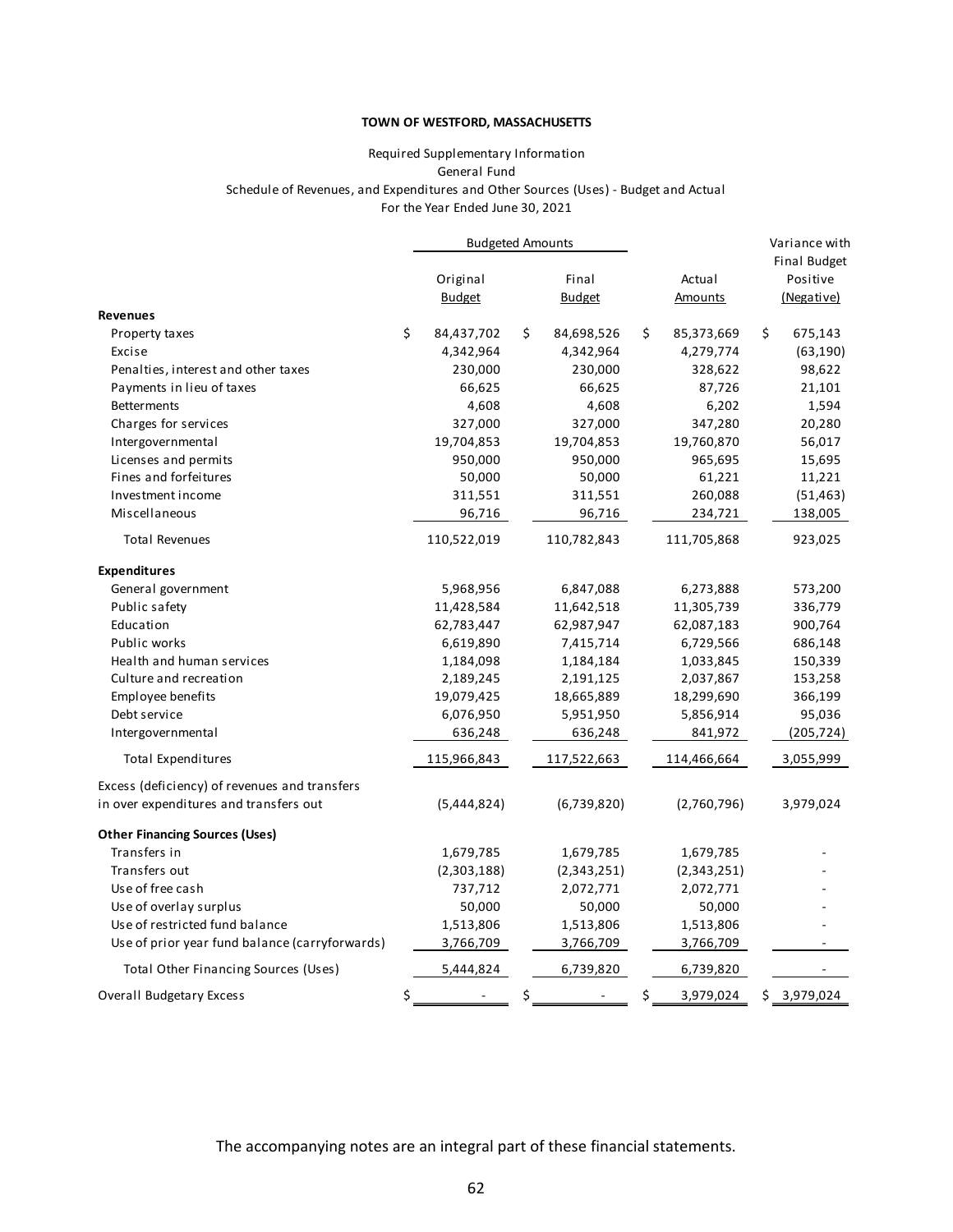#### Required Supplementary Information Community Preservation Act Fund ‐ Major Special Revenue Fund Schedule of Revenues, and Expenditures and Other Sources (Uses) ‐ Budget and Actual For the Year Ended June 30, 2021

|                                                | <b>Budgeted Amounts</b> |    |               |    |                |    | Variance with<br>Final Budget |
|------------------------------------------------|-------------------------|----|---------------|----|----------------|----|-------------------------------|
|                                                | Original                |    | Final         |    | Actual         |    | Positive                      |
|                                                | <b>Budget</b>           |    | <b>Budget</b> |    | <b>Amounts</b> |    | (Negative)                    |
| <b>Revenues</b>                                |                         |    |               |    |                |    |                               |
| Property taxes                                 | \$<br>807,327           | \$ | 807,327       | \$ | 2,078,041      | Ś. | 1,270,714                     |
| Penalties, interest and other taxes            |                         |    |               |    | 7,772          |    | 7,772                         |
| Intergovernmental                              |                         |    |               |    | 636,005        |    | 636,005                       |
| Investment income                              |                         |    |               |    | 329,544        |    | 329,544                       |
| <b>Total Revenues</b>                          | 807,327                 |    | 807,327       |    | 3,051,362      |    | 2,244,035                     |
| <b>Expenditures</b>                            |                         |    |               |    |                |    |                               |
| General government                             | 5,259,753               |    | 5,259,753     |    | 5,247,538      |    | 12,215                        |
| Debt service                                   | 792,327                 |    | 792,327       |    | 792,327        |    |                               |
| <b>Total Expenditures</b>                      | 6,052,080               |    | 6,052,080     |    | 6,039,865      |    | 12,215                        |
| Excess (deficiency) of revenues and transfers  |                         |    |               |    |                |    |                               |
| in over expenditures and transfers out         | (5, 244, 753)           |    | (5, 244, 753) |    | (2,988,503)    |    | 2,256,250                     |
| <b>Other Financing Sources (Uses)</b>          |                         |    |               |    |                |    |                               |
| Transfers out                                  | (190,000)               |    | (190,000)     |    | (190,000)      |    |                               |
| Use of committed fund balance                  | 1,946,294               |    | 1,946,294     |    | 1,946,294      |    |                               |
| Use of prior year fund balance (carryforwards) | 3,488,459               |    | 3,488,459     |    | 3,488,459      |    |                               |
| Total Other Financing Sources (Uses)           | 5,244,753               |    | 5,244,753     |    | 5,244,753      |    |                               |
| <b>Overall Budgetary Excess</b>                |                         |    |               |    | 2,256,250      | S. | 2,256,250                     |

The accompanying notes are an integral part of these financial statements.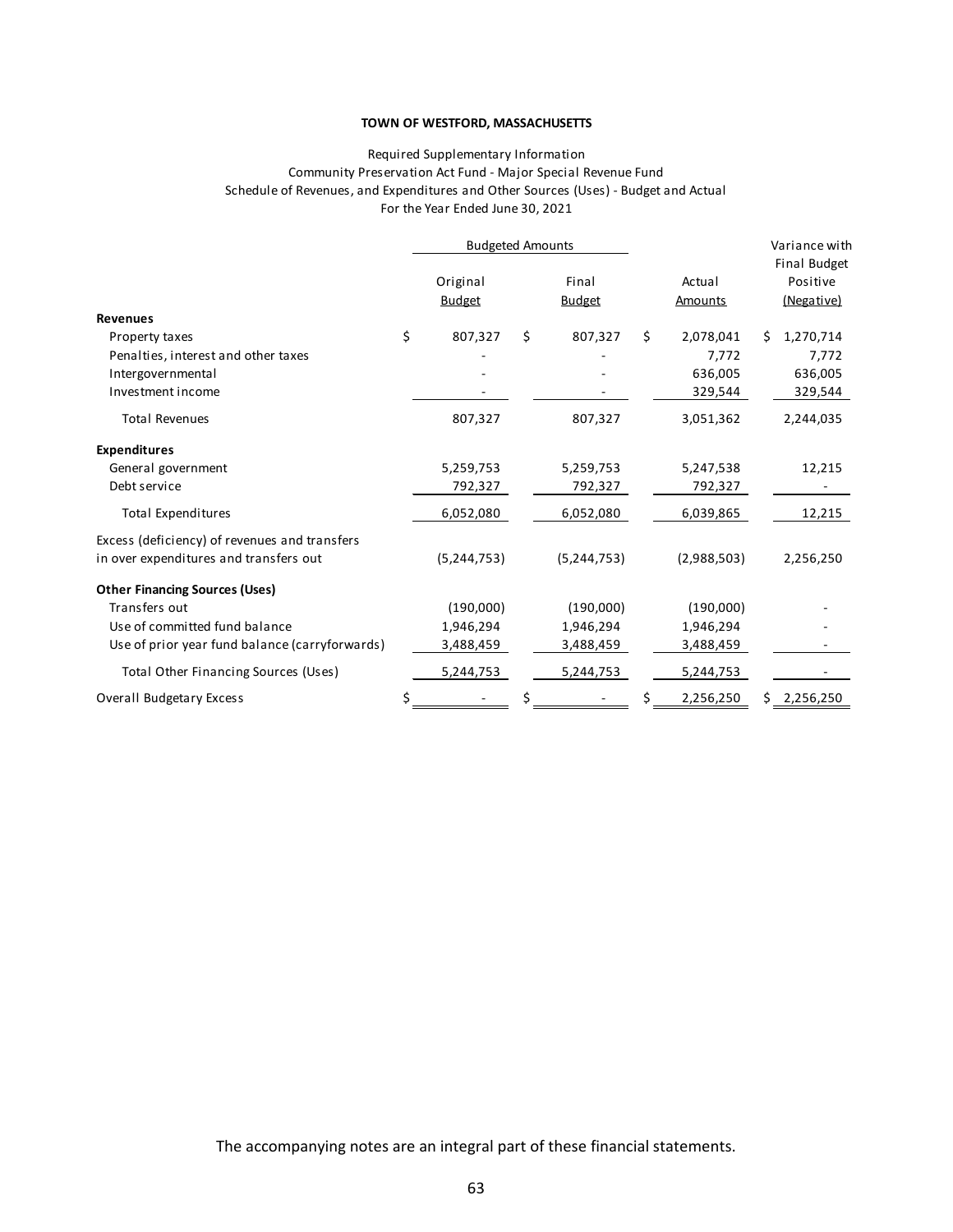## **Notes to the Required Supplementary Information for General Fund Budget and CPA Fund**

## *Budgetary Basis*

The general fund final appropriation appearing on the previous page represents the final amended budget after all reserve fund transfers and supplemental appropriations.

## *Budget/GAAP Reconciliation*

The budgetary data for the general fund is based upon accounting principles that differ from generally accepted accounting principles (GAAP). Therefore, in addition to the GAAP basis financial statements, the results of operations of the general fund are presented in accordance with budgetary accounting principles to provide a meaningful comparison to budgetary data.

The following is a summary of adjustments made to the actual revenues and other sources, and expenditures, and other (uses), to conform to the budgetary basis of accounting.

|                                                                                    |    |             |   |                     |    | Other                     |
|------------------------------------------------------------------------------------|----|-------------|---|---------------------|----|---------------------------|
|                                                                                    |    |             |   |                     |    | Financing                 |
| General Fund                                                                       |    | Revenues    |   | <b>Expenditures</b> |    | Sources/Uses              |
| Revenues/expenditures/other financing<br>sources/uses (GAAP basis)                 | Ś. | 119,494,943 |   | \$119,007,775       |    | $\frac{1}{2}$ (1,334,125) |
| To reverse unbudgeted GASB 24<br>Massachusetts Teacher Retirement<br>System        |    | (8,489,902) |   | (8,489,902)         |    |                           |
| To record use of carryforwards                                                     |    |             |   |                     |    | 3,766,709                 |
| Current year carryforwards and continuing<br>appropriations                        |    |             |   | 3,713,132           |    |                           |
| To record use of free cash                                                         |    |             |   |                     |    | 2,072,771                 |
| To record use of overlay surplus                                                   |    |             |   |                     |    | 50,000                    |
| To record use of restricted fund balance                                           |    |             |   |                     |    | 1,513,806                 |
| Reclassification of budgeted transfers                                             |    |             |   | 235,659             |    | 235,659                   |
| Other adjustments                                                                  |    | 954,382     |   |                     |    |                           |
| Reverse the effects of combining general<br>fund and stabilization funds (GASB 54) |    | (253,555)   |   |                     |    | 435,000                   |
| <b>Budgetary basis</b>                                                             | Ś  | 111,705,868 | S | 114,466,664         | S. | 6,739,820                 |

(continued)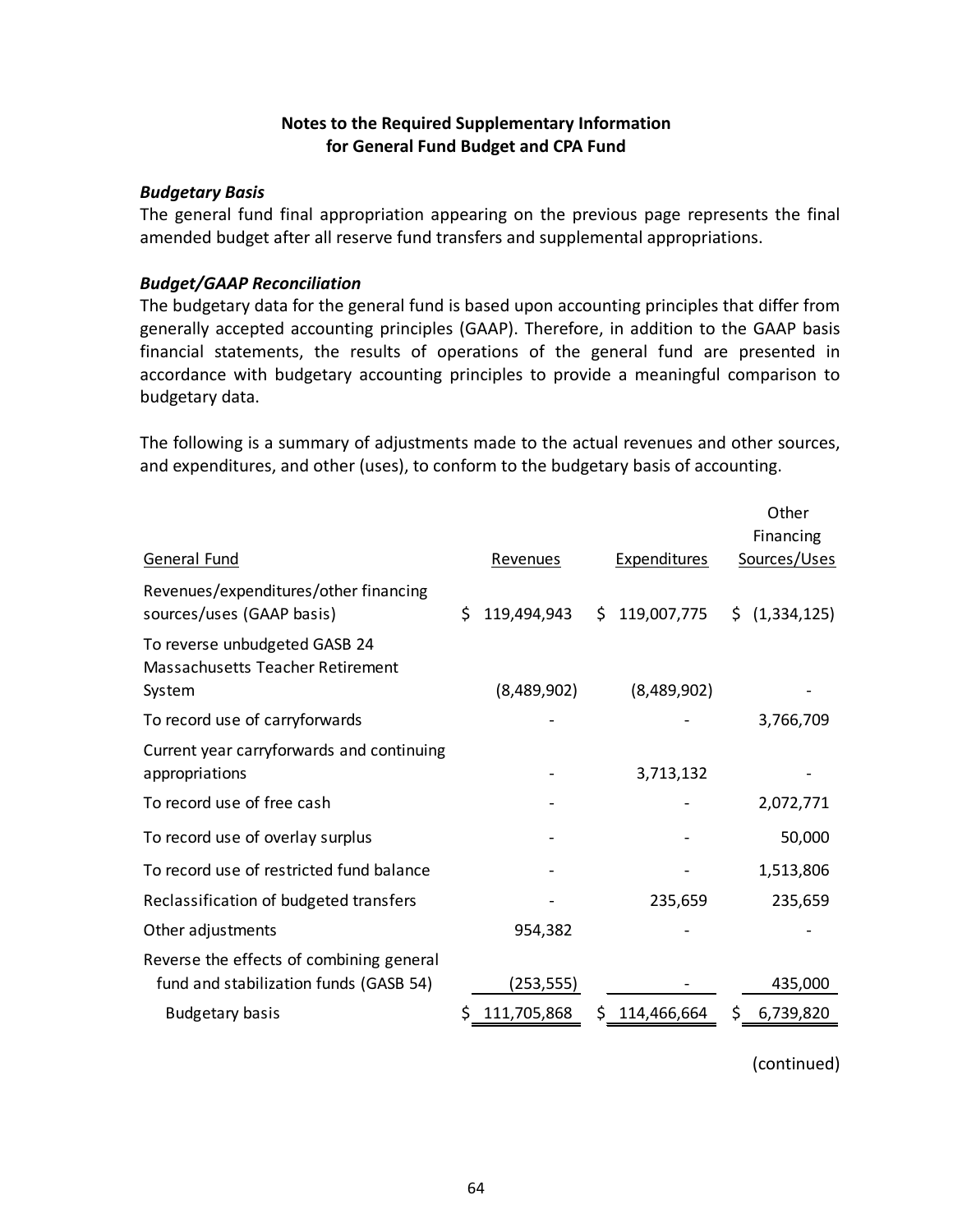# (continued)

|                                                                    |   |           |     |              |   | Other<br>Financing |
|--------------------------------------------------------------------|---|-----------|-----|--------------|---|--------------------|
| CPA Fund                                                           |   | Revenues  |     | Sources/Uses |   |                    |
| Revenues/expenditures/other financing<br>sources/uses (GAAP basis) | S | 3,051,362 | \$. | 1,091,844    | S | (190,000)          |
| Prior year carryforwards                                           |   |           |     |              |   | 3,488,459          |
| Current year carryforwards                                         |   |           |     | 4,948,021    |   |                    |
| To record use of committed fund balance                            |   |           |     |              |   | 1,946,294          |
| <b>Budgetary basis</b>                                             |   | 3,051,362 |     | 6,039,865    |   | 5,244,753          |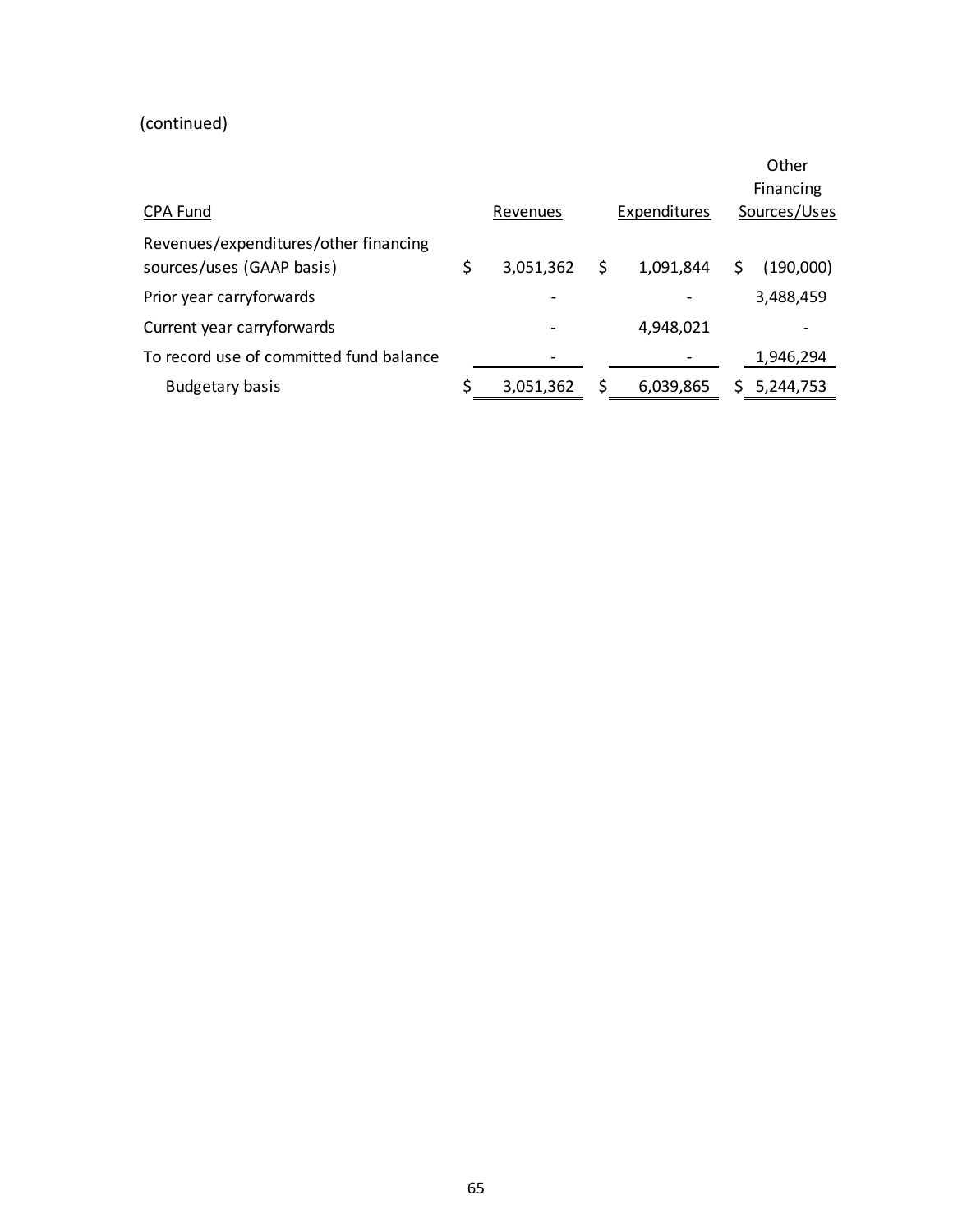Required Supplementary Information

Schedule of Proportionate Share of the Net Pension Liability

JUNE 30, 2021 (Unaudited)

| Middlesex Regional Retirement System |                     |                                                  |                                                                  |                 |                                                                                           |                                                                             |  |  |  |  |
|--------------------------------------|---------------------|--------------------------------------------------|------------------------------------------------------------------|-----------------|-------------------------------------------------------------------------------------------|-----------------------------------------------------------------------------|--|--|--|--|
| Fiscal<br>Year                       | Measurement<br>Date | Proportion<br>of the<br>Net Pension<br>Liability | Proportionate<br>Share of the<br><b>Net Pension</b><br>Liability | Covered Payroll | Proportionate Share of the<br>Net Pension Liability as a<br>Percentage of Covered Payroll | Plan Fiduciary Net Position<br>Percentage of the Total<br>Pension Liability |  |  |  |  |
| June 30, 2021                        | December 31, 2020   | 3.663938%                                        | \$56,098,309                                                     | \$27,016,988    | 207.64%                                                                                   | 53.42%                                                                      |  |  |  |  |
| June 30, 2020                        | December 31, 2019   | 3.717985%                                        | \$59,489,841                                                     | \$25,881,068    | 229.86%                                                                                   | 49.45%                                                                      |  |  |  |  |
| June 30, 2019                        | December 31, 2018   | 3.807483%                                        | \$59.376.424                                                     | \$25.307.496    | 234.62%                                                                                   | 46.40%                                                                      |  |  |  |  |
| June 30, 2018                        | December 31, 2017   | 3.642858%                                        | \$51,698,881                                                     | \$24,255,608    | 213.14%                                                                                   | 49.27%                                                                      |  |  |  |  |
| June 30, 2017                        | December 31, 2016   | 3.733888%                                        | \$52.904.581                                                     | \$24,100,833    | 219.51%                                                                                   | 45.49%                                                                      |  |  |  |  |
| June 30, 2016                        | December 31, 2015   | 3.671119%                                        | \$47.358.134                                                     | \$22,663,136    | 208.97%                                                                                   | 46.13%                                                                      |  |  |  |  |
| June 30, 2015                        | December 31, 2015   | 3.579206%                                        | \$42.997.563                                                     | \$21,791,477    | 197.31%                                                                                   | 47.65%                                                                      |  |  |  |  |

#### Massachusetts Teachers' Retirement System

| Fiscal<br>Year | Measurement<br>Date | Proportion<br>of the<br><b>Net Pension</b><br>Liability |   | Proportionate<br>Share of the<br><b>Net Pension</b><br>Liability | Commonwealth of<br>Massachusetts' Total<br>Proportionate Share<br>of the Net Pension<br>Liability Associated<br>with the Town | <b>Total Net</b><br>Pension<br>Liability<br>Associated<br>with the<br>Town | Covered Payroll Covered Payroll | Proportionate<br>Share of the<br>Net Pension<br>Liability as a<br>Percentage of | Plan Fiduciary<br>Net Position<br>Percentage of<br>the Total<br>Pension Liability |
|----------------|---------------------|---------------------------------------------------------|---|------------------------------------------------------------------|-------------------------------------------------------------------------------------------------------------------------------|----------------------------------------------------------------------------|---------------------------------|---------------------------------------------------------------------------------|-----------------------------------------------------------------------------------|
| June 30, 2021  | June 30, 2020       | 0.546525%                                               | S | $\overline{\phantom{a}}$                                         | \$156,004,753                                                                                                                 | \$156,004,753                                                              | \$41,414,717                    |                                                                                 | 50.67%                                                                            |
| June 30, 2020  | June 30, 2019       | 0.557575%                                               | Ś | $\overline{\phantom{a}}$                                         | \$140.587.139                                                                                                                 | \$140,587,139                                                              | \$40,581,820                    | $\overline{\phantom{a}}$                                                        | 53.95%                                                                            |
| June 30, 2019  | June 30, 2018       | 0.554299%                                               | Ś | $\overline{\phantom{a}}$                                         | \$131,431,351                                                                                                                 | \$131,431,351                                                              | \$38,914,182                    | $\overline{\phantom{a}}$                                                        | 54.84%                                                                            |
| June 30, 2018  | June 30, 2017       | 0.543505%                                               | S | $\overline{\phantom{a}}$                                         | \$124,383,239                                                                                                                 | \$124,383,239                                                              | \$36,988,876                    | $\overline{\phantom{a}}$                                                        | 54.25%                                                                            |
| June 30, 2017  | June 30, 2016       | 0.545467%                                               | Ś | ٠                                                                | \$121,955,066                                                                                                                 | \$121,955,066                                                              | \$34.522.546                    | $\overline{\phantom{a}}$                                                        | 52.73%                                                                            |
| June 30, 2016  | June 30, 2015       | 0.544034%                                               | Ŝ | ٠                                                                | \$111,470,624                                                                                                                 | \$111,470,624                                                              | \$35,851,099                    | -                                                                               | 55.38%                                                                            |
| June 30, 2015  | June 30, 2014       | 0.530452%                                               | Ś | $\overline{a}$                                                   | 84,322,583<br>Ś.                                                                                                              | \$84,322,583                                                               | \$32,524,633                    |                                                                                 | 61.64%                                                                            |

*Schedules are intended to show information for 10 years. Additional years will be displayed as they become available.*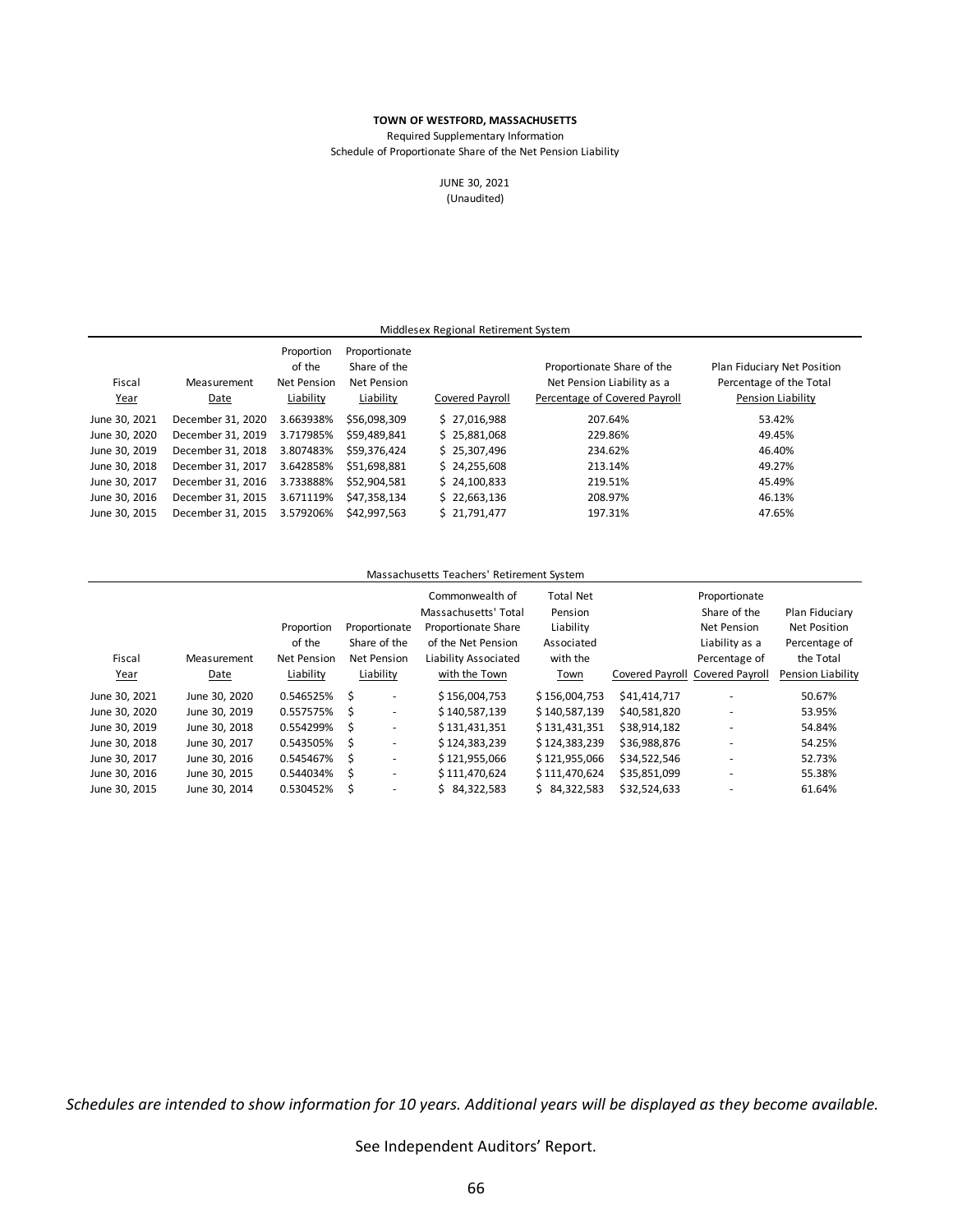Schedule of Pension Contributions Required Supplementary Information

> June 30, 2021 (Unaudited)

## Middlesex Regional Retirement System

| Contributions in |                   |              |              |    |                          |              |                  |  |  |  |
|------------------|-------------------|--------------|--------------|----|--------------------------|--------------|------------------|--|--|--|
| Relation to the  |                   |              |              |    |                          |              |                  |  |  |  |
|                  |                   | Actuarially  | Actuarially  |    | Contribution             |              | Contributions as |  |  |  |
| Fiscal           | Measurement       | Determined   | Determined   |    | Deficiency               | Covered      | a Percentage of  |  |  |  |
| Year             | Date              | Contribution | Contribution |    | (Excess)                 | Payroll      | Covered Payroll  |  |  |  |
| June 30, 2021    | December 31, 2020 | \$5,473,719  | \$5,473,719  | \$ | $\overline{\phantom{a}}$ | \$26,165,009 | 20.92%           |  |  |  |
| June 30, 2020    | December 31, 2019 | \$5,152,765  | \$5,152,765  | \$ | $\overline{\phantom{a}}$ | \$26,526,702 | 19.42%           |  |  |  |
| June 30, 2019    | December 31, 2018 | \$4,902,690  | \$4,902,690  | \$ | $\overline{\phantom{a}}$ | \$25,332,458 | 19.35%           |  |  |  |
| June 30, 2018    | December 31, 2017 | \$4,619,903  | \$4,619,903  | \$ | $\overline{\phantom{a}}$ | \$24,859,402 | 18.58%           |  |  |  |
| June 30, 2017    | December 31, 2016 | \$4,238,879  | \$4,238,879  | \$ | $\blacksquare$           | \$24,563,761 | 17.26%           |  |  |  |
| June 30, 2016    | December 31, 2015 | \$3,993,806  | \$3,993,806  | \$ | $\blacksquare$           | \$23,192,937 | 17.22%           |  |  |  |
| June 30, 2015    | December 31, 2015 | \$3,808,963  | \$3,808,963  | \$ | $\blacksquare$           | \$23,244,988 | 16.39%           |  |  |  |

#### Massachusetts Teachers' Retirement System

|               |               |                           | Actuarially Contributions in |    |                |              |                  |
|---------------|---------------|---------------------------|------------------------------|----|----------------|--------------|------------------|
|               |               |                           | Determined Relation to the   |    |                |              |                  |
|               |               | Contribution              | Actuarially                  |    | Contribution   |              | Contributions as |
| Fiscal        | Measurement   | Provided by               | Determined                   |    | Deficiency     | Covered      | a Percentage of  |
| Year          | Date          | Commonwealth Contribution |                              |    | (Excess)       | Payroll      | Covered Payroll  |
| June 30, 2021 | June 30, 2020 | \$8,489,902               | \$8,489,902                  | \$ | $\blacksquare$ | \$41,721,478 | 20.35%           |
| June 30, 2020 | June 30, 2019 | \$8,049,770               | \$8,049,770                  | Ś  | $\blacksquare$ | \$41,414,717 | 19.44%           |
| June 30, 2019 | June 30, 2018 | \$7,287,824               | \$7,287,824                  | S  | $\blacksquare$ | \$40,581,820 | 17.96%           |
| June 30, 2018 | June 30, 2017 | \$6,715,086               | \$6,715,086                  | S  | $\blacksquare$ | \$38,914,182 | 17.26%           |
| June 30, 2017 | June 30, 2016 | \$6,134,226               | \$6,134,226                  | S  | $\blacksquare$ | \$36,988,876 | 16.58%           |
| June 30, 2016 | June 30, 2015 | \$5,559,647               | \$5,559,647                  | \$ | $\blacksquare$ | \$34,522,546 | 16.10%           |
| June 30, 2015 | June 30, 2014 | \$4,972,350               | \$4,972,350                  | Ś  | $\blacksquare$ | \$35,851,099 | 13.87%           |
|               |               |                           |                              |    |                |              |                  |

*Schedules are intended to show information for 10 years. Additional years will be displayed as they become available.*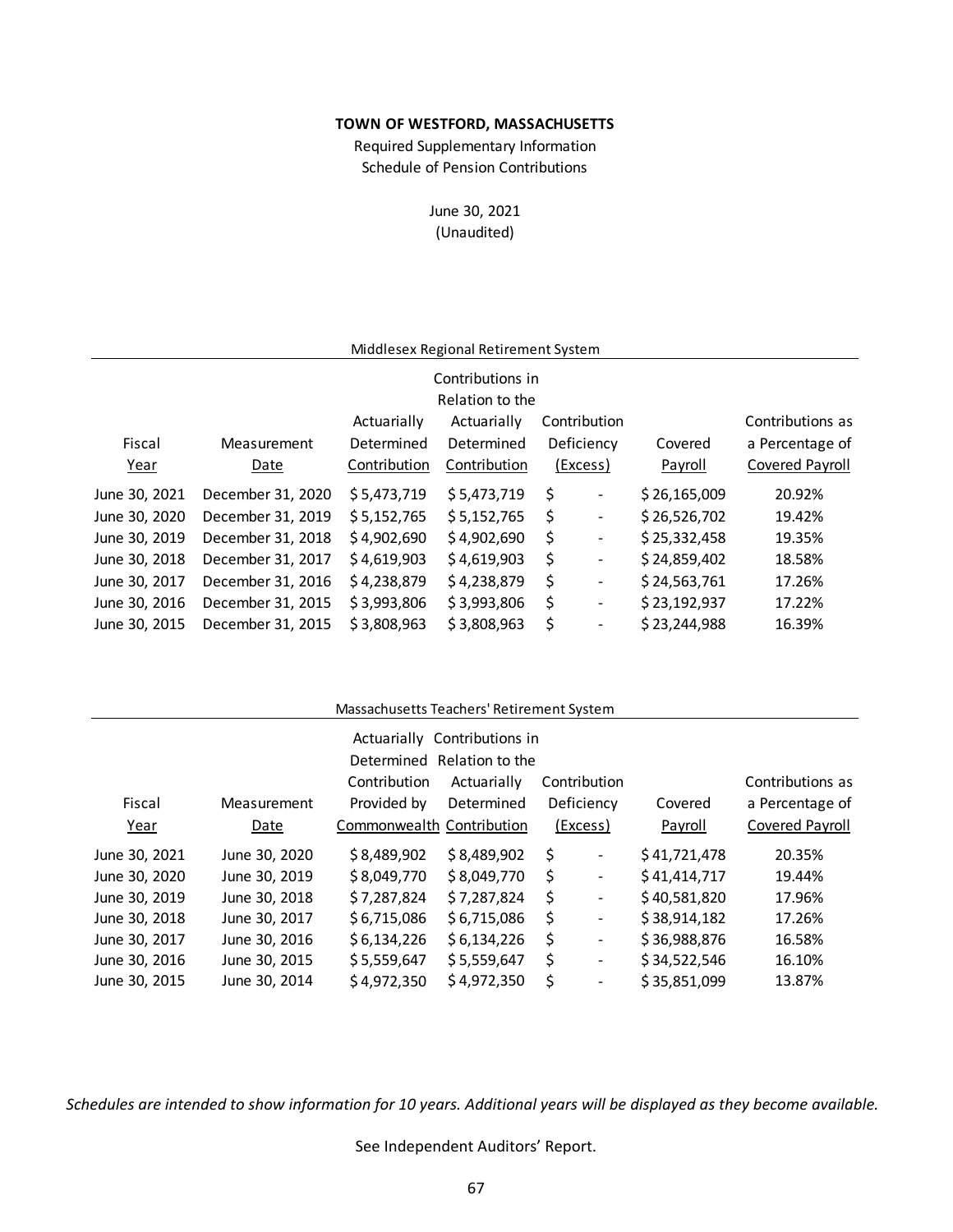Other Post‐Employment Benefits (OPEB) Required Supplementary Information Schedule of Changes in Net OPEB Liability

(Unaudited)

|                                                             |   | 2021          |    | 2020         |    | 2019        |    | 2018          |    | 2017        |
|-------------------------------------------------------------|---|---------------|----|--------------|----|-------------|----|---------------|----|-------------|
| <b>Total OPEB Liability</b>                                 |   |               |    |              |    |             |    |               |    |             |
| Service cost                                                | Ś | 2,216,467     | Ś. | 2,144,399    | S. | 2,874,731   | Ś. | 2,695,924     | S. | 3,379,477   |
| Interest                                                    |   | 5,194,612     |    | 4,712,132    |    | 4,487,338   |    | 4,871,606     |    | 3,932,112   |
| Changes of benefit terms                                    |   |               |    | (3,050,640)  |    |             |    |               |    |             |
| Differences between expected and actual experience          |   |               |    | 3,713,568    |    |             |    |               |    | (2,545,735) |
| Changes of assumptions                                      |   | 2,530,554     |    | (6,561,176)  |    |             |    | (12,065,335)  |    |             |
| Benefit payments, including refunds of member contributions |   | (3,169,596)   |    | (2,965,571)  |    | (2,485,694) |    | (2,245,506)   |    | (2,042,259) |
| Net change in total OPEB liability                          |   | 6,772,037     |    | (2,007,288)  |    | 4,876,375   |    | (6,743,311)   |    | 2,723,595   |
| Total OPEB liability - beginning                            |   | 79,260,491    |    | 81,267,779   |    | 76,391,404  |    | 83,134,715    |    | 80,411,120  |
| Total OPEB liability - ending (a)                           |   | 86,032,528    |    | 79,260,491   |    | 81,267,779  |    | 76,391,404    |    | 83,134,715  |
| Plan Fiduciary Net Position*                                |   |               |    |              |    |             |    |               |    |             |
| Contributions - employer                                    |   | 2,030,100     |    | 4,038,212    |    | 3,558,335   |    | 3,245,991     |    | 3,162,513   |
| Net investment income                                       |   | 4,396,871     |    | 69,344       |    | 357,859     |    | (4,960)       |    | 152,263     |
| Benefit payments, including refunds of member contributions |   | (3, 169, 596) |    | (2,965,571)  |    | (2,485,694) |    | (2, 245, 506) |    | (2,042,259) |
| Net change in plan fiduciary net position                   |   | 3,257,375     |    | 1,141,985    |    | 1,430,500   |    | 995,525       |    | 1,272,517   |
| Plan fiduciary net position - beginning                     |   | 7,127,037     |    | 5,985,052    |    | 4,554,552   |    | 3,559,027     |    | 2,286,510   |
| Plan fiduciary net position - ending (b)                    |   | 10,384,412    |    | 7,127,037    |    | 5,985,052   |    | 4,554,552     |    | 3,559,027   |
| Net OPEB liability (asset) - ending (a-b)                   |   | 75,648,116    |    | \$72,133,454 | S. | 75,282,727  | S  | 71,836,852    |    | 79,575,688  |

\*May reflect certain rounding and immaterial classi fication di fferences from page 22.

*Schedule is intended to show information for 10 years. Additional years will be displayed as they become available.* 

See notes to the Town's financial statements for summary of significant actuarial methods and assumptions.